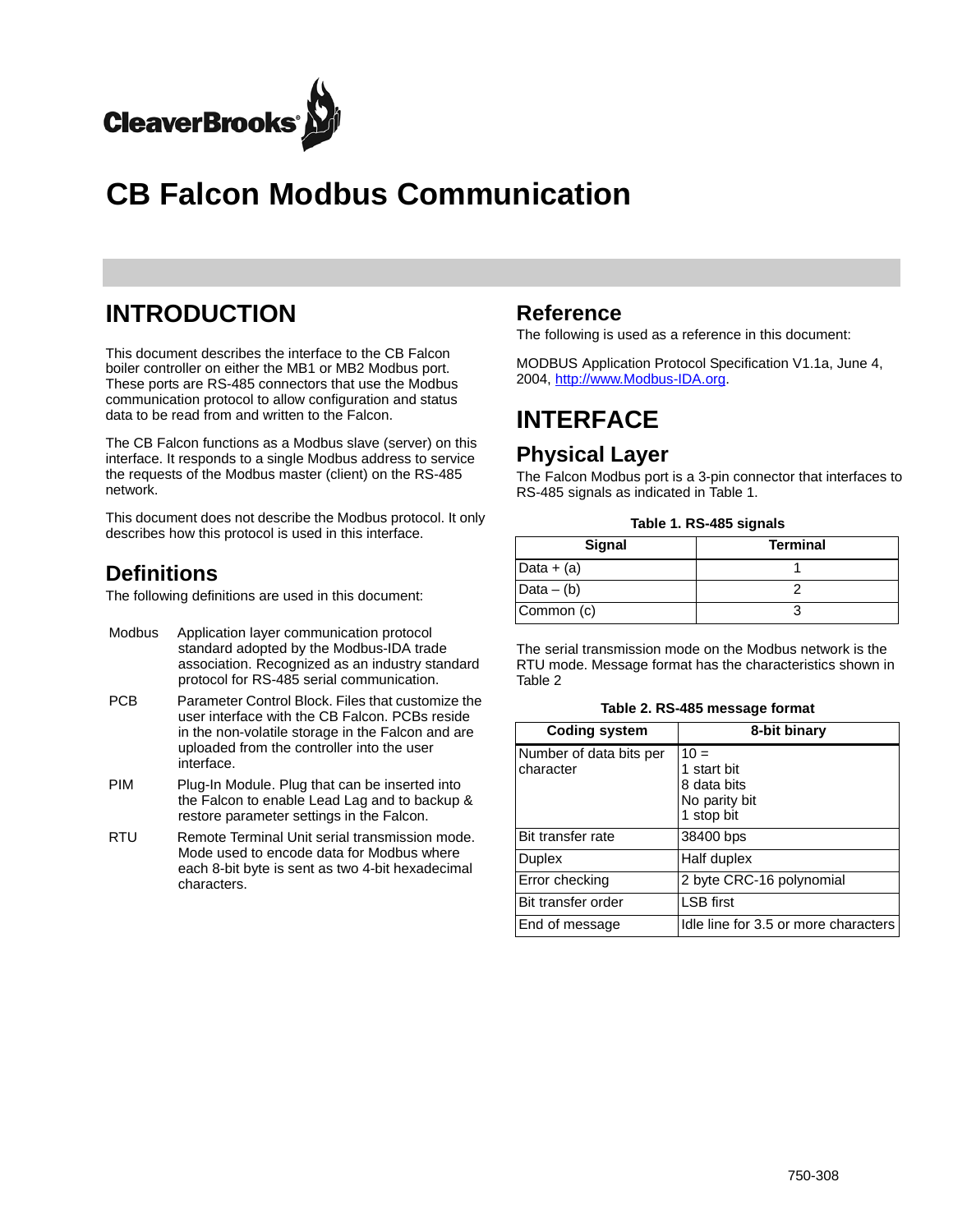# **Application Layer**

The Falcon Modbus interface supports the following function codes:

- 03 (0x03) Read Holding Registers
- 06 (0x06) Write Single Register
- 16 (0x10) Write Multiple Registers
- 17 (0x11) Report Slave ID

All the configuration and status data are accessed as 16-bit holding registers in this interface. Since all Falcon digital signals accessed in this interface are read only, these digital signals are mapped to bits within holding registers instead of coils or discrete inputs, to simplify the interface. Variable length data are also represented by holding registers and therefore must be accessed individually and not as part of a group. The length of the variable length data is returned in the response. All 32-bit data items are accessed as two consecutive, 16-bit holding registers, i.e., each item uses 2 register address spaces.

The holding register map is defined in Fig. 1 and Table 4. Except for variable length data items the registers can be accessed as a single register or up to 20 registers for writes and 125 registers for reads. Data is mapped into logical groups with room for future expansion, so some gaps exist in the register map.

Data organization is intended to allow for efficient register access. Status data is organized into register blocks by application function and a function status change indicator is used to denote when any data has changed within the register block since the last time the registers were read (See Fig. 1). The Falcon sets the status change indicator bit when at least one of the registers in the functional block has changed value since it was last read. The Modbus master can read the status change register and determine which functional register blocks have changed value since its last access and only read those register blocks. The Modbus master can ignore the status change register and poll status data as it deems fit.

The Falcon has several terminals (connectors) for sensor inputs. These sensor inputs can be configured for different types of data input:

- 10K NTC dual temperature safety sensor
- 10K NTC single temperature non-safety sensor
- 12K NTC single temperature non-safety sensor
- 0-15 psi pressure sensor
- 0-50 psi pressure sensor
- 4-20 mA analog input
- Raw 0-4096 digital input

Each terminal is referenced by an "S*n*" name (where "*n*" is a number in the range of 1-10), and in some cases may be identified by a functional name that describes its purpose (See Table 3). A connector type parameter for each terminal specifies how the data input is interpreted for the terminal.

| <b>Name</b>    | <b>Terminal</b>    | <b>Purpose</b>                                                    |
|----------------|--------------------|-------------------------------------------------------------------|
| S <sub>1</sub> | $J8-4$             | Inlet temperature or 4-20 mA steam<br>pressure (0-15 or 0-50 psi) |
| S <sub>2</sub> | $J8-6$             | 4-20 mA remote control input (setpoint<br>or modulation)          |
| S <sub>3</sub> | $3-8.$             | Outlet single non-safety temperature                              |
| S <sub>4</sub> | $J8-10$            | Undefined temperature (called Outlet<br>operation channel)        |
| S3S4           | J8-8 and<br>J8-10  | Outlet dual safety temperature                                    |
| S <sub>5</sub> | J8-11              | Outdoor, Header (Central Heat), or Mix<br>temperature             |
| S <sub>6</sub> | $J9-1$             | DHW single non-safety temperature                                 |
| S7             | $J9-3$             | Undefined temperature (called DHW<br>operation channel)           |
| <b>S6S7</b>    | J9-1 and<br>$J9-3$ | DHW dual safety temperature                                       |
| S <sub>8</sub> | $J9-4$             | Stack single non-safety temperature                               |
| S <sub>9</sub> | $J9-6$             | Heat exchanger temperature                                        |
| <b>S8S9</b>    | $J9-4$ and<br>J9-6 | Stack dual safety temperature                                     |
| S10            | $J10-7$            | Outdoor or Lead Lag Header (Central<br>Heat) temperature          |

**Table 3. Sensor input names**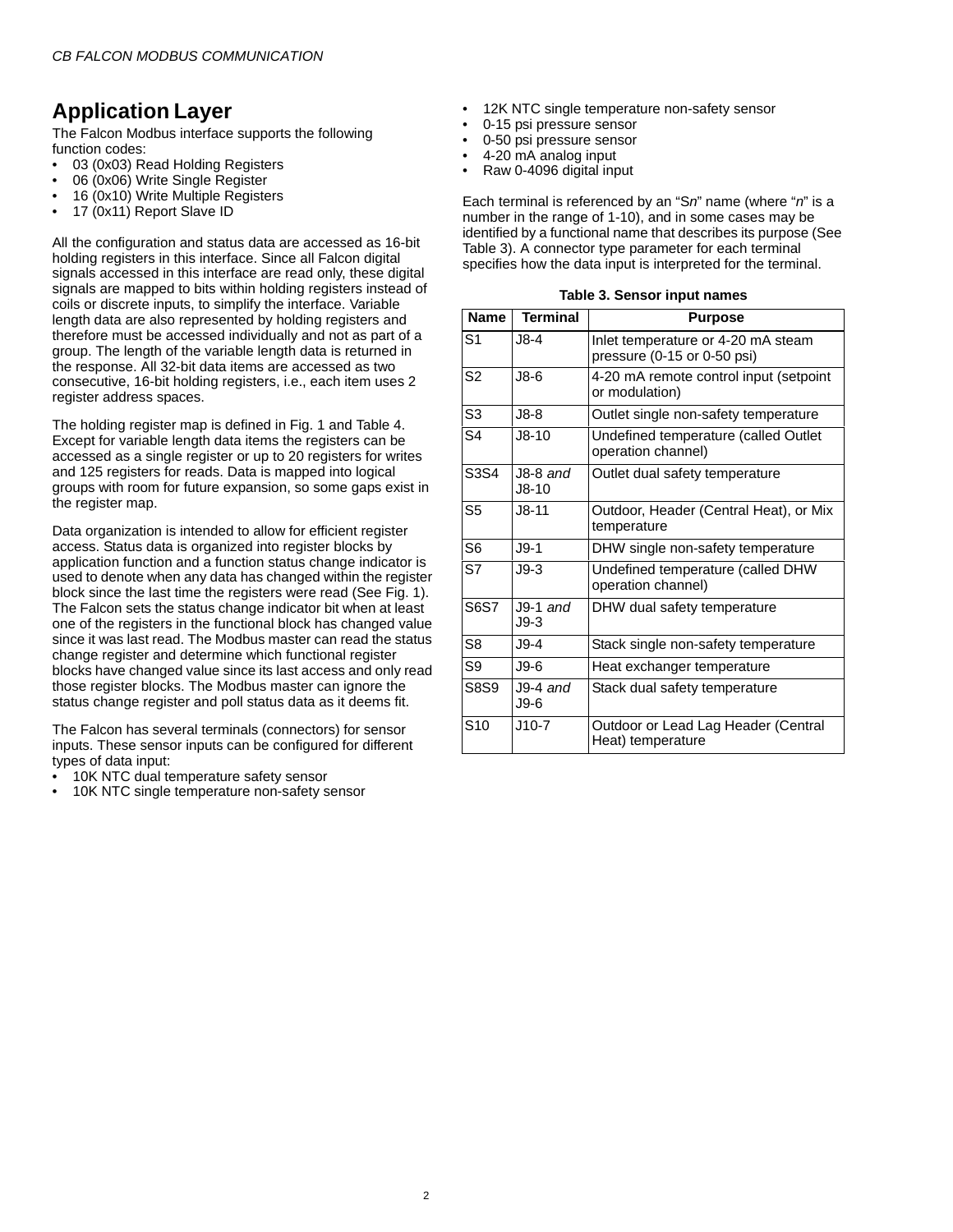|                        | <b>ALERT LOG</b>                       |                   |
|------------------------|----------------------------------------|-------------------|
|                        | <b>LOCKOUT HISTORY</b>                 |                   |
|                        | <b>SAFETY VERIFICATION</b>             |                   |
|                        | <b>MIX FLOW CONFIGURATION</b>          | <b>NEW IN 2.3</b> |
|                        | <b>MIX CONFIGURATION</b>               | <b>NEW IN 2.3</b> |
|                        | <b>EXTENDED SYSTEM CONFIGURATION</b>   | <b>NEW IN 2.1</b> |
|                        | <b>LEAD LAG CONFIGURATION</b>          |                   |
|                        | <b>STEAM CONFIGURATION</b>             | <b>NEW IN 2.0</b> |
|                        | <b>FROST PROTECTION CONFIGURATION</b>  |                   |
| <b>PLUGIN</b>          | DHW STORAGE CONFIGURATION              | <b>NEW IN 2.2</b> |
|                        | OUTDOOR RESET (ODR) CONFIGURATION      |                   |
| <b>MODULE</b><br>(PIM) | ANTICONDENSATION CONFIGURATION         |                   |
|                        | <b>LIMITS CONFIGURATION</b>            |                   |
| <b>PUBLIC</b>          | DOMESTIC HOT WATER (DHW) CONFIGURATION |                   |
|                        | ANNUNCIATION CONFIGURATION             |                   |
|                        | PUMP CONFIGURATION                     | <b>PUBLIC</b>     |
|                        | <b>FAN CONFIGURATION</b>               |                   |
|                        | <b>BURNER CONTROL CONFIGURATION</b>    |                   |
|                        | CENTRAL HEAT (CH) CONFIGURATION        |                   |
|                        | <b>MODULATION CONFIGURATION</b>        |                   |
|                        | <b>SYSTEM CONFIGURATION</b>            |                   |
|                        | <b>LEAD LAG STATUS</b>                 |                   |
|                        | <b>STATISTICS</b>                      |                   |
|                        | <b>MIX STATUS</b>                      | <b>NEW IN 2.3</b> |
|                        | <b>PUMP STATUS</b>                     |                   |
|                        | DOMESTIC HOT WATER (DHW) STATUS        |                   |
|                        | CENTRAL HEAT (CH) STATUS               |                   |
|                        | <b>DEMAND &amp; MODULATION STATUS</b>  |                   |
|                        | <b>SENSOR STATUS</b>                   |                   |
|                        | <b>BURNER CONTROL STATUS</b>           |                   |
|                        | <b>TREND STATUS</b>                    |                   |
|                        | <b>SYSTEM STATUS</b>                   | M29702            |
|                        |                                        |                   |

**Fig. 1. Register map**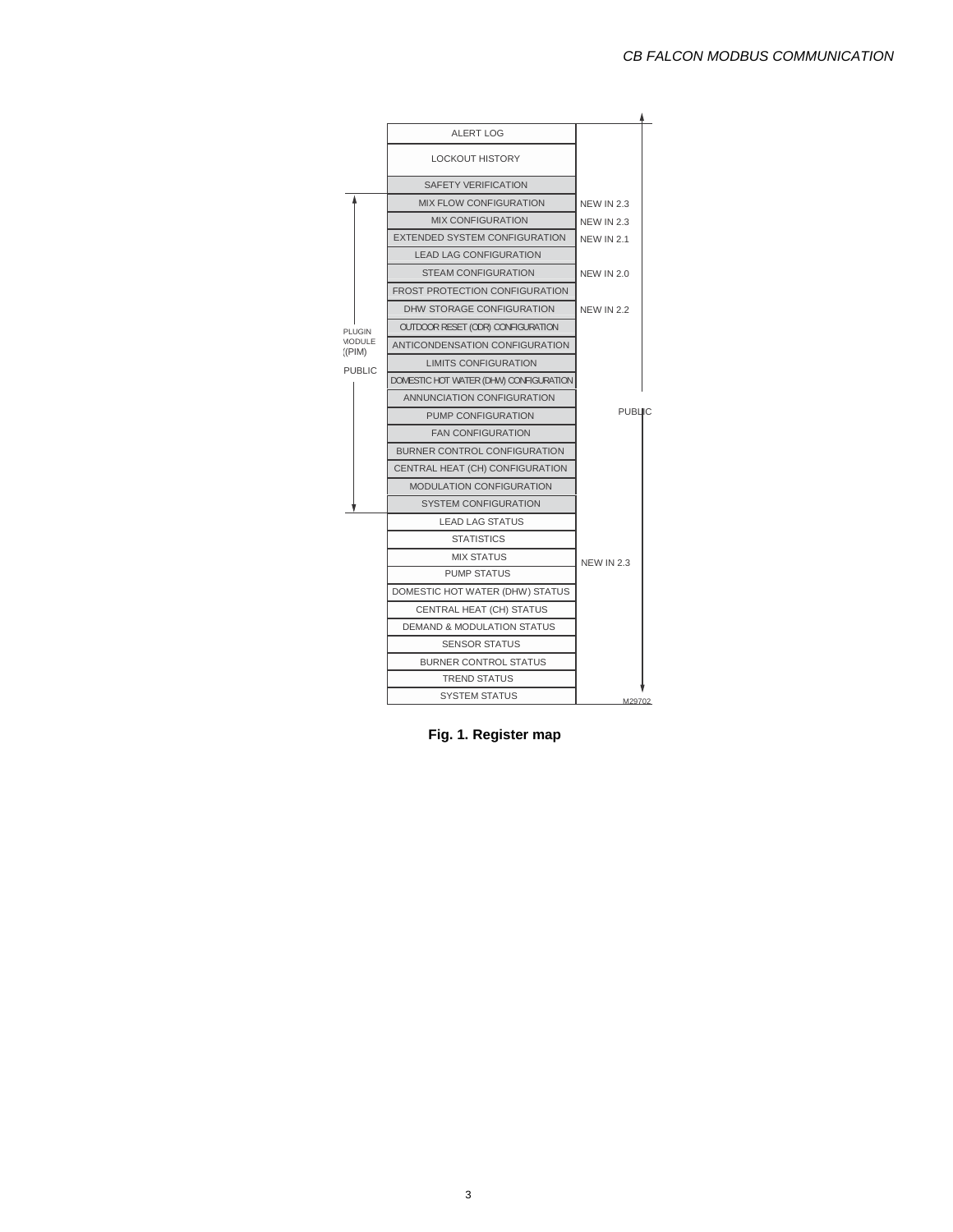| <b>Address</b><br>(hex) | <b>Register</b><br>(dec) | <b>Parameter</b>            | Read/          | <b>Write Format</b> | <b>Note</b>                                                                                                                                                                                                                                                                                                                                                                                                                                                                                                                                                                     |
|-------------------------|--------------------------|-----------------------------|----------------|---------------------|---------------------------------------------------------------------------------------------------------------------------------------------------------------------------------------------------------------------------------------------------------------------------------------------------------------------------------------------------------------------------------------------------------------------------------------------------------------------------------------------------------------------------------------------------------------------------------|
|                         |                          | <b>SYSTEM STATUS</b>        |                |                     |                                                                                                                                                                                                                                                                                                                                                                                                                                                                                                                                                                                 |
| 0000                    | 0000                     | <b>Status Change</b>        | ${\sf R}$      | U16                 | Register is cleared (all bits zeroed) after read. Identifies<br>register groups that have new status in them.<br>Bit map:<br>15-11=Reserved (always 1)<br>10=Alert log<br>9=Lockout history<br>8=Lead Lag status<br>7=Statistics<br>6=Pump status<br>5=DHW status<br>4=CH status<br>3=Demand&Modulation status<br>2=Sensor status<br>1=Burner control status<br>0=Active Lockout                                                                                                                                                                                                |
| 0001                    | 0001                     | <b>Configuration Change</b> | $\overline{R}$ | U16                 | Register is cleared (all bits zeroed) after read. Identifies<br>register groups that have new data in them.<br>Bit map:<br>15=PCB configuration<br>14=PIM configuration<br>13=Reserved<br>12=Lead Lag configuration<br>11=Frost protection configuration<br>10=Outdoor reset configuration<br>9=Anti-condensation configuration<br>8=Limits configuration<br>7=DHW configuration<br>6=Annunciation configuration<br>5=Pump configuration<br>4=Fan configuration<br>3=Burner control configuration<br>2=CH configuration<br>1=Modulation configuration<br>0=System configuration |
| 0002                    | 0002                     | Digital I/O                 | RR             | U16                 | Bit map:<br>15=Safety relay<br>14=Time of Day<br>13=STAT (Demand)<br>12=High Fire Switch (HFS)<br>11=Low Fire Switch (LFS)<br>10=Load Control Input(LCI)<br>9=Pre-ignition interlock (PII)<br>8=Interlock (ILK)<br>7=Alarm<br>6=Main valve<br>5=Pilot valve<br>4=External ignition<br>3=Blower motor/HSI<br>2=Pump C<br>$1 = Pump B$<br>0=Pump A                                                                                                                                                                                                                                |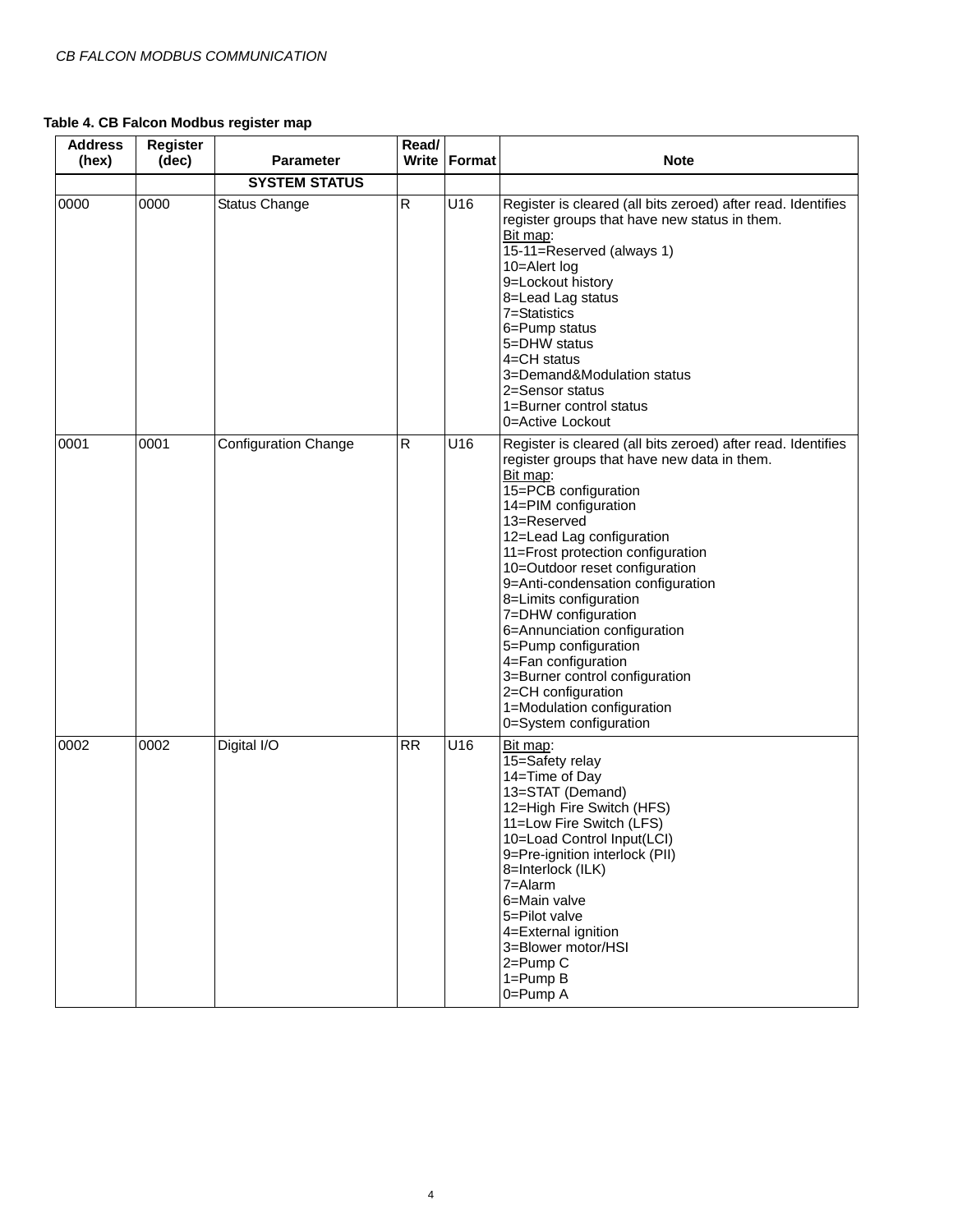| 0003 | 0003 | Annunciation I/O                               | $\overline{R}$ | U16             | Only applicable when Annunciation is enabled<br>Bit map:<br>15-8=Reserved (always 0)<br>7=Annunciator 8/LFS<br>6=Annunciator 7/HFS<br>5=Annunciator 6<br>4=Annunciator 5<br>3=Annunciator 4<br>2=Annunciator 3<br>1=Annunciator 2<br>0=Annunciator 1/IAS                                                                                                                                                   |
|------|------|------------------------------------------------|----------------|-----------------|------------------------------------------------------------------------------------------------------------------------------------------------------------------------------------------------------------------------------------------------------------------------------------------------------------------------------------------------------------------------------------------------------------|
| 0004 | 0004 | Limits                                         | $\overline{R}$ | U <sub>16</sub> | Bitmap:<br>15-12=Reserved (always 0)<br>11=Heat exchanger high limit<br>10=Exchanger T-rise limit<br>9=Outlet T-rise limit<br>8=Inversion inlet/exchanger limit<br>7=Inversion exchanger/outlet limit<br>6=Inversion inlet/outlet limit<br>5=Delta T inlet/exchanger limit<br>4=Delta T exchanger/outlet limit<br>3=Delta T inlet/outlet limit<br>2=Stack limit<br>1=DHW high limit<br>0=Outlet high limit |
| 0005 | 0005 | Plug-In Module (PIM)<br>status                 | $\overline{R}$ | U <sub>16</sub> | Bit map:<br>15-11=Reserved,<br>10=OEM alert PCB stored in PIM,<br>9=OEM range PCB stored in PIM,<br>8=OEM parameter PCB stored in PIM,<br>7-3=Reserved (always 0),<br>2=Valid copyright,<br>1=Lead/Lag enabled,<br>0= PIM installed                                                                                                                                                                        |
|      |      | <b>TREND STATUS</b>                            |                |                 |                                                                                                                                                                                                                                                                                                                                                                                                            |
| 0006 | 0006 | Demand source                                  | $\overline{R}$ | U <sub>16</sub> | Current demand source:<br>0=Unknown,<br>1=No source demand,<br>$2=CH$ ,<br>3=DHW,<br>4=Lead Lag slave,<br>5=Lead Lag master,<br>6=CH frost protection,<br>7=DHW frost protection,<br>8=No demand due to burner switch (register 199) turned<br>off,<br>9=DHW storage,<br>10=Reserved,<br>11=Warm weather shutdown                                                                                          |
| 0007 | 0007 | Outlet (S3S4) or Outlet limit R<br>(S3) sensor |                | U16             | -40°-130° (0.1°C precision) <sup>a</sup>                                                                                                                                                                                                                                                                                                                                                                   |
| 0008 | 0008 | Firing rate                                    | $\overline{R}$ | U16             | Actual firing rate (% $b$ or RPM $c$ ).                                                                                                                                                                                                                                                                                                                                                                    |
| 0009 | 0009 | Fan speed                                      | $\mathsf R$    | U16             | <b>RPM</b>                                                                                                                                                                                                                                                                                                                                                                                                 |
| 000A | 0010 | Flame signal                                   | ${\sf R}$      | U16             | 0.01V or 0.01A precision (0.00-50.00V)                                                                                                                                                                                                                                                                                                                                                                     |
| 000B | 0011 | Inlet (S1) sensor                              | R              | U16             | -40°-130° (0.1°C precision) <sup>a</sup>                                                                                                                                                                                                                                                                                                                                                                   |
| 000C | 0012 | DHW (S6S7) or DHW limit<br>(S6) sensor         | $\mathsf{R}$   | U16             | -40°-130° (0.1°C precision) <sup>a</sup>                                                                                                                                                                                                                                                                                                                                                                   |
| 000D | 0013 | S5 sensor                                      | ${\sf R}$      | U16             | -40°-130° (0.1°C precision) <sup>a</sup>                                                                                                                                                                                                                                                                                                                                                                   |
| 000E | 0014 | Stack (S8S9) or Stack limit<br>(S8) sensor     | R              | U16             | -40°-130° (0.1°C precision) <sup>a</sup>                                                                                                                                                                                                                                                                                                                                                                   |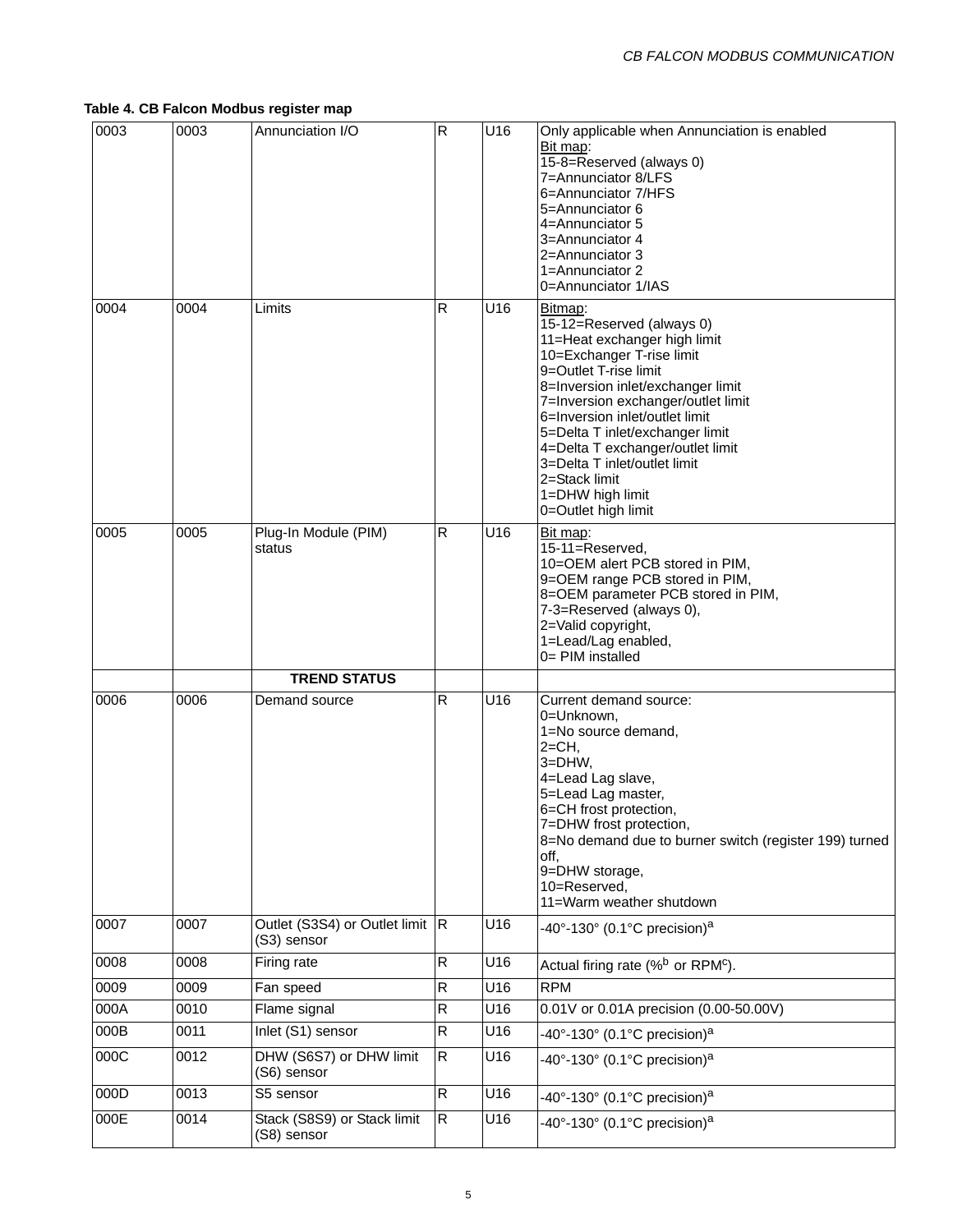| 000F      | 0015      | 4-20 mA remote control<br>input (S2) terminal | R.                      | U16               | 4-20 mA (0.1 mA precision) or other (see register 609)                                                                                                                                                                                                                                           |
|-----------|-----------|-----------------------------------------------|-------------------------|-------------------|--------------------------------------------------------------------------------------------------------------------------------------------------------------------------------------------------------------------------------------------------------------------------------------------------|
| 0010      | 0016      | Active CH setpoint                            | $\mathsf R$             | U16               | -40°-130° (0.1°C precision) <sup>a</sup><br>Setpoint determined by CH setpoint source (register 65).                                                                                                                                                                                             |
| 0011      | 0017      | Active DHW setpoint                           | $\overline{\mathbf{z}}$ | U16               | -40°-130° (0.1°C precision) <sup>a</sup> Setpoint determined by<br>DHW setpoint source (register 81).                                                                                                                                                                                            |
| 0012      | 0018      | Active LL setpoint                            | $\overline{\mathsf{R}}$ | U16               | -40°-130° (0.1°C precision) <sup>a</sup> Setpoint determined by LL<br>setpoint source (register 161).                                                                                                                                                                                            |
| 0013      | 0019      | <b>Register Access Status</b>                 | <b>RR</b>               | <b>U16U1</b><br>6 | Register data write access status:<br>0=No register writes allowed,<br>1=Installer register writes allowed,<br>2=OEM register writes allowed.<br>3=All register writes allowed.                                                                                                                  |
| 0014      | 0020      | Steam pressure                                | $\mathsf R$             | U16               | 0-150 psi (0.1 psi precision)                                                                                                                                                                                                                                                                    |
| 0015      | 0021      | Analog modulation input                       | $\overline{\mathsf{R}}$ | U16               | 0=No signal, otherwise<br>4-20 mA (0.1 mA precision)<br>Duplicate of register 15 when S2 terminal is 4-20 mA.                                                                                                                                                                                    |
| 0016      | 0022      | Active CH pressure setpoint R                 |                         | U16               | 0-150psi (0.1psi precision)                                                                                                                                                                                                                                                                      |
| 0017      | 0023      | <b>Extended Status Change</b>                 | $\mathsf R$             | U16               | Register is cleared (all bits zeroed) after read. Identifies<br>register groups that have new status or configuration<br>data in them.<br>Bit map:<br>15-5=Reserved<br>4= DHW plate heat exchanger configuration<br>3=DHW plate heat exchanger status<br>2-0=Reserved                            |
| 0018-001F | 0024-0031 | <b>RESERVED</b>                               |                         |                   |                                                                                                                                                                                                                                                                                                  |
|           |           | <b>BURNER CONTROL</b><br><b>STATUS</b>        |                         |                   |                                                                                                                                                                                                                                                                                                  |
| 0020      | 0032      | Burner control status                         | $\mathsf R$             | U16               | 0=Disabled,<br>1=Locked out,<br>2-3=Reserved,<br>4=Anti-short cycle,<br>5=Unconfigured safety data,<br>6-33=Reserved,<br>34=Standby Hold,<br>35=Standby Delay,<br>36-47=Reserved,<br>48=Normal Standby,<br>49=Preparing,<br>50=Ignition,<br>$51 =$ Firing,<br>52=Postpurge,<br>53-65535=Reserved |
| 0021      | 0033      | Burner control state                          | $\mathsf R$             | U16               | Burner control sequence (I/O) state (see table 11). Model<br>type determined by register 176.                                                                                                                                                                                                    |
| 0022      | 0034      | Lockout code                                  | ${\sf R}$               | U16               | 0=No lockout,<br>1-4096 (see Table 8)                                                                                                                                                                                                                                                            |
| 0023      | 0035      | Alarm reason                                  | ${\sf R}$               | $\overline{U}$ 16 | 0=None,<br>1=Lockout (see Lockout code, register 34),<br>2=Alert (see Table 10),<br>3=Other                                                                                                                                                                                                      |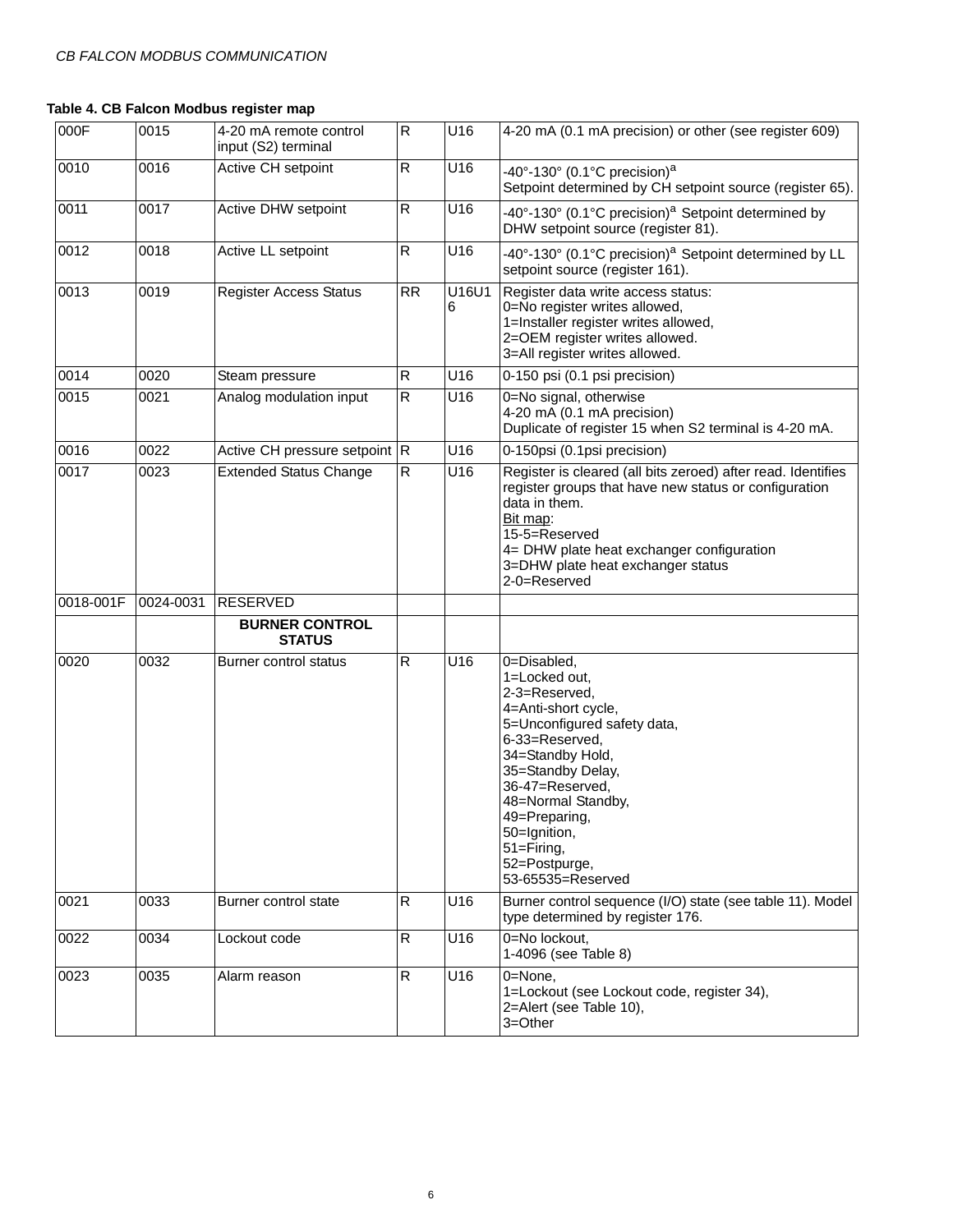| 0024 | 0036 | Annunciator first out                                      | ${\sf R}$    | U16             | Source for annunciator first out:<br>0=None or undetermined,<br>$1 = ILK$ ,<br>$2=PII,$<br>11=Annunciator 1,<br>12=Annunciator 2,<br>13=Annunciator 3,<br>14=Annunciator 4,<br>15=Annunciator 5,<br>16=Annunciator 6,<br>17=Annunciator 7,<br>18=Annunciator 8                                    |
|------|------|------------------------------------------------------------|--------------|-----------------|---------------------------------------------------------------------------------------------------------------------------------------------------------------------------------------------------------------------------------------------------------------------------------------------------|
| 0025 | 0037 | Annunciator hold                                           | $\mathsf{R}$ | U16             | Source for burner control hold condition (see Hold code):<br>0=None or undetermined,<br>$1 = ILK,$<br>$2=PII,$<br>$3=$ LCI<br>11=Annunciator 1,<br>12=Annunciator 2,<br>13=Annunciator 3,<br>14=Annunciator 4,<br>15=Annunciator 5,<br>16=Annunciator 6,<br>17=Annunciator 7,<br>18=Annunciator 8 |
| 0026 | 0038 | Sequence time                                              | R            | U16             | Running time for timed burner control operation<br>(seconds)                                                                                                                                                                                                                                      |
| 0027 | 0039 | Delay time                                                 | ${\sf R}$    | U16             | Running delay time (seconds). Applicable when burner<br>control in delayed or hold state.                                                                                                                                                                                                         |
| 0028 | 0040 | Hold code                                                  | ${\sf R}$    | U16             | Reason for burner hold (same codes as lockout, see<br>table 7)                                                                                                                                                                                                                                    |
| 0029 | 0041 | Burner control flags                                       | R            | U16             | Bit map:<br>15-1=Reserved (always 0)<br>0= Flame detected                                                                                                                                                                                                                                         |
| 002A | 0042 | <b>Remote Stat</b>                                         | R/W          | U16             | 0=No remote STAT demand,<br>1=remote STAT demand indicated                                                                                                                                                                                                                                        |
|      |      | <b>SENSOR STATUS</b>                                       |              |                 |                                                                                                                                                                                                                                                                                                   |
| 002B | 0043 | Outlet operation (S4=J8-10)  R<br>terminal                 |              | U16             | -40°-130° (0.1°C precision) <sup>d</sup><br>or other (see register 610)                                                                                                                                                                                                                           |
| 002C | 0044 | DHW operation (S7=J9-3)<br>terminal                        | ${\sf R}$    | U16             | $-40^{\circ}$ -130° (0.1°C precision) <sup>e</sup> or other (see register 612)                                                                                                                                                                                                                    |
| 002D | 0045 | Stack or Heat exchanger<br>operation (S9=J9-6)<br>terminal | $\mathsf{R}$ | U16             | $-40^{\circ}$ -130° (0.1°C precision) <sup>e</sup> or other (see register 613)                                                                                                                                                                                                                    |
| 002E | 0046 | Outlet operation sensor<br>(S4=J8-10) state                | R            | U16             | 0=None, 1=Normal, 2=Open, 3=Shorted, 4=Outside high<br>range, 5=Outside low range, 6=Not reliable                                                                                                                                                                                                 |
| 002F | 0047 | DHW operation sensor<br>(S7=J9-3) state                    | R            | U16             | 0=None, 1= Normal, 2=Open, 3=Shorted, 4=Outside<br>high range, 5=Outside low range, 6=Not reliable                                                                                                                                                                                                |
| 0030 | 0048 | Outlet limit sensor (S3=J8-8) R<br>state                   |              | U16             | 0=None, 1=Normal, 2=Open, 3=Shorted, 4=Outside high<br>range, 5=Outside low range, 6=Not reliable                                                                                                                                                                                                 |
| 0031 | 0049 | Inlet sensor (S1=J8-4) state $ R$                          |              | U16             | 0=None, 1= Normal, 2=Open, 3=Shorted, 4=Outside<br>high range, 5=Outside low range, 6=Not reliable                                                                                                                                                                                                |
| 0032 | 0050 | DHW limit sensor $(S7=J9-1)$ R<br>state                    |              | U <sub>16</sub> | 0=None, 1= Normal, 2=Open, 3=Shorted, 4=Outside<br>high range, 5=Outside low range, 6=Not reliable                                                                                                                                                                                                |
| 0033 | 0051 | Stack limit sensor (S8=J9-4)  R<br>state                   |              | U <sub>16</sub> | 0=None, 1= Normal, 2=Open, 3=Shorted, 4=Outside<br>high range, 5=Outside low range, 6=Not reliable                                                                                                                                                                                                |
| 0034 | 0052 | S5 (J8-11) sensor state                                    | R            | U16             | 0=None, 1= Normal, 2=Open, 3=Shorted, 4=Outside<br>high range, 5=Outside low range, 6=Not reliable                                                                                                                                                                                                |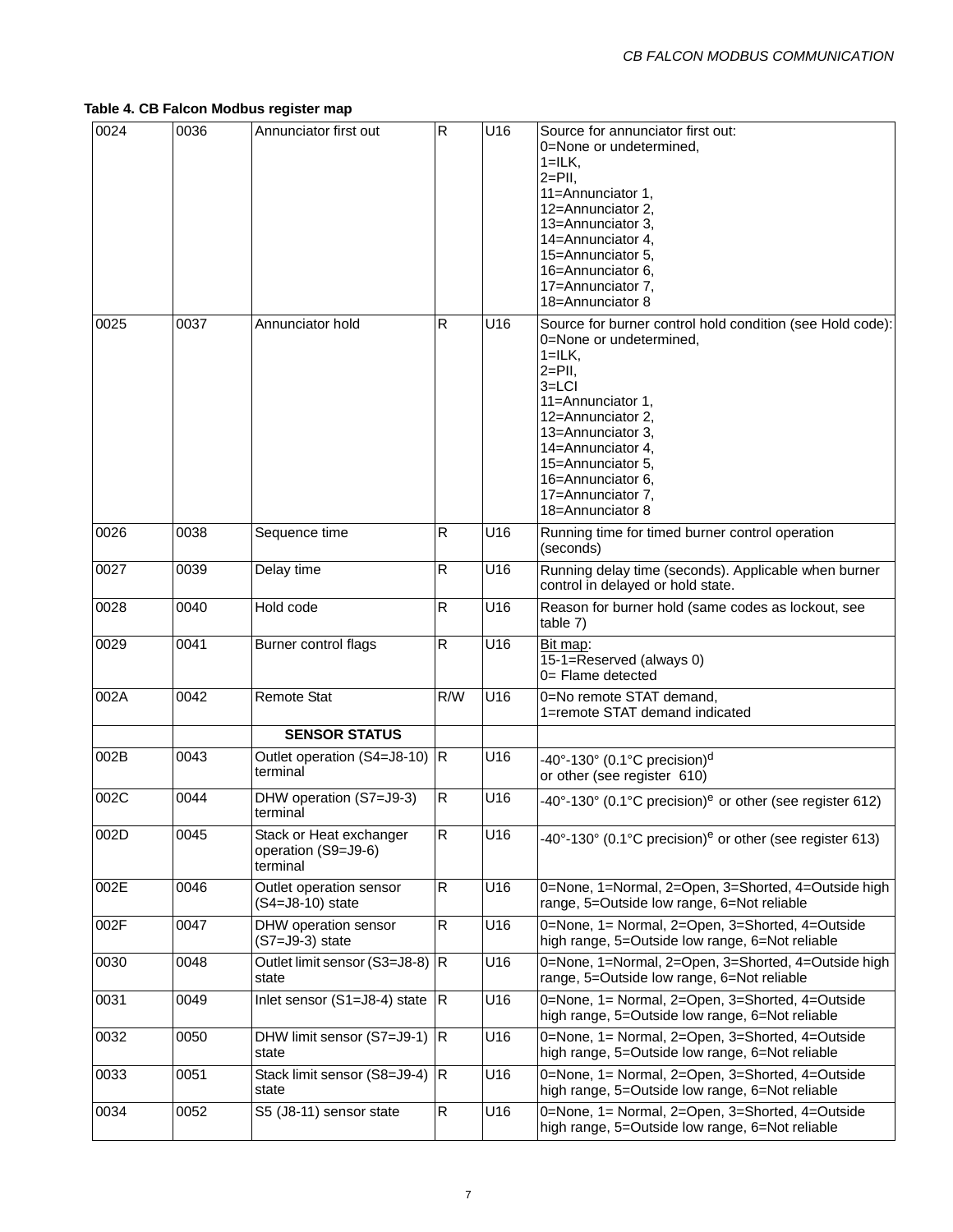| 0035      | 0053      | 4-20mA remote control<br>input(S2=J8-6) state                  | $\overline{R}$ | $\overline{U16}$ | 0=None, 1= Normal, 2=Open, 3=Shorted, 4=Outside<br>high range, 5=Outside low range, 6=Not reliable                                                                                |
|-----------|-----------|----------------------------------------------------------------|----------------|------------------|-----------------------------------------------------------------------------------------------------------------------------------------------------------------------------------|
| 0036      | 0054      | Pressure sensor (S1=J8-4)<br>state                             | R.             | U16              | 0=None, 1= Normal, 2=Open, 3=Shorted, 4=Outside<br>high range, 5=Outside low range, 6=Not reliable                                                                                |
| 0037      | 0055      | Stack operation or Heat<br>exchanger sensor (S9=J9-6)<br>state | $\overline{R}$ | U16              | 0=None, 1= Normal, 2=Open, 3=Shorted, 4=Outside<br>high range, 5=Outside low range, 6=Not reliable                                                                                |
|           |           | <b>DEMAND AND</b><br><b>MODULATION STATUS</b>                  |                |                  |                                                                                                                                                                                   |
| 0038      | 0056      | Active rate limiter                                            | $\mathsf{R}$   | U16              | 0=None,<br>1=Outlet high limit,<br>2=Delta T limit,<br>3=Stack limit,<br>4=Slow start limit,<br>5=Anti-condensation,<br>6=Minimum modulation,<br>7=Forced rate,<br>8= IAS is open |
| 0039      | 0057      | Limited rate                                                   | $\mathsf R$    | U16              | RPM or % <sup>c</sup>                                                                                                                                                             |
| 003A      | 0058      | Active rate override                                           | $\mathsf R$    | U16              | 0=None,<br>1=Burner control default,<br>2=Burner control,<br>3=Manual firing rate,<br>4=Manual firing rate off,<br>5=Fan on during off cycle                                      |
| 003B      | 0059      | Override rate                                                  | $\mathsf R$    | U16              | RPM or % <sup>c</sup>                                                                                                                                                             |
| 003C      | 0060      | Demand rate                                                    | ${\sf R}$      | U16              | RPM or % <sup>c</sup>                                                                                                                                                             |
| 003D-003F | 0061-0063 | RESERVED                                                       |                |                  |                                                                                                                                                                                   |
|           |           | <b>CENTRAL HEATING (CH)</b><br><b>STATUS</b>                   |                |                  |                                                                                                                                                                                   |
| 0040      | 0064      | CH status                                                      | ${\sf R}$      | U16              | 0=Unknown,<br>1=Disabled,<br>2=Normal,<br>3=Suspended                                                                                                                             |
| 0041      | 0065      | CH setpoint source                                             | $\mathsf R$    | U16              | 0=Unknown,<br>1=Normal setpoint,<br>2=TOD setpoint,<br>3=Outdoor reset,<br>4=Remote control                                                                                       |
| 0042      | 0066      | CH heat demand                                                 | $\mathsf{R}$   | U16              | $0 = Off$ ,<br>$1=On$                                                                                                                                                             |
| 0043      | 0067      | CH burner demand                                               | ${\sf R}$      | U16              | $0 = \text{Off}$ ,<br>$1=On$                                                                                                                                                      |
| 0044      | 0068      | CH requested rate                                              | ${\sf R}$      | U16              | RPM or % <sup>c</sup>                                                                                                                                                             |
| 0045      | 0069      | CH frost heat demand                                           | $\mathsf R$    | U16              | $0=Off$ ,<br>$1=On$                                                                                                                                                               |
| 0046      | 0070      | CH frost burner demand                                         | ${\sf R}$      | U16              | $0 = Off$ ,<br>$1=On$                                                                                                                                                             |
| 0047      | 0071      | Active CH on hysteresis                                        | ${\sf R}$      | U16              | 0°-130° (0.1°C precision) <sup>a</sup>                                                                                                                                            |
| 0048      | 0072      | Active CH off hysteresis                                       | $\mathsf R$    | U16              | 0°-130° (0.1°C precision) <sup>a</sup>                                                                                                                                            |
| 0049      | 0073      | Active CH pressure on<br>hysteresis                            | ${\sf R}$      | U16              | 0-150psi (0.1psi precision)                                                                                                                                                       |
| 004A      | 0074      | Active CH pressure off<br>hysteresis                           | $\overline{R}$ | U16              | 0-150psi (0.1psi precision)                                                                                                                                                       |
| 004B-004F | 0075-0079 | <b>RESERVED</b>                                                |                |                  |                                                                                                                                                                                   |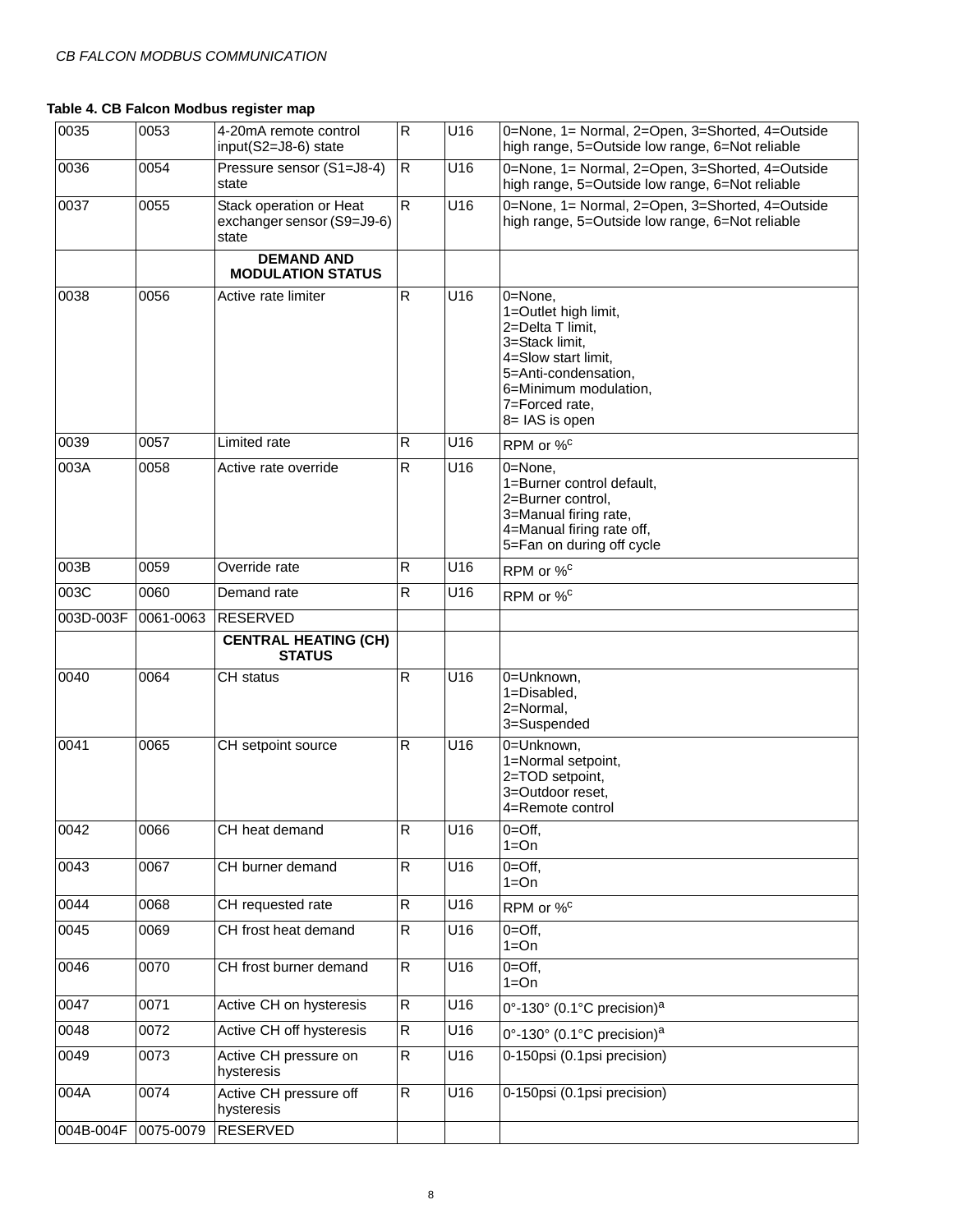|      |      | <b>DOMESTIC HOT WATER</b><br>(DHW) STATUS |             |                 |                                                                                                                                                                                                                                                                                                                                                                                                               |
|------|------|-------------------------------------------|-------------|-----------------|---------------------------------------------------------------------------------------------------------------------------------------------------------------------------------------------------------------------------------------------------------------------------------------------------------------------------------------------------------------------------------------------------------------|
| 0050 | 0080 | <b>DHW</b> status                         | R           | U <sub>16</sub> | 0=Unknown,<br>1=Disabled,<br>2=Normal,<br>3=Suspended                                                                                                                                                                                                                                                                                                                                                         |
| 0051 | 0081 | DHW setpoint source                       | R           | U16             | 0=Unknown,<br>1=Normal setpoint,<br>2=TOD setpoint,<br>5=DHW tap setpoint,<br>6=DHW preheat setpoint                                                                                                                                                                                                                                                                                                          |
| 0052 | 0082 | DHW priority count                        | R           | U16             | Countdown of time when DHW has priority over CH<br>(secs). Applicable when DHW priority time is enabled<br>(see register 452).                                                                                                                                                                                                                                                                                |
| 0053 | 0083 | DHW heat demand                           | R           | U16             | $0 = Off$ ,<br>$1=On$                                                                                                                                                                                                                                                                                                                                                                                         |
| 0054 | 0084 | DHW burner demand                         | R           | U <sub>16</sub> | $0 = Off$ ,<br>$1=On$                                                                                                                                                                                                                                                                                                                                                                                         |
| 0055 | 0085 | DHW requested rate                        | R           | U16             | RPM or % <sup>c</sup>                                                                                                                                                                                                                                                                                                                                                                                         |
| 0056 | 0086 | DHW frost heat demand                     | R           | U16             | $0 = Off$ ,<br>$1=On$                                                                                                                                                                                                                                                                                                                                                                                         |
| 0057 | 0087 | DHW frost burner demand                   | R           | U16             | $0 = Off$ ,<br>$1 = On$                                                                                                                                                                                                                                                                                                                                                                                       |
| 0058 | 0088 | Active DHW on hysteresis                  | $\mathsf R$ | U16             | 0°-130° (0.1°C precision) <sup>a</sup>                                                                                                                                                                                                                                                                                                                                                                        |
| 0059 | 0089 | Active DHW off hysteresis                 | R           | U16             | $0^{\circ}$ -130 $^{\circ}$ (0.1 $^{\circ}$ C precision) <sup>a</sup>                                                                                                                                                                                                                                                                                                                                         |
| 005A | 0090 | DHW storage time                          | R           | U16             | Elapsed DHW storage time (secs)                                                                                                                                                                                                                                                                                                                                                                               |
| 005B | 0091 | DHW storage heat demand                   | R           | U16             | $0 = Off$ ,<br>$1 = On$                                                                                                                                                                                                                                                                                                                                                                                       |
| 005C | 0092 | DHW storage burner<br>demand              | R           | U16             | $0 = Off$ ,<br>$1=On$                                                                                                                                                                                                                                                                                                                                                                                         |
|      |      | <b>PUMP STATUS</b>                        |             |                 |                                                                                                                                                                                                                                                                                                                                                                                                               |
| 005D | 0093 | Pump A status                             | R           | U16             | Bit map:<br>Demand:<br>15-14=Reserved,<br>13=Auxiliary 2 pump demand,<br>12=Auxiliary 1 pump demand,<br>11=System pump demand,<br>10=Boiler pump demand,<br>9=DHW pump demand,<br>8=CH pump demand<br>Reason:<br>7=Reserved,<br>6=Pump assigned to logical pump,<br>5=Pump exercise requested,<br>4=On due to exercise,<br>3=On due to overrun,<br>2=Forced off,<br>1=Forced on,<br>0=On due to normal demand |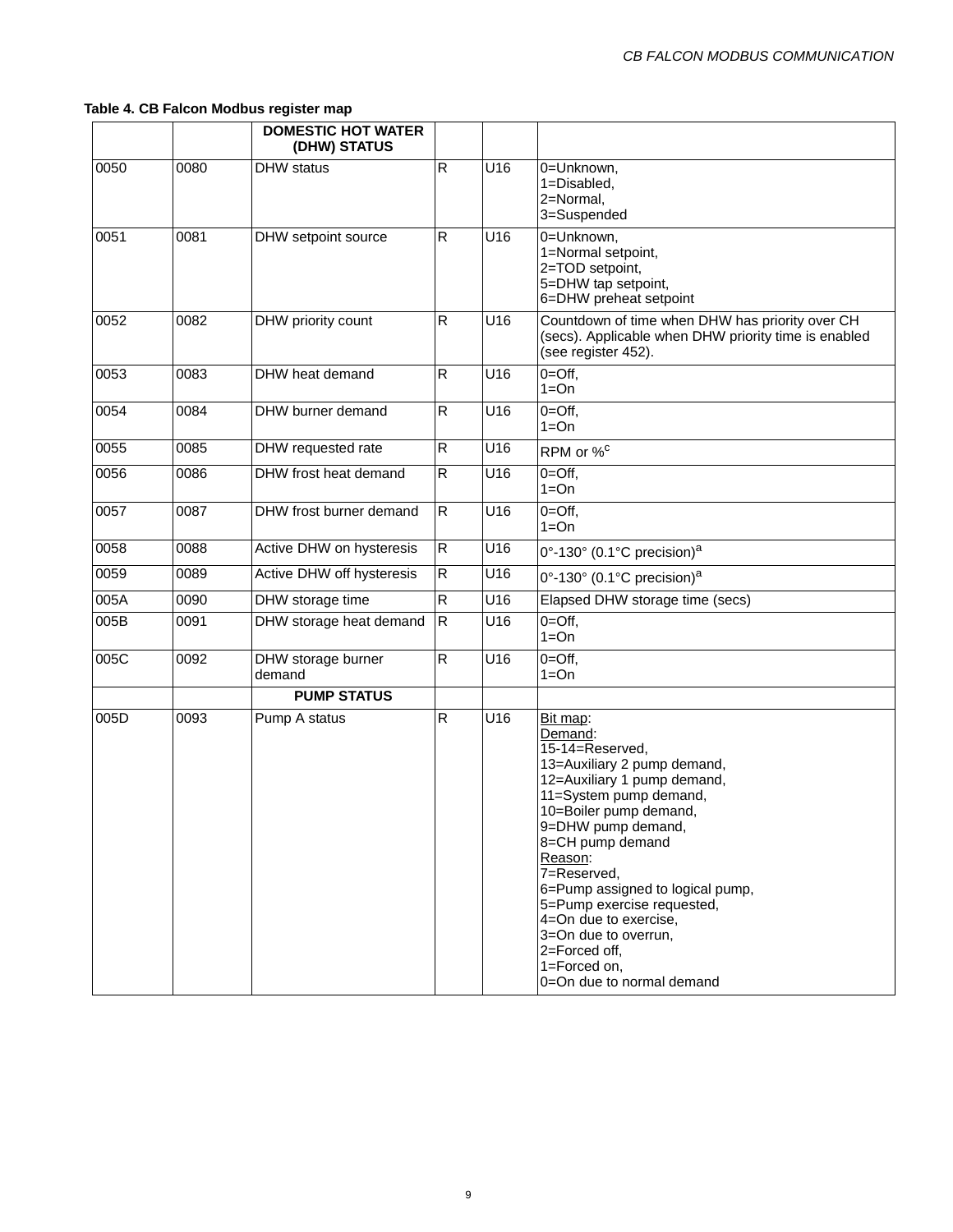| 005E      | 0094             | Pump B status                       | $\overline{R}$          | U16 | Bit map:<br>Demand:<br>15-14=Reserved,<br>13=Auxiliary 2 pump demand,<br>12=Auxiliary 1 pump demand,<br>11=System pump demand,<br>10=Boiler pump demand,<br>9=DHW pump demand,<br>8=CH pump demand<br>Reason:<br>7=Reserved,<br>6=Pump assigned to logical pump,<br>5=Pump exercise requested,<br>4=On due to exercise,<br>3=On due to overrun,<br>2=Forced off,<br>1=Forced on,<br>0=On due to normal demand |
|-----------|------------------|-------------------------------------|-------------------------|-----|---------------------------------------------------------------------------------------------------------------------------------------------------------------------------------------------------------------------------------------------------------------------------------------------------------------------------------------------------------------------------------------------------------------|
| 005F      | 0095             | CH pump start delay time            | $\mathsf R$             | U16 | Running delay time before CH pump will be turned on.                                                                                                                                                                                                                                                                                                                                                          |
| 0060      | 0096             | CH pump status                      | ${\sf R}$               | U16 | For application build less than 1600 see table 12. For<br>application build 1600 or higher see table 13 <sup>e</sup>                                                                                                                                                                                                                                                                                          |
| 0061      | 0097             | CH pump overrun time                | $\mathsf R$             | U16 | Running overrun time for CH pump (seconds)                                                                                                                                                                                                                                                                                                                                                                    |
| 0062      | 0098             | CH FP overrun time                  | $\mathsf R$             | U16 | Running overrun time for CH pump due to frost<br>protection (seconds)                                                                                                                                                                                                                                                                                                                                         |
| 0063      | 0099             | CH pump idle days count             | ${\sf R}$               | U16 | Number of days that CH pump has not run (sat idle).                                                                                                                                                                                                                                                                                                                                                           |
| 0064      | 0100             | DHW pump status                     | $\mathsf R$             | U16 | For application build less than 1600 see table 12. For<br>application build 1600 or higher see table 13 <sup>e.</sup>                                                                                                                                                                                                                                                                                         |
| 0065      | 0101             | DHW pump start delay time R         |                         | U16 | Count down (seconds) when DHW pump is delayed from<br>starting.                                                                                                                                                                                                                                                                                                                                               |
| 0066      | $\frac{1}{0102}$ | DHW pump overrun time               | $\mathsf R$             | U16 | Running overrun time for DHW pump (seconds)                                                                                                                                                                                                                                                                                                                                                                   |
| 0067      | 0103             | DHW FP overrun time                 | $\overline{R}$          | U16 | Running overrun time for DHW pump due to frost<br>protection (seconds)                                                                                                                                                                                                                                                                                                                                        |
| 0068      | 0104             | DHW pump idle days count            | $\overline{\mathbf{R}}$ | U16 | Number of days that DHW pump has not run (sat idle).                                                                                                                                                                                                                                                                                                                                                          |
| 0069      | 0105             | System pump status                  | $\overline{\mathsf{R}}$ | U16 | For application build less than 1600 see table 12. For<br>application build 1600 or higher see table 13 <sup>e</sup> .                                                                                                                                                                                                                                                                                        |
| 006A      | 0106             | System pump overrun time            | $\overline{\mathsf{R}}$ | U16 | Running overrun time for Lead Lag pump (seconds)                                                                                                                                                                                                                                                                                                                                                              |
| 006B      | 0107             | System pump idle days<br>count      | $\mathsf R$             | U16 | Number of days that LL pump has not run (sat idle).                                                                                                                                                                                                                                                                                                                                                           |
| 006C      | 0108             | Boiler pump status                  | K                       | U16 | For application build less than 1600 see table 12. For<br>application build 1600 or higher see table 13 <sup>e</sup> .                                                                                                                                                                                                                                                                                        |
| 006D      | 0109             | Boiler pump overrun time            | $\overline{\mathsf{R}}$ | U16 | Running overrun time for Boiler pump (seconds)                                                                                                                                                                                                                                                                                                                                                                |
| 006E      | 0110             | Boiler pump idle days count R       |                         | U16 | Number of days that boiler pump has not run (sat idle).                                                                                                                                                                                                                                                                                                                                                       |
| 006F      | 0111             | Auxiliary 1 pump status             | R                       | U16 | For application build less than 1600 see table 12. For<br>application build 1600 or higher see table 13 <sup>e</sup> .                                                                                                                                                                                                                                                                                        |
| 0070      | 0112             | Auxiliary 1 pump idle days<br>count | ${\sf R}$               | U16 | Number of days that auxiliary 1 pump has not run (sat<br>idle).                                                                                                                                                                                                                                                                                                                                               |
| 0071      | 0113             | Auxiliary 2 pump status             | ${\sf R}$               | U16 | See table 13.                                                                                                                                                                                                                                                                                                                                                                                                 |
| 0072      | 0114             | Auxiliary 2 pump overrun<br>time    | ${\sf R}$               | U16 | Running overrun time for auxiliary 2 pump (seconds)                                                                                                                                                                                                                                                                                                                                                           |
| 0073      | 0115             | Auxiliary 2 pump idle days<br>count | $\overline{\mathbf{z}}$ | U16 | Number of days that auxiliary 2 pump has not run (sat<br>idle).                                                                                                                                                                                                                                                                                                                                               |
| 0074-0076 | 0116-0118        | RESERVED                            |                         |     |                                                                                                                                                                                                                                                                                                                                                                                                               |
| 0077      | 0119             | Auxiliary 1 pump overrun<br>time    | ${\sf R}$               | U16 | Running overrun time for auxiliary 1 pump (seconds)                                                                                                                                                                                                                                                                                                                                                           |
| 0078-007F | 0120-0127        | RESERVED                            |                         |     |                                                                                                                                                                                                                                                                                                                                                                                                               |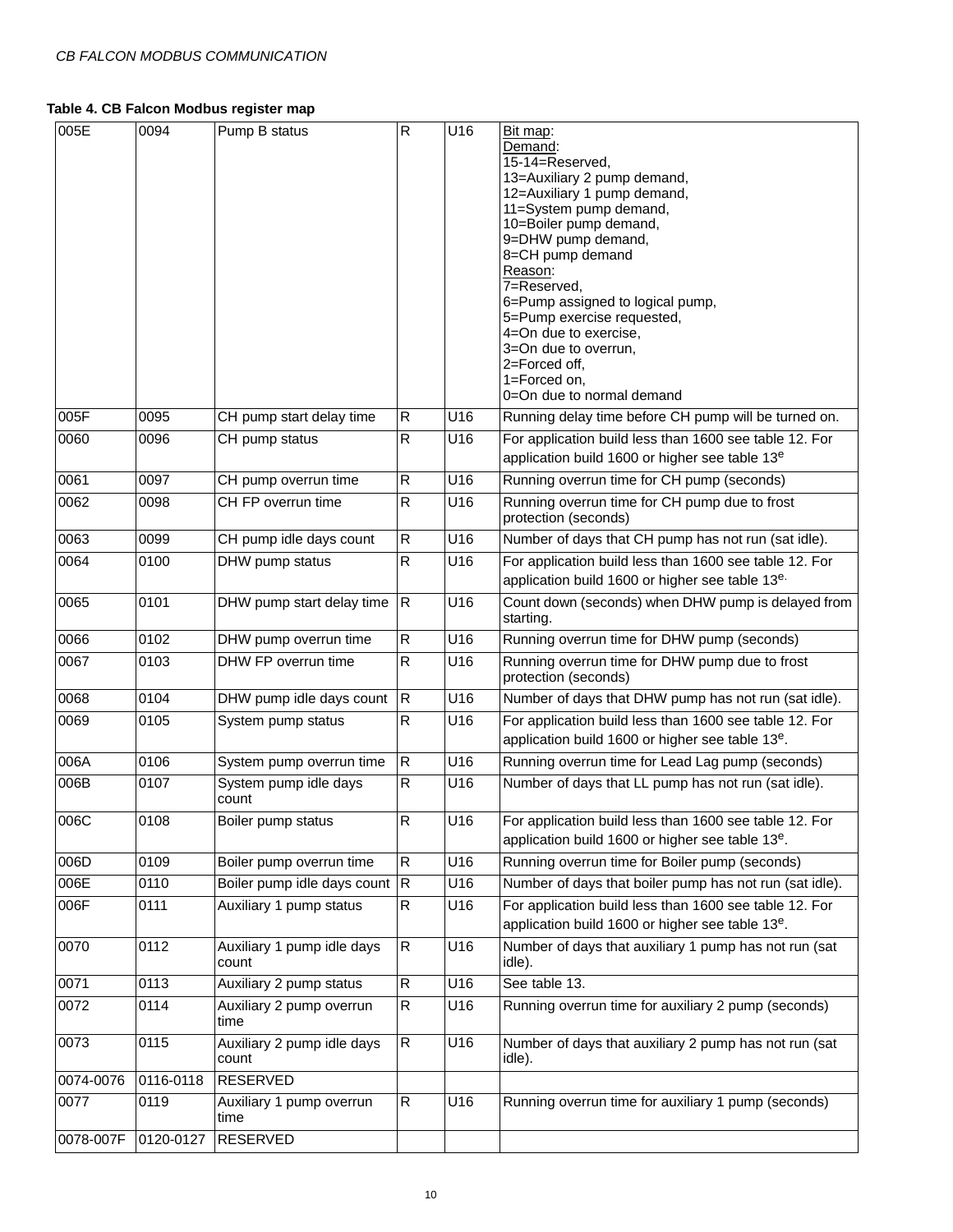|           |           | <b>STATISTICS</b>                                |              |                  |                                                                                                                                                                                                                                                                                                                                            |
|-----------|-----------|--------------------------------------------------|--------------|------------------|--------------------------------------------------------------------------------------------------------------------------------------------------------------------------------------------------------------------------------------------------------------------------------------------------------------------------------------------|
| 0080-0081 | 0128-0129 | Burner cycle count                               | R/W          | U32              | 0-999,999                                                                                                                                                                                                                                                                                                                                  |
| 0082-0083 | 0130-0131 | Burner run time                                  | R/W          | U32              | Hours                                                                                                                                                                                                                                                                                                                                      |
| 0084-0085 | 0132-0133 | CH pump cycle count                              | R/W          | U32              | 0-999,999                                                                                                                                                                                                                                                                                                                                  |
| 0086-0087 | 0134-0135 | DHW pump cycle count                             | R/W          | U32              | 0-999,999                                                                                                                                                                                                                                                                                                                                  |
| 0088-0089 | 0136-0137 | System pump cycle count                          | R/W          | U32              | 0-999,999                                                                                                                                                                                                                                                                                                                                  |
| 008A-008B | 0138-0139 | Boiler pump cycle count                          | R/W          | U32              | 0-999,999                                                                                                                                                                                                                                                                                                                                  |
| 008C-008D | 0140-0141 | Auxiliary pump cycle count                       | R/W          | U32              | 0-999,999                                                                                                                                                                                                                                                                                                                                  |
| 008E-008F | 0142-0143 | Controller cycle count                           | $\mathsf R$  | U32              | 0-999,999                                                                                                                                                                                                                                                                                                                                  |
| 0090-0091 | 0144-0145 | Controller run time                              | $\mathsf{R}$ | U32              | <b>Hours</b>                                                                                                                                                                                                                                                                                                                               |
| 0092-0093 | 0146-0147 | Auxiliary 2 pump cycle count R/W                 |              | U32              | 0-999,999                                                                                                                                                                                                                                                                                                                                  |
|           |           | <b>EXTENDED PUMP</b><br><b>STATUS</b>            |              |                  |                                                                                                                                                                                                                                                                                                                                            |
| 0094      | 0148      | Auxiliary 2 pump start delay R<br>time           |              | $\overline{U16}$ | Running delay time before auxiliary 2 pump will be turned<br>on.                                                                                                                                                                                                                                                                           |
| 0095      | 0149      | Boiler pump start delay time $ R$                |              | $\overline{U16}$ | Running delay time before boiler pump will be turned on.                                                                                                                                                                                                                                                                                   |
| 0096      | 0150      | System pump start delay<br>time                  | $\mathsf R$  | U16              | Running delay time before system pump will be turned<br>on.                                                                                                                                                                                                                                                                                |
| 0097      | 0151      | Auxiliary 1 pump start delay R<br>time           |              | U16              | Running delay time before auxiliary 1 pump will be turned<br>on.                                                                                                                                                                                                                                                                           |
|           |           | <b>DHW PLATE HEAT</b><br><b>EXCHANGER STATUS</b> |              |                  |                                                                                                                                                                                                                                                                                                                                            |
| 0098      | 0152      | DHW tap heat demand                              | R            | U16              | $0 = Off$ ,<br>$1=On$                                                                                                                                                                                                                                                                                                                      |
| 0099      | 0153      | DHW preheat demand                               | R            | U16              | $0 = Off$ ,<br>$1 = On$                                                                                                                                                                                                                                                                                                                    |
| 009A      | 0154      | DHW change rate                                  | $\mathsf{R}$ | U16              | DHW plate heat exchanger temperature change rate<br>(degrees/second, 0.1°C precision)                                                                                                                                                                                                                                                      |
| 009B      | 0155      | DHW tap on recognition<br>time                   | $\mathsf{R}$ | U16              | Persistent time that DHW tap demand has been<br>recognized (seconds)                                                                                                                                                                                                                                                                       |
| 009C      | 0156      | DHW tap on time                                  | $\mathsf{R}$ | U16              | Running time of DHW tap heat demand (seconds)                                                                                                                                                                                                                                                                                              |
| 009D      | 0157      | DHW preheat delay after tap<br>time              | <b>R</b>     | U16              | Preheat delay countdown time (seconds)                                                                                                                                                                                                                                                                                                     |
| 009E      | 0158      | DHW preheat on recognition R<br>time             |              | U16              | Persistent time that DHW preheat demand has been<br>recognized (seconds)                                                                                                                                                                                                                                                                   |
| 009F      | 0159      | DHW preheat on time                              | R            | U16              | Running time of DHW preheat heat demand (seconds)                                                                                                                                                                                                                                                                                          |
|           |           | <b>LEAD LAG STATUS</b>                           |              |                  |                                                                                                                                                                                                                                                                                                                                            |
| 00A0      | 0160      | Lead Lag master status                           | $\mathsf R$  | U16              | 0=Unknown,<br>1=Disabled,<br>2=Normal,<br>3=Suspended                                                                                                                                                                                                                                                                                      |
| 00A1      | 0161      | Lead Lag slave status                            | $\mathsf{R}$ | U16              | Bit map:<br>15=Slave command received,<br>14=Slave mode has priority over CH & DHW,<br>13=Slave is modulating,<br>12=CH frost protection request,<br>11=DHW frost protection request,<br>10=Frost protection burner request,<br>9=Local frost protection request,<br>8=Reserved (always 0),<br>7-0=Burner control status (see register 32) |
| 00A2      | 0162      | Lead Lag master setpoint<br>source               | $\mathsf R$  | U16              | 0=Unknown,<br>1=Normal setpoint,<br>2=TOD setpoint,<br>3=Outdoor reset                                                                                                                                                                                                                                                                     |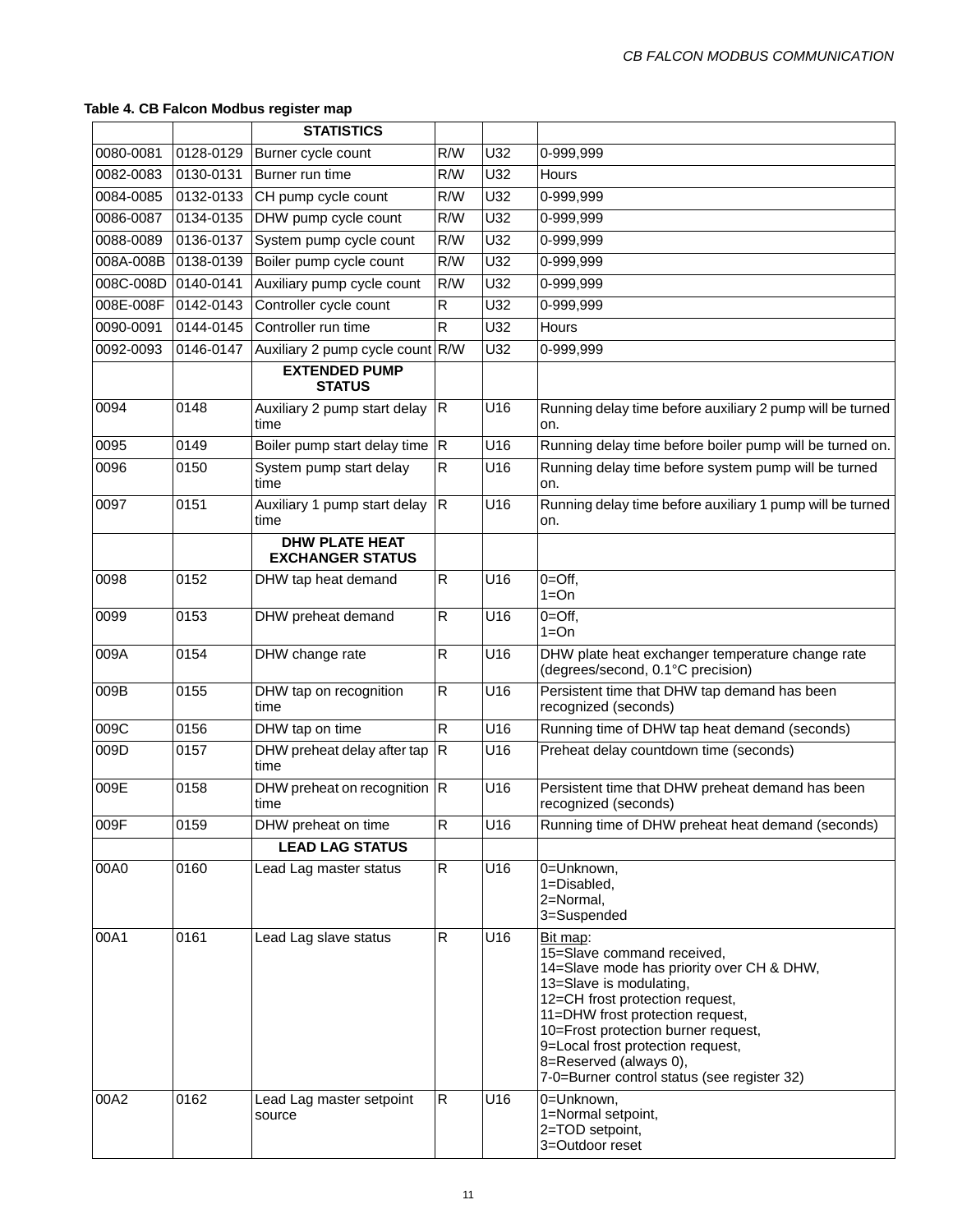| 00A3 | 0163 | Lead Lag master heat<br>demand          | $\overline{R}$ | U16             | $0=Off$ ,<br>$1 = On$                                                                                                                                                                                                                                                                                                                                                                                         |
|------|------|-----------------------------------------|----------------|-----------------|---------------------------------------------------------------------------------------------------------------------------------------------------------------------------------------------------------------------------------------------------------------------------------------------------------------------------------------------------------------------------------------------------------------|
| 00A4 | 0164 | Lead Lag slave burner<br>demand         | R              | U16             | $0 = Off$ ,<br>$1 = On$                                                                                                                                                                                                                                                                                                                                                                                       |
| 00A5 | 0165 | Lead Lag slave requested<br>rate        | $\mathsf R$    | U16             | RPM or % <sup>c</sup>                                                                                                                                                                                                                                                                                                                                                                                         |
|      |      | <b>EXTENDED PUMP</b><br><b>STATUS</b>   |                |                 |                                                                                                                                                                                                                                                                                                                                                                                                               |
| 00A8 | 0168 | Pump C status                           | $\overline{R}$ | U16             | Bit map:<br>Demand:<br>15-14=Reserved,<br>13=Auxiliary 2 pump demand,<br>12=Auxiliary 1 pump demand,<br>11=System pump demand,<br>10=Boiler pump demand,<br>9=DHW pump demand,<br>8=CH pump demand<br>Reason:<br>7=Reserved,<br>6=Pump assigned to logical pump,<br>5=Pump exercise requested,<br>4=On due to exercise,<br>3=On due to overrun,<br>2=Forced off,<br>1=Forced on,<br>0=On due to normal demand |
| 00A9 | 0169 | <b>RESERVED</b>                         |                |                 |                                                                                                                                                                                                                                                                                                                                                                                                               |
|      |      | <b>EXTENDED SENSOR</b><br><b>STATUS</b> |                |                 |                                                                                                                                                                                                                                                                                                                                                                                                               |
| 00AA | 0170 | Outdoor temperature                     | $\overline{R}$ | U16             | -40°-130° (0.1°C precision) <sup>b</sup>                                                                                                                                                                                                                                                                                                                                                                      |
| 00AB | 0171 | Outdoor sensor state                    | $\mathsf R$    | U16             | 0=None, 1= Normal, 2=Open, 3=Shorted, 4=Outside<br>high range, 5=Outside low range, 6=Not reliable                                                                                                                                                                                                                                                                                                            |
| 00AC | 0172 | Outlet T-rise rate                      | $\overline{R}$ | U16             | Outlet temperature change rate (degrees/second, 0.1°C<br>precision)                                                                                                                                                                                                                                                                                                                                           |
| 00AD | 0173 | Exchanger T-rise rate                   | $\mathsf R$    | U16             | Heat exchanger temperature change rate (degrees/<br>second, 0.1°C precision)                                                                                                                                                                                                                                                                                                                                  |
| 00AE | 0174 | S10 sensor reading                      | ${\sf R}$      | U <sub>16</sub> | -40°-130° (0.1°C precision) <sup>a</sup>                                                                                                                                                                                                                                                                                                                                                                      |
| 00AF | 0175 | S <sub>10</sub> sensor state            | R              | U16             | 0=None, 1= Normal, 2=Open, 3=Shorted, 4=Outside<br>high range, 5=Outside low range, 6=Not reliable                                                                                                                                                                                                                                                                                                            |
|      |      | <b>SYSTEM</b><br><b>CONFIGURATION</b>   |                |                 |                                                                                                                                                                                                                                                                                                                                                                                                               |
| 00B0 | 0176 | Product type                            | $\mathsf{R}$   | U16             | Product family (MSB):<br>0=Unknown product,<br>1=Hydronic boiler control,<br>2=Steam boiler control,<br>3=Reserved,<br>4=Fulton pulse hydronic boiler control,<br>5=Fulton pulse steam boiler control,<br>6=Cleaver Brooks hydronic boiler control,<br>7=Cleaver Brooks steam boiler control<br>Product ID (LSB):<br>0=Residential control,<br>1=Commercial control                                           |
| 00B1 | 0177 | Password                                | W              |                 | Variable length password string (up to 20 characters)<br>requesting Falcon permission to write registers.                                                                                                                                                                                                                                                                                                     |
| 00B2 | 0178 | Temperature units                       | R/W            | U16             | Display format for temperature at user interface:<br>0=°F (Fahrenheit),<br>$1 = C$ (Celsius)                                                                                                                                                                                                                                                                                                                  |
| 00B3 | 0179 | Antishort cycle time                    | R/W            | U16             | 0-64800 seconds (18 hours), 0xFFFF=Not configured                                                                                                                                                                                                                                                                                                                                                             |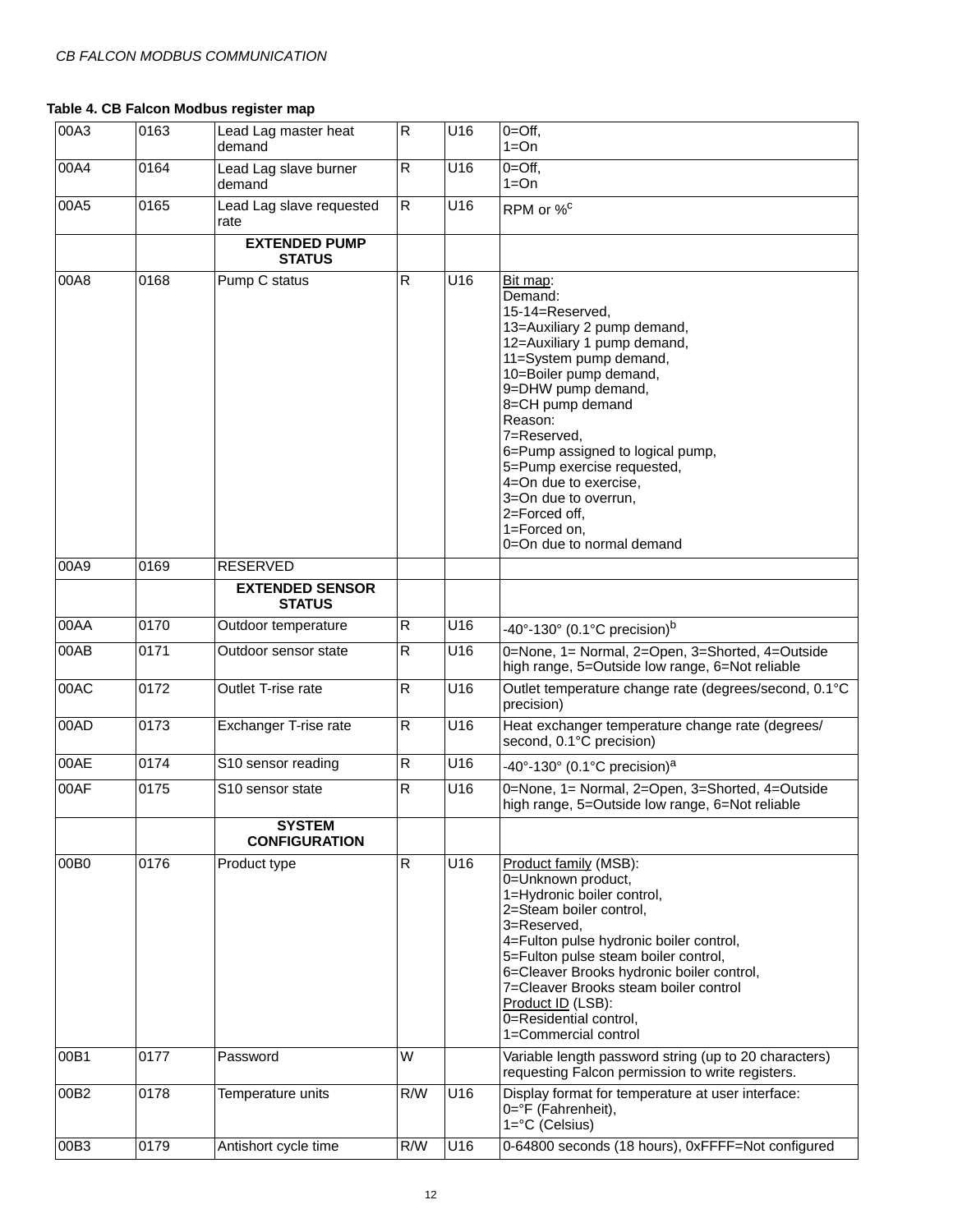| 00B4             | 0180     | Alarm silence time                        | R/W            | U16               | 0-600 minutes                                                                                                                                                                                            |
|------------------|----------|-------------------------------------------|----------------|-------------------|----------------------------------------------------------------------------------------------------------------------------------------------------------------------------------------------------------|
| 00B5             | 0181     | Power up with lockout                     | R/W            | U16               | <b>SAFETY</b> parameter <sup>f</sup> :<br>0=Clear lockout on power-up (reset),<br>1=Do not clear lockout on power-up (preserve)                                                                          |
| 00B6             | 01820182 | Reset and restart                         | W              | U16               | Force soft reset of Falcon subsystems:<br>0=None,<br>1=Burner control,<br>2=Application,<br>3=Burner control & application,<br>4=Clear alert log<br>Successful login required before request is granted. |
| 00B7             | 0183     | Burner name                               | R/W            |                   | Variable length string (up to 20 characters)                                                                                                                                                             |
| 00B8             | 0184     | Installation data                         | R/W            |                   | Variable length string (up to 20 characters)                                                                                                                                                             |
| 00B9             | 0185     | <b>OEM ID</b>                             | R/W            |                   | Variable length string (up to 20 characters)                                                                                                                                                             |
| 00BA             | 0186     | OS number                                 | ${\sf R}$      |                   | Variable length string (up to 16 characters)                                                                                                                                                             |
| 00B              | 0187     | Date code                                 | $\overline{R}$ |                   | Variable length string (up to 10 characters)                                                                                                                                                             |
| 00 <sub>BC</sub> | 0188     | Safety Processor build                    | $\overline{R}$ | $\overline{U}$ 16 |                                                                                                                                                                                                          |
| 00BD             | 0189     | <b>Application Processor build</b>        | $\mathsf{R}$   | U16               |                                                                                                                                                                                                          |
| 00BE             | 0190     | Installer password                        | W              |                   | To set new installer password (up to 20 characters).<br>Requires register access status (register 177) set to<br>Installer or higher.                                                                    |
| 00BF             | 0191     | OEM password                              | W              |                   | To set new OEM password (up to 20 characters).<br>Requires register access status (register 177) set to<br>OEM or higher.                                                                                |
|                  |          | <b>MODULATION</b><br><b>CONFIGURATION</b> |                |                   |                                                                                                                                                                                                          |
| 00C0             | 0192     | Modulation output                         | R/W            | $\overline{U}$ 16 | <b>SAFETY</b> parameter <sup>f</sup> :<br>0=Fan PWM,<br>$1=0-10V,$<br>$2=4-20mA$                                                                                                                         |
| 00C1             | 0193     | CH maximum modulation<br>rate             | R/W            | U16               | RPM or % <sup>c</sup>                                                                                                                                                                                    |
| 00C2             | 0194     | DHW maximum modulation<br>rate            | R/W            | $\overline{U}$ 16 | RPM or % <sup>c</sup>                                                                                                                                                                                    |
| 00C3             | 0195     | Minimum modulation rate                   | R/W            | U16               | RPM or % <sup>c</sup>                                                                                                                                                                                    |
| 00C4             | 0196     | Prepurge rate                             | R/W            | U16               | <b>SAFETY</b> parameter <sup>f</sup> :<br>RPM or % <sup>c</sup>                                                                                                                                          |
| 00C5             | 0197     | Lightoff rate                             | R/W            | U16               | <b>SAFETY</b> parameter <sup>f</sup> :<br>RPM or % <sup>c</sup>                                                                                                                                          |
| 00C6             | 0198     | Postpurge rate                            | R/W            | U16               | <b>SAFETY</b> parameter <sup>f</sup> :<br>RPM or % <sup>c</sup>                                                                                                                                          |
| 00C7             | 0199     | CH forced rate                            | R/W            | U16               | RPM or % <sup>c</sup>                                                                                                                                                                                    |
| 00C8             | 0200     | CH forced rate time                       | R/W            | U16               | 0-64800 seconds (18 hours), 0xFFFF=Not configured                                                                                                                                                        |
| 00C9             | 0201     | DHW forced rate                           | R/W            | U16               | RPM or % <sup>c</sup>                                                                                                                                                                                    |
| 00CA             | 0202     | DHW forced rate time                      | R/W            | U16               | 0-64800 seconds (18 hours), 0xFFFF=Not configured                                                                                                                                                        |
| 00CB             | 0203     | <b>Burner</b> switch                      | R/W            | U16               | 0=Off, 1=On. Used to enable/disable burner control.                                                                                                                                                      |
| 00CC             | 0204     | Firing rate control                       | R/W            | U16               | $0 =$ Auto,<br>1=Manual in Run,<br>2=Manual in Run & Standby                                                                                                                                             |
| 00CD             | 0205     | Manual firing rate                        | R/W            | U16               | Firing rate used when control is set to manual (% or<br>RPM <sup>c</sup>                                                                                                                                 |
| 00CE             | 0206     | Analog output hysteresis                  | R/W            | U16               | 0-10V/4-20mA modulation output hysteresis. Setting of<br>$0 - 10.$                                                                                                                                       |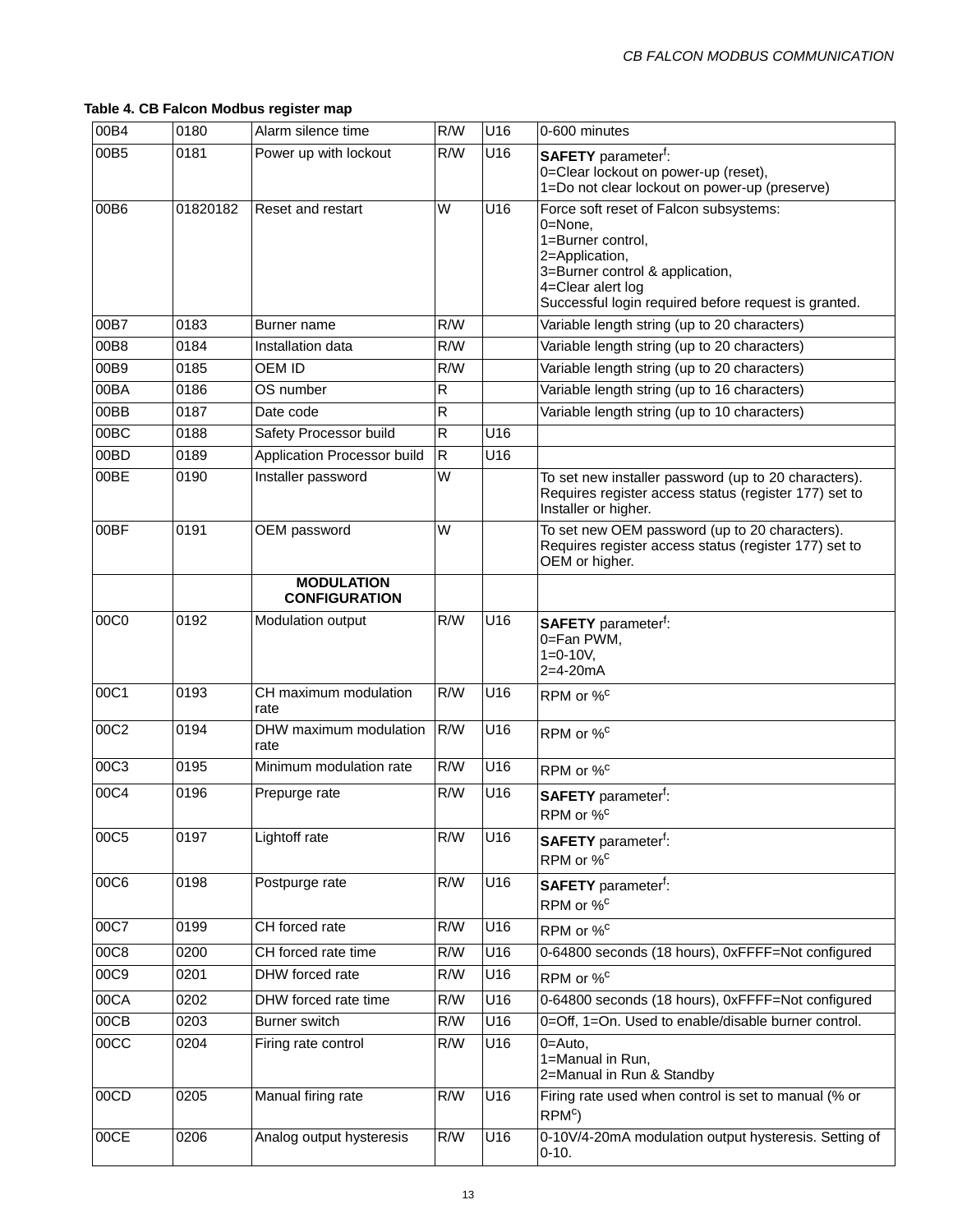| 00CF             | 0207 | Standby rate                                  | R/W | U16             | <b>SAFETY</b> parameter <sup>f</sup> :<br>RPM or % <sup>c</sup>                                                                                                       |
|------------------|------|-----------------------------------------------|-----|-----------------|-----------------------------------------------------------------------------------------------------------------------------------------------------------------------|
|                  |      | <b>CH CONFIGURATION</b>                       |     |                 |                                                                                                                                                                       |
| 00D0             | 0208 | CH enable                                     | R/W | U16             | 0=Disable Central Heating,<br>1=Enable Central Heating                                                                                                                |
| 00D1             | 0209 | CH demand switch                              | R/W | U <sub>16</sub> | Source for CH demand:<br>0=Modulation sensor only,<br>1=STAT terminal,<br>2=EnviraCOM remote Stat,<br>$3 = LCI$ ,<br>4=Reserved,<br>5=Modbus STAT                     |
| 00D <sub>2</sub> | 0210 | CH modulation sensor                          | R/W | U16             | Sensor used for CH modulation:<br>0=Outlet sensor,<br>2=Inlet sensor,<br>3=S5 sensor,<br>4=S10 sensor                                                                 |
| 00D3             | 0211 | CH setpoint                                   | R/W | U16             | -40°-130° (0.1°C precision) <sup>a</sup>                                                                                                                              |
| 00D4             | 0212 | CH time of day setpoint                       | R/W | U16             | -40°-130° (0.1°C precision) <sup>a</sup><br>Setpoint when Time Of Day switch is on.                                                                                   |
| 00D5             | 0213 | CH on hysteresis                              | R/W | U <sub>16</sub> | 0°-130° (0.1°C precision) <sup>a</sup>                                                                                                                                |
| 00D6             | 0214 | CH off hysteresis                             | R/W | U16             | 0°-130° (0.1°C precision) <sup>a</sup>                                                                                                                                |
| 00D7             | 0215 | CH outdoor reset enable                       | R/W | U16             | 0=Disable outdoor reset, 1=Enable outdoor reset                                                                                                                       |
| 00D8             | 0216 | CH P-gain                                     | R/W | U <sub>16</sub> | $0 - 1000$                                                                                                                                                            |
| 00D9             | 0217 | CH I-gain                                     | R/W | U16             | $0 - 1000$                                                                                                                                                            |
| 00DA             | 0218 | CH D-gain                                     | R/W | U16             | $0 - 1000$                                                                                                                                                            |
| 00DB             | 0219 | CH hysteresis step time                       | R/W | U16             | 0-64800 seconds (0=Disable hysteresis stepping)                                                                                                                       |
| 00DC             | 0220 | CH pressure setpoint                          | R/W | U16             | 0-150psi (0.1psi precision)                                                                                                                                           |
| 00DD             | 0221 | CH pressure on hysteresis                     | R/W | U16             | 0-150psi (0.1psi precision)                                                                                                                                           |
| 00DE             | 0222 | CH pressure off hysteresis                    | R/W | U16             | 0-150psi (0.1psi precision)                                                                                                                                           |
| 00DF             | 0223 | <b>RESERVED</b>                               |     |                 |                                                                                                                                                                       |
|                  |      | <b>BURNER CONTROL</b><br><b>CONFIGURATION</b> |     |                 |                                                                                                                                                                       |
| 00E0             | 0224 | Ignition source                               | R/W | U16             | <b>SAFETY</b> parameter <sup>f</sup> :<br>0=Internal ignition, 1=External ignition,<br>2=Hot Surface Igniter (HSI)                                                    |
| 00E1             | 0225 | <b>BLR/HSI</b> function                       | R/W | U16             | <b>SAFETY</b> parameter <sup>f</sup> :<br>BLR/HSI terminal function:<br>0=blower motor,<br>1=Hot Surface Igniter (HSI)                                                |
| 00E2             | 0226 | Igniter on during                             | R/W | U16             | <b>SAFETY</b> parameter <sup>f</sup> :<br>0=All Pilot Flame Establishing Period (PFEP),<br>1=First 1/2 of PFEP                                                        |
| 00E3             | 0227 | Pilot type                                    | R/W | U16             | <b>SAFETY</b> parameter <sup>f</sup><br>0=Interrupted, 1=Intermittent,<br>2=Direct burner ignition (constant ignition),<br>3=Direct burner ignition (pulsed ignition) |
| 00E4             | 0228 | Flame sensor type                             | R/W | U16             | <b>SAFETY</b> parameter <sup>f</sup> :<br>0=None (no sensor)<br>1=Flame rod,<br>2=UV power tube,<br>3=UV power tube, ignore flame during ignition                     |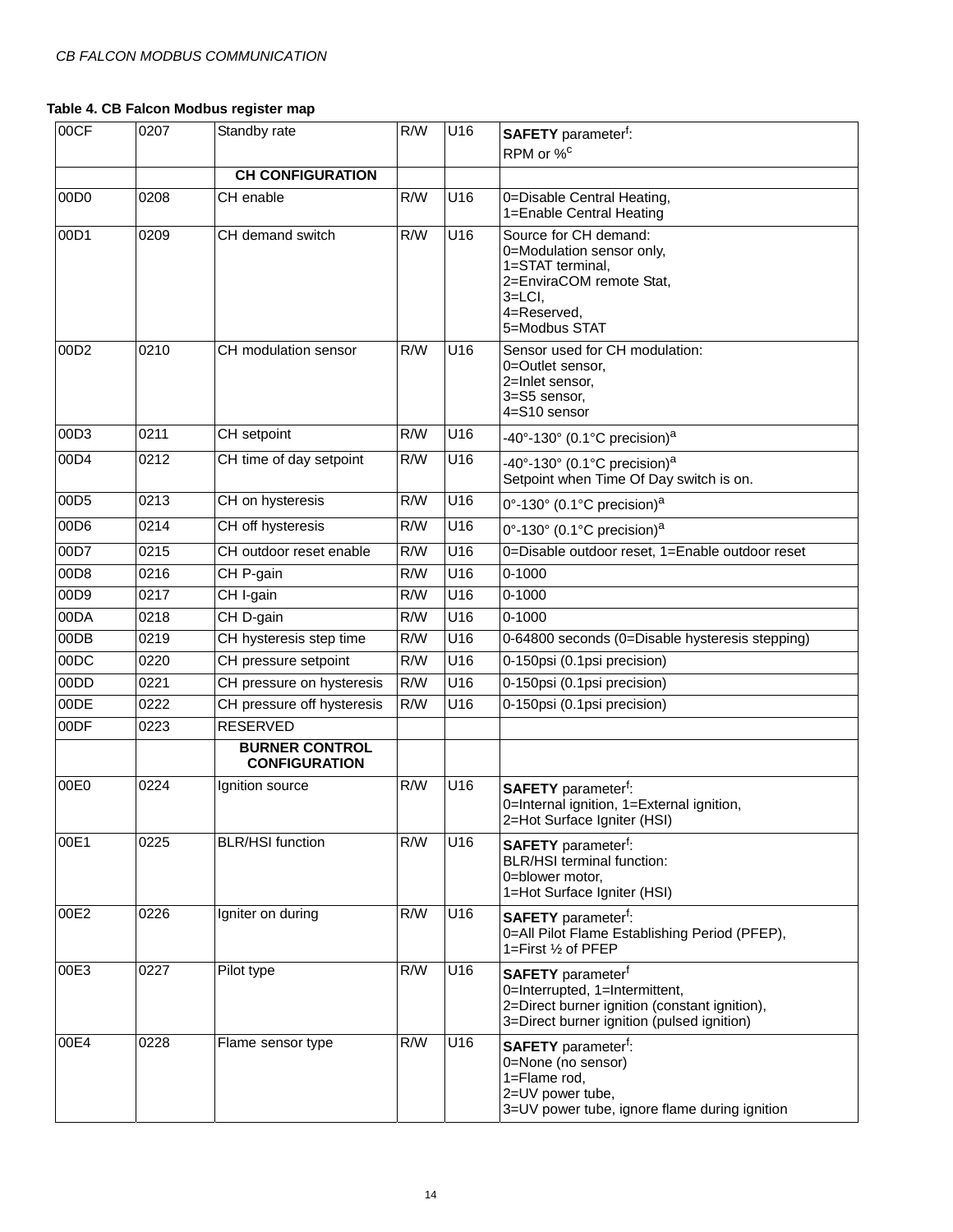| 00E5 | 0229 | Purge rate proving                        | R/W | U16               | <b>SAFETY</b> parameter <sup>f</sup> :<br>0=None,<br>1=High Fire Switch (HFS),<br>2=Fan speed                                           |
|------|------|-------------------------------------------|-----|-------------------|-----------------------------------------------------------------------------------------------------------------------------------------|
| 00E6 | 0230 | Lightoff rate proving                     | R/W | $\overline{U}$ 16 | <b>SAFETY</b> parameter <sup>f</sup> :<br>0=None,<br>1=(Low Fire Switch) LFS,<br>2=Fan speed,<br>3=Fan speed, except during ignition    |
| 00E7 | 0231 | Prepurge time                             | R/W | U16               | <b>SAFETY</b> parameter <sup>f</sup> :<br>0-64800 seconds (18 hours), 0xFFFF=Not configured                                             |
| 00E8 | 0232 | Pre-ignition time                         | R/W | U16               | <b>SAFETY</b> parameter <sup>f</sup> :<br>0-64800 seconds (18 hours), 0xFFFF=Not configured                                             |
| 00E9 | 0233 | Pilot flame establishing<br>period (PFEP) | R/W | U16               | <b>SAFETY</b> parameter <sup>t</sup> :<br>0=None,<br>$1=4$ seconds,<br>2=10 seconds,<br>3=15 seconds,<br>0xFFFF=Not configured          |
| 00EA | 0234 | Main flame establishing<br>period (MFEP)  | R/W | U16               | <b>SAFETY</b> parameter <sup>f</sup> :<br>0=None,<br>1=5 seconds,<br>2=10 seconds,<br>3=15 seconds,<br>0xFFFF=Not configured            |
| 00EB | 0235 | Run stabilization time                    | R/W | U16               | <b>SAFETY</b> parameter <sup>f</sup> :<br>0-64800 seconds (18 hours), 0xFFFF=Not configured                                             |
| 00EC | 0236 | Postpurge time                            | R/W | U16               | <b>SAFETY</b> parameter <sup>f</sup> :<br>0-64800 seconds (18 hours), 0xFFFF=Not configured                                             |
| 00ED | 0237 | Interlock start check enable              | R/W | U16               | <b>SAFETY</b> parameter <sup>f</sup> :<br>0=No ILK check,<br>1=ILK check                                                                |
| 00EE | 0238 | Interlock open response                   | R/W | U16               | <b>SAFETY</b> parameter <sup>f</sup><br>0=Lockout, 1=Recycle                                                                            |
| 00EF | 0239 | Ignite failure response                   | R/W | U16               | <b>SAFETY</b> parameter <sup>e</sup> :<br>0=Lockout,<br>1=Continuous recycle,<br>2=Retry, recycle & hold,<br>3=Retry, recycle & lockout |
| 00F0 | 0240 | Ignite failure retries                    | R/W | U16               | <b>SAFETY</b> parameter <sup>f</sup> :<br>0=None,<br>$1=3$ times,<br>2=5 times,<br>$3=1$ time,<br>0xFFFF=Not configured                 |
| 00F1 | 0241 | Ignite failure delay                      | R/W | U16               | <b>SAFETY</b> parameter <sup>f</sup> :<br>0-64800 seconds (18 hours), 0xFFFF=Not configured                                             |
| 00F2 | 0242 | <b>MFEP</b> flame failure<br>response     | R/W | $\overline{U}$ 16 | <b>SAFETY</b> parameter <sup>f</sup> :<br>0=Lockout, 1=Recycle                                                                          |
| 00F3 | 0243 | Run flame failure response                | R/W | U16               | <b>SAFETY</b> parameter <sup>f</sup> :<br>0=Lockout, 1=Recycle                                                                          |
| 00F4 | 0244 | Pilot test hold                           | R/W | U16               | 0=Disable, 1=Enable                                                                                                                     |
| 00F5 | 0245 | RESERVED                                  | R/W | U16               |                                                                                                                                         |
|      |      |                                           |     |                   |                                                                                                                                         |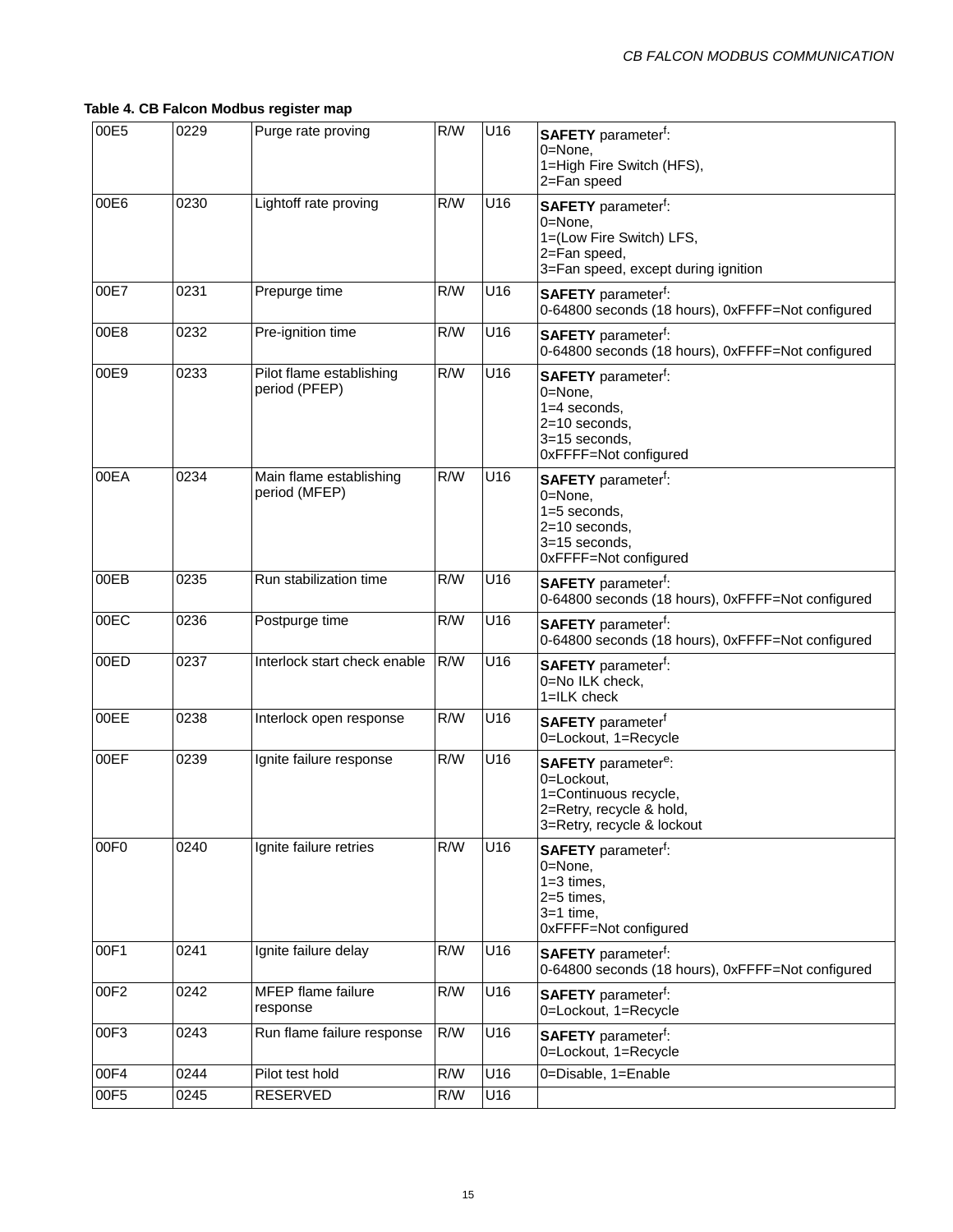| 00F6                | 0246      | Interrupted air switch (IAS)<br>enable       | R/W | U16               | <b>SAFETY</b> parameter <sup>f</sup> :<br>0=Disable,<br>1=Enable during purge,<br>2=Enable during purge & ignition,<br>3=Enable during all states |
|---------------------|-----------|----------------------------------------------|-----|-------------------|---------------------------------------------------------------------------------------------------------------------------------------------------|
| 00F7                | 0247      | IAS start check enable                       | R/W | U16               | <b>SAFETY</b> parameter <sup>f</sup> :<br>0=Disable, 1=Enable                                                                                     |
| 00F8                | 0248      | LCI enable                                   | R/W | U16               | <b>SAFETY</b> parameter <sup>t</sup> ::<br>0=Disable, 1=Enable                                                                                    |
| 00F9                | 0249      | PII enable                                   | R/W | U16               | <b>SAFETY</b> parameter <sup>f</sup> :<br>0=Disable, 1=Enable                                                                                     |
| 00FA                | 0250      | Flame threshold                              | R/W | U16               | <b>SAFETY</b> parameter <sup>f</sup> :<br>Minimum microamps needed to declare flame presence<br>(0.1A precision). Default value is 0.8 A (8).     |
| 00FB-00FC 0251-0252 |           | <b>RESERVED</b>                              |     |                   |                                                                                                                                                   |
| 00FD                | 0253      | ILK bounce detection                         | R/W | U16               | <b>SAFETY</b> parameter <sup>f</sup> :<br>0=Do not check for ILK bounce,<br>1=Check for ILK bounce                                                |
| 00FE                | 0254      | Forced recycle interval time                 | R/W | U16               | <b>SAFETY</b> parameter <sup>f</sup> :<br>0=No forced recycle,<br>1-64800 minutes (1080 hours), 0xFFFF=Not configured                             |
| 00FF                | 0255      | <b>RESERVED</b>                              |     |                   |                                                                                                                                                   |
|                     |           | <b>FAN CONFIGURATION</b>                     |     |                   |                                                                                                                                                   |
| 0100                | 0256      | Absolute maximum fan<br>speed                | R/W | U16               | <b>RPM</b>                                                                                                                                        |
| 0101                | 0257      | Absolute minimum fan<br>speed                | R/W | U16               | <b>RPM</b>                                                                                                                                        |
| 0102                | 0258      | Fan PWM frequency                            | R/W | U16               | 0=Unknown,<br>$1=1000$ Hz,<br>2=2000 Hz,<br>3=3000 Hz,<br>4=4000 Hz,<br>0xFFFF=Not configured                                                     |
| 0103                | 0259      | Fan pulses per revolution                    | R/W | $\overline{U}$ 16 | $1 - 10$                                                                                                                                          |
| 0104                | 0260      | Fan speed-up ramp                            | R/W | U16               | 0-7000 RPM/sec                                                                                                                                    |
| 0105                | 0261      | Fan slow-down ramp                           | R/W | U16               | 0-7000 RPM/sec                                                                                                                                    |
| 0106                | 0262      | Fan gain up                                  | R/W | U16               | 0-65535                                                                                                                                           |
| 0107                | 0263      | Fan gain down                                | R/W | U16               | 0-65535                                                                                                                                           |
| 0108                | 0264      | Fan minimum duty cycle                       | R/W | U16               | 1-100%b                                                                                                                                           |
| 0109-010F           | 0265-0271 | <b>RESERVED</b><br><b>PUMP CONFIGURATION</b> |     |                   |                                                                                                                                                   |
| 0110                | 0272      | CH pump output                               | R/W | U16               | 0=None, 1=Pump A, 2=Pump B, 3=Pump C                                                                                                              |
| 0111                | 0273      | CH pump control                              | R/W | U16               | $0=Auto, 1=On$                                                                                                                                    |
| 0112                | 0274      | CH pump overrun time                         | R/W | U16               | 0-64800 seconds (18 hours), 0xFFFF=Not configured                                                                                                 |
| 0113                | 0275      | CH FP pump overrun time                      | R/W | U16               | 0-64800 seconds (18 hours), 0xFFFF=Not configured                                                                                                 |
| 0114                | 0276      | DHW pump output                              | R/W | U16               | 0=None, 1=Pump A, 2=Pump B, 3=Pump C                                                                                                              |
| 0115                | 0277      | DHW pump control                             | R/W | U16               | $0=Auto, 1=On$                                                                                                                                    |
| 0116                | 0278      | DHW pump overrun time                        | R/W | U16               | 0-64800 seconds (18 hours), 0xFFFF=Not configured                                                                                                 |
| 0117                | 0279      | DHW FP pump overrun time R/W                 |     | U16               | 0-64800 seconds (18 hours), 0xFFFF=Not configured                                                                                                 |
| 0118                | 0280      | DHW pump start delay                         | R/W | U16               | 0-64800 seconds (18 hours), 0xFFFF=Not configured                                                                                                 |
| 0119                | 0281      | Boiler pump output                           | R/W | U16               | 0=None, 1=Pump A, 2=Pump B, 3=Pump C                                                                                                              |
| 011A                | 0282      | Boiler pump control                          | R/W | U16               | 0=Auto, 1=On                                                                                                                                      |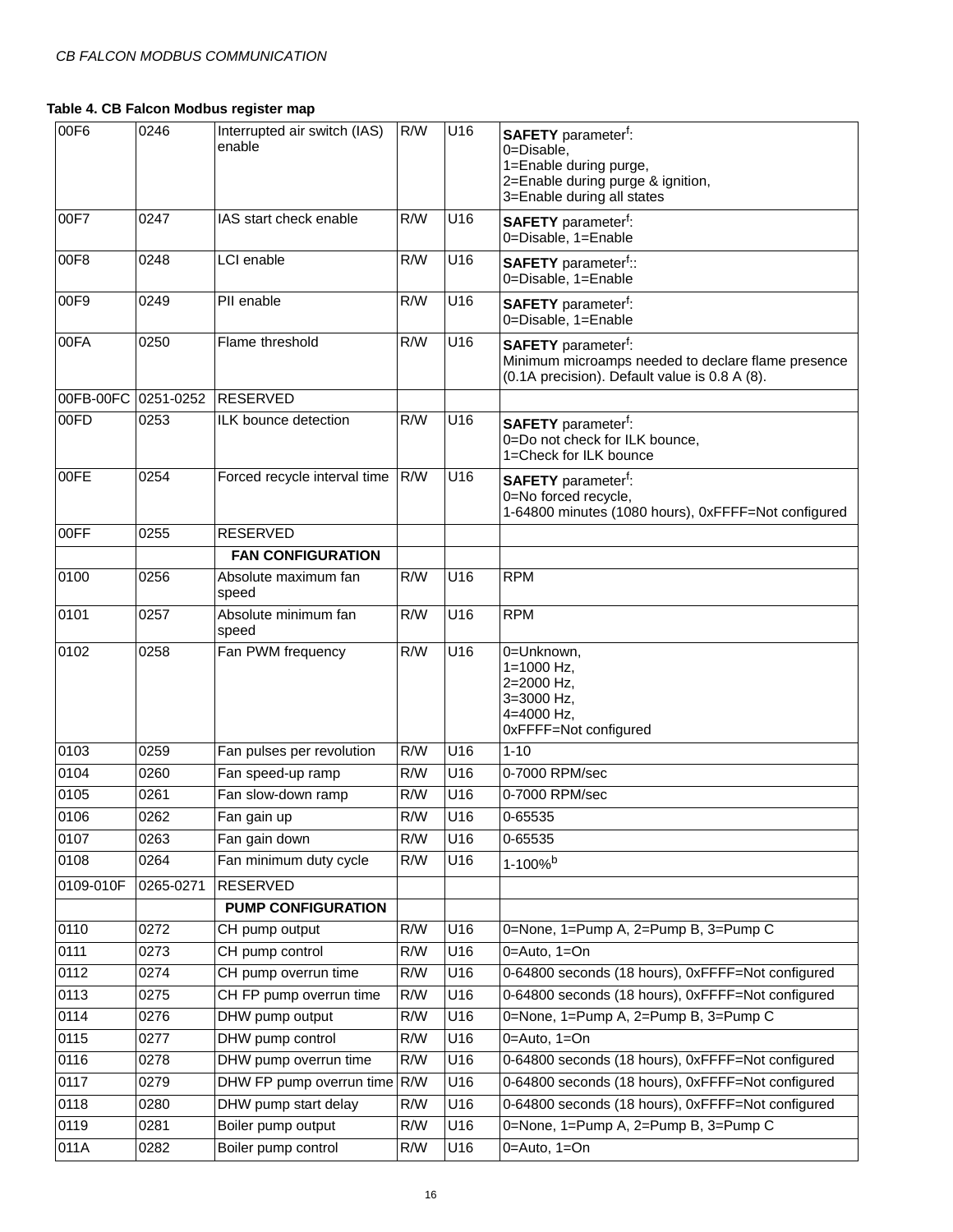| 011B | 0283 | Boiler pump overrun time     | R/W | U16              | 0-64800 seconds (18 hours), 0xFFFF=Not configured                                                                                                                                                                                                                                                                                                                                                                                                                                                                               |
|------|------|------------------------------|-----|------------------|---------------------------------------------------------------------------------------------------------------------------------------------------------------------------------------------------------------------------------------------------------------------------------------------------------------------------------------------------------------------------------------------------------------------------------------------------------------------------------------------------------------------------------|
| 011C | 0284 | Auxiliary 1 pump output      | R/W | U16              | 0=None, 1=Pump A, 2=Pump B, 3=Pump C                                                                                                                                                                                                                                                                                                                                                                                                                                                                                            |
| 011D | 0285 | Auxiliary 1 pump control     | R/W | U16              | 0=Auto, 1=On                                                                                                                                                                                                                                                                                                                                                                                                                                                                                                                    |
| 011E | 0286 | <b>RESERVED</b>              |     |                  |                                                                                                                                                                                                                                                                                                                                                                                                                                                                                                                                 |
| 011F | 0287 | System pump output           | R/W | U16              | 0=None, 1=Pump A, 2=Pump B, 3=Pump C                                                                                                                                                                                                                                                                                                                                                                                                                                                                                            |
| 0120 | 0288 | System pump control          | R/W | U16              | $0=Auto, 1=On$                                                                                                                                                                                                                                                                                                                                                                                                                                                                                                                  |
| 0121 | 0289 | System pump overrun time     | R/W | U16              | 0-64800 seconds (18 hours), 0xFFFF=Not configured                                                                                                                                                                                                                                                                                                                                                                                                                                                                               |
| 0122 | 0290 | Pump exercise interval       | R/W | U16              | Days                                                                                                                                                                                                                                                                                                                                                                                                                                                                                                                            |
| 0123 | 0291 | Pump exercise time           | R/W | U16              | 0-64800 seconds (18 hours), 0xFFFF=Not configured                                                                                                                                                                                                                                                                                                                                                                                                                                                                               |
| 0124 | 0292 | CH pump start delay          | R/W | $\overline{U16}$ | 0-64800 seconds (18 hours), 0xFFFF=Not configured                                                                                                                                                                                                                                                                                                                                                                                                                                                                               |
| 0125 | 0293 | Boiler pump start delay      | R/W | U16              | 0-64800 seconds (18 hours), 0xFFFF=Not configured                                                                                                                                                                                                                                                                                                                                                                                                                                                                               |
| 0126 | 0294 | System pump start delay      | R/W | U16              | 0-64800 seconds (18 hours), 0xFFFF=Not configured                                                                                                                                                                                                                                                                                                                                                                                                                                                                               |
| 0127 | 0295 | Auxiliary 1 pump start delay | R/W | U16              | 0-64800 seconds (18 hours), 0xFFFF=Not configured                                                                                                                                                                                                                                                                                                                                                                                                                                                                               |
| 0128 | 0296 | CH pump options 1            | R/W | U16              | Bit map:<br>15=Normal pump demand when auxiliary pump Z is set,<br>14=Normal pump demand when auxiliary pump Y is set,<br>13=Normal pump demand when auxiliary pump X is set,<br>12-7=Reserved (always 0),<br>6=Normal pump demand when DHW service is active,<br>5=Normal pump demand when CH service is active,<br>4=Reserved,<br>3=Normal pump demand when DHW demand,<br>2=Normal pump demand when CH demand,<br>1=Normal pump demand when local burner demand,<br>0=Local demand inhibited for faults                      |
| 0129 | 0297 | CH pump options 2            | R/W | U16              | Bit map:<br>15=Pump used for Lead Lag,<br>14=Pump used for local demand,<br>13-9=Reserved (always 0),<br>8=Force pump off when DHW high limit,<br>7=Force pump off when DHW anti-condensation,<br>6=Force pump off when CH anti-condensation,<br>5=Force pump off when DHW priority is active,<br>4=Force pump on when DHW frost protection,<br>3=Force pump on when CH frost protection,<br>2=Force pump on when Lead Lag slave demand,<br>1=Force pump on when local burner demand,<br>0=Force pump on when Outlet high limit |
| 012A | 0298 | DHW pump options 1           | R/W | U16              | Bit map:<br>15=Normal pump demand when auxiliary pump Z is set,<br>14=Normal pump demand when auxiliary pump Y is set,<br>13=Normal pump demand when auxiliary pump X is set,<br>12-7=Reserved (always 0),<br>6=Normal pump demand when DHW service is active,<br>5=Normal pump demand when CH service is active,<br>4=Reserved,<br>3=Normal pump demand when DHW demand,<br>2=Normal pump demand when CH demand,<br>1=Normal pump demand when local burner demand,<br>0=Local demand inhibited for faults                      |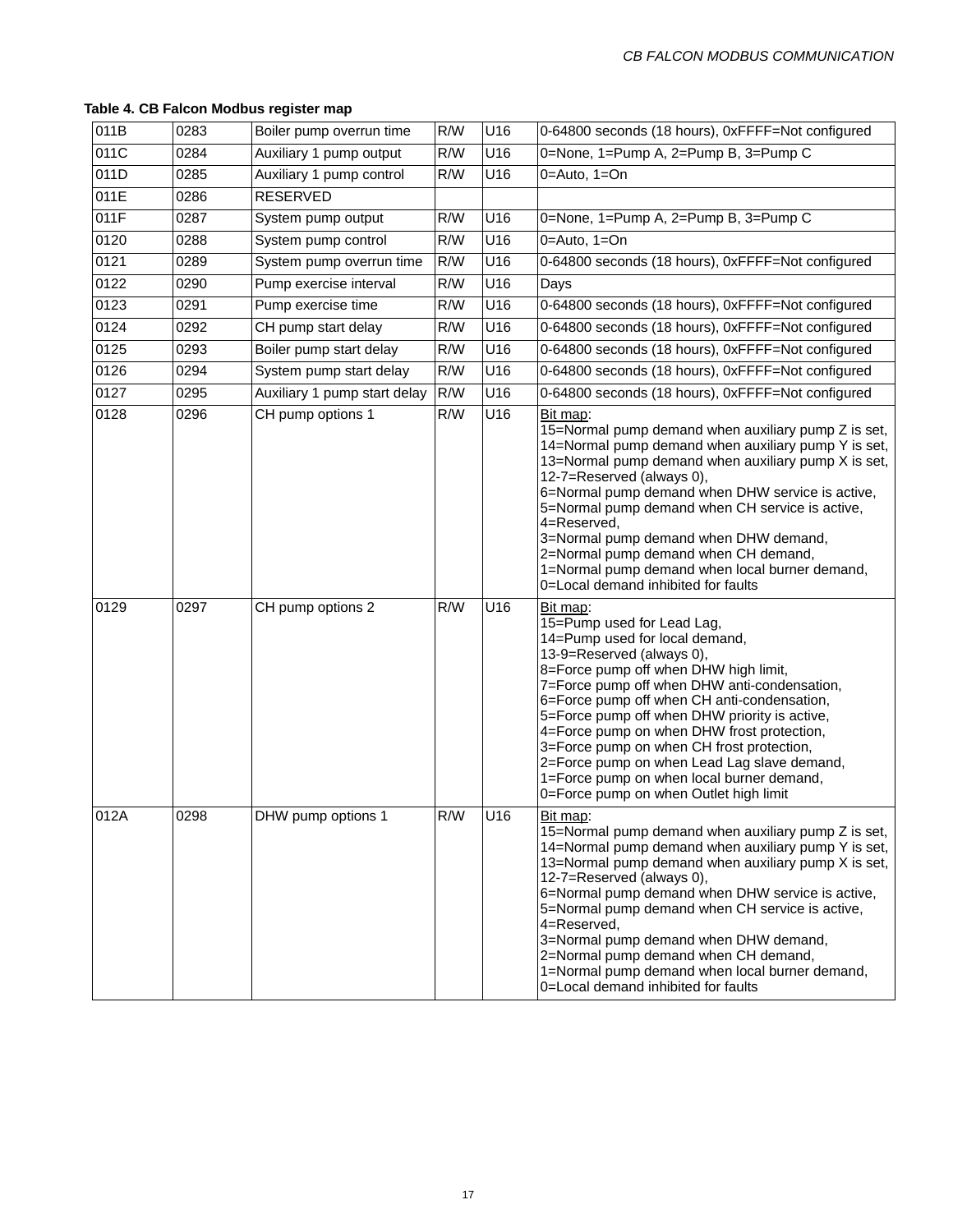| 012B | 0299 | DHW pump options 2    | R/W | U16 | Bit map:<br>15=Pump used for Lead Lag,<br>14=Pump used for local demand,<br>13-9=Reserved (always 0),<br>8=Force pump off when DHW high limit,<br>7=Force pump off when DHW anti-condensation,<br>6=Force pump off when CH anti-condensation,<br>5=Force pump off when DHW priority is active,<br>4=Force pump on when DHW frost protection,<br>3=Force pump on when CH frost protection,<br>2=Force pump on when Lead Lag slave demand,<br>1=Force pump on when local burner demand,<br>0=Force pump on when Outlet high limit |
|------|------|-----------------------|-----|-----|---------------------------------------------------------------------------------------------------------------------------------------------------------------------------------------------------------------------------------------------------------------------------------------------------------------------------------------------------------------------------------------------------------------------------------------------------------------------------------------------------------------------------------|
| 012C | 0300 | Boiler pump options 1 | R/W | U16 | Bit map:<br>15=Normal pump demand when auxiliary pump Z is set,<br>14=Normal pump demand when auxiliary pump Y is set,<br>13=Normal pump demand when auxiliary pump X is set,<br>12-7=Reserved (always 0),<br>6=Normal pump demand when DHW service is active,<br>5=Normal pump demand when CH service is active,<br>4=Reserved,<br>3=Normal pump demand when DHW demand,<br>2=Normal pump demand when CH demand,<br>1=Normal pump demand when local burner demand,<br>0=Local demand inhibited for faults                      |
| 012D | 0301 | Boiler pump options 2 | R/W | U16 | Bit map:<br>15=Pump used for Lead Lag,<br>14=Pump used for local demand,<br>13-9=Reserved (always 0),<br>8=Force pump off when DHW high limit,<br>7=Force pump off when DHW anti-condensation,<br>6=Force pump off when CH anti-condensation,<br>5=Force pump off when DHW priority is active,<br>4=Force pump on when DHW frost protection,<br>3=Force pump on when CH frost protection,<br>2=Force pump on when Lead Lag slave demand,<br>1=Force pump on when local burner demand,<br>0=Force pump on when Outlet high limit |
| 012E | 0302 | System pump options 1 | R/W | U16 | Bit map:<br>15=Normal pump demand when auxiliary pump Z is set,<br>14=Normal pump demand when auxiliary pump Y is set,<br>13=Normal pump demand when auxiliary pump X is set,<br>12-7=Reserved (always 0),<br>6=Normal pump demand when DHW service is active,<br>5=Normal pump demand when CH service is active,<br>4=Reserved,<br>3=Normal pump demand when DHW demand,<br>2=Normal pump demand when CH demand,<br>1=Normal pump demand when local burner demand,<br>0=Local demand inhibited for faults                      |
| 012F | 0303 | System pump options 2 | R/W | U16 | Bit map:<br>15=Pump used for Lead Lag,<br>14=Pump used for local demand,<br>13-9=Reserved (always 0),<br>8=Force pump off when DHW high limit,<br>7=Force pump off when DHW anti-condensation,<br>6=Force pump off when CH anti-condensation,<br>5=Force pump off when DHW priority is active,<br>4=Force pump on when DHW frost protection,<br>3=Force pump on when CH frost protection,<br>2=Force pump on when Lead Lag slave demand,<br>1=Force pump on when local burner demand,<br>0=Force pump on when Outlet high limit |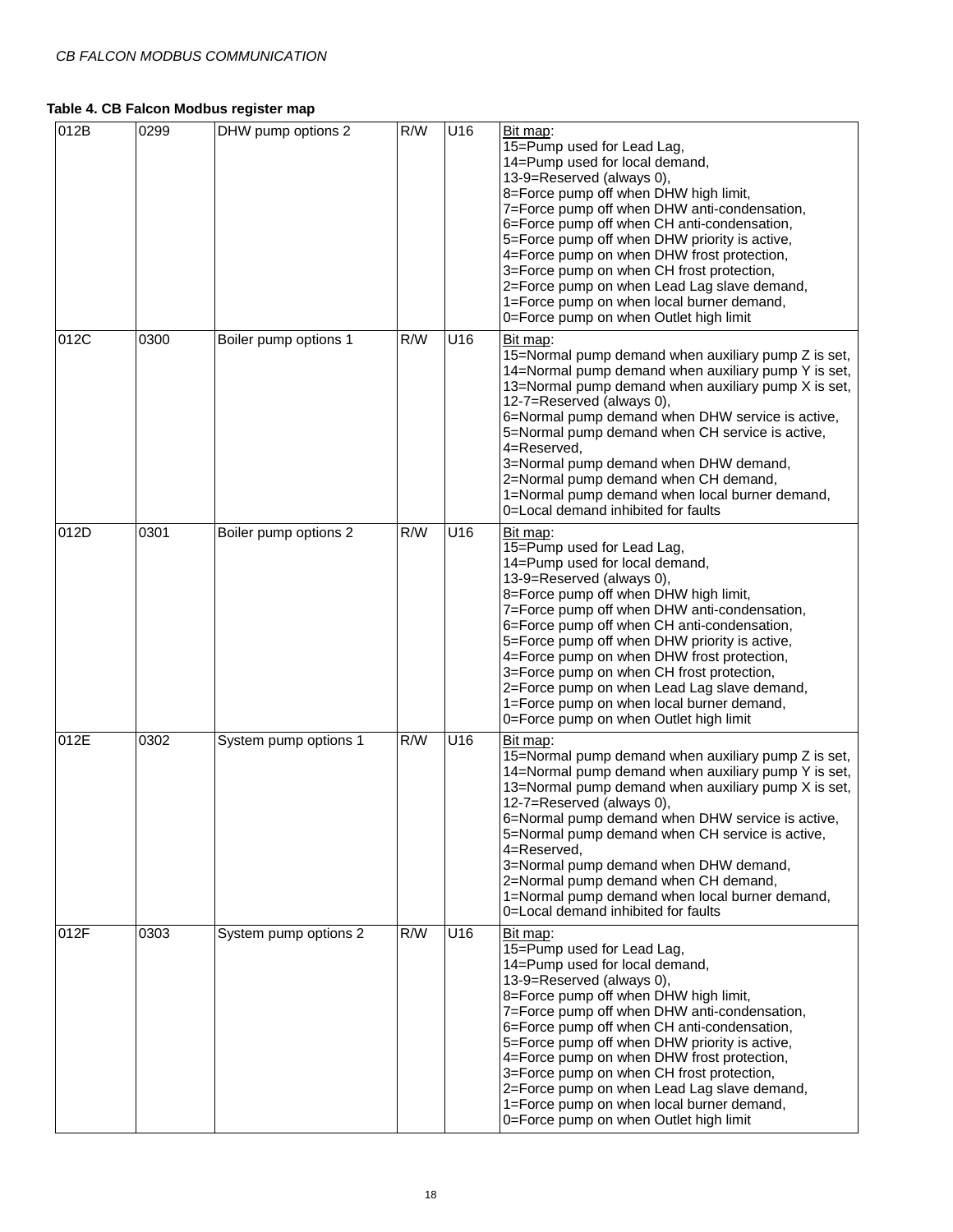|                     |           | <b>ANNUNCIATION</b><br><b>CONFIGURATION</b> |                  |                  |                                                                                                                                                                                                                                                                    |
|---------------------|-----------|---------------------------------------------|------------------|------------------|--------------------------------------------------------------------------------------------------------------------------------------------------------------------------------------------------------------------------------------------------------------------|
| 0130                | 0304      | Annunciation enable                         | $\overline{R/W}$ | U16              | 0=Annunciation disabled,<br>1=Annunciation enabled                                                                                                                                                                                                                 |
| 0131                | 0305      | Annunciator mode                            | R/W              | U16              | 0=Fixed,<br>1=Programmable                                                                                                                                                                                                                                         |
| 0132-013E           |           | 0306-0318 Annunciator 1 configuration       | R/W              |                  | See table 6.                                                                                                                                                                                                                                                       |
| 013F-014B           | 0319-0331 | Annunciator 2 configuration                 | R/W              |                  | See table 6.                                                                                                                                                                                                                                                       |
| 014C-0158           | 0332-0344 | Annunciator 3 configuration                 | R/W              |                  | See table 6.                                                                                                                                                                                                                                                       |
| 0159-0165           | 0345-0357 | Annunciator 4 configuration                 | R/W              |                  | See table 6.                                                                                                                                                                                                                                                       |
| 0166-0172           | 0358-0370 | Annunciator 5 configuration                 | $\overline{R/W}$ |                  | See table 6.                                                                                                                                                                                                                                                       |
| 0173-017F           | 0371-0383 | Annunciator 6 configuration                 | R/W              |                  | See table 6.                                                                                                                                                                                                                                                       |
| 0180-018C           | 0384-0396 | Annunciator 7 configuration                 | R/W              |                  | See table 6.                                                                                                                                                                                                                                                       |
| 018D-0199           | 0397-0409 | Annunciator 8 configuration                 | $\overline{R/W}$ |                  | See table 6.                                                                                                                                                                                                                                                       |
| 019A-01A5           | 0410-0421 | PII configuration                           | R/W              |                  | See table 7.                                                                                                                                                                                                                                                       |
| 01A6-01B1           | 0422-0433 | LCI configuration                           | R/W              |                  | See table 7.                                                                                                                                                                                                                                                       |
| 01B2-01BD 0434-0445 |           | ILK configuration                           | $\overline{R/W}$ |                  | See table 7.                                                                                                                                                                                                                                                       |
| 01BE-01BF 0446-0447 |           | <b>RESERVED</b>                             |                  |                  |                                                                                                                                                                                                                                                                    |
|                     |           | <b>DHW CONFIGURATION</b>                    |                  |                  |                                                                                                                                                                                                                                                                    |
| 01C0                | 0448      | DHW enable                                  | R/W              | U16              | 0=DHW disabled,<br>1=DHW enabled                                                                                                                                                                                                                                   |
| 01C1                | 0449      | DHW demand switch                           | R/W              | $\overline{U16}$ | Source of DHW demand:<br>0= Modulation sensor only,<br>1=EnviraCOM DHW request,<br>2=DHW switch,<br>3=Unused,<br>4=STAT terminal,<br>5=Reserved,<br>6=Modbus STAT,<br>7=Auto: S6 or EnviraCOM DHW request,<br>8=Auto: S6 or sensor only,<br>9=Plate heat exchanger |
| 01C2                | 0450      | DHW priority vs CH                          | R/W              | $\overline{U16}$ | $0=CH > DHW,$<br>$1 = DHW > CH$                                                                                                                                                                                                                                    |
| 01C3                | 0451      | DHW priority vs LL                          | R/W              | U16              | $0 = LL$ > DHW,<br>$1 = DHW > LL$                                                                                                                                                                                                                                  |
| 01C4                | 0452      | DHW priority time                           | R/W              | U16              | 0=No DHW priority time,<br>>0=DHW priority time (seconds)                                                                                                                                                                                                          |
| 01C5                | 0453      | DHW setpoint                                | R/W              | U16              | -40°-130° (0.1°C precision) <sup>a</sup>                                                                                                                                                                                                                           |
| 01C6                | 0454      | DHW time of day setpoint                    | R/W              | U16              | -40°-130° (0.1°C precision) <sup>a</sup> Setpoint when Time Of Day<br>switch is on.                                                                                                                                                                                |
| 01C7                | 0455      | DHW on hysteresis                           | R/W              | U16              | 0°-130° (0.1°C precision) <sup>a</sup>                                                                                                                                                                                                                             |
| 01C8                | 0456      | DHW off hysteresis                          | R/W              | U16              | 0°-130° (0.1°C precision) <sup>a</sup>                                                                                                                                                                                                                             |
| 01C9                | 0457      | DHW P-gain                                  | R/W              | U16              | $0 - 1000$                                                                                                                                                                                                                                                         |
| 01CA                | 0458      | DHW I-gain                                  | R/W              | U16              | $0 - 1000$                                                                                                                                                                                                                                                         |
| 01CB                | 0459      | DHW D-gain                                  | R/W              | U16              | $0 - 1000$                                                                                                                                                                                                                                                         |
| 01CC                | 0460      | DHW hysteresis step time                    | R/W              | U16              | 0-64800 seconds (0=Disable hysteresis stepping)                                                                                                                                                                                                                    |
| 01CD                | 0461      | DHW modulation sensor                       | R/W              | U16              | Sensor used for DHW modulation:<br>0=DHW sensor,<br>1=Outlet sensor,<br>2=Inlet sensor,<br>3=Modbus,<br>4=Auto: DHW or Inlet sensor,<br>5=Auto: DHW or Outlet sensor                                                                                               |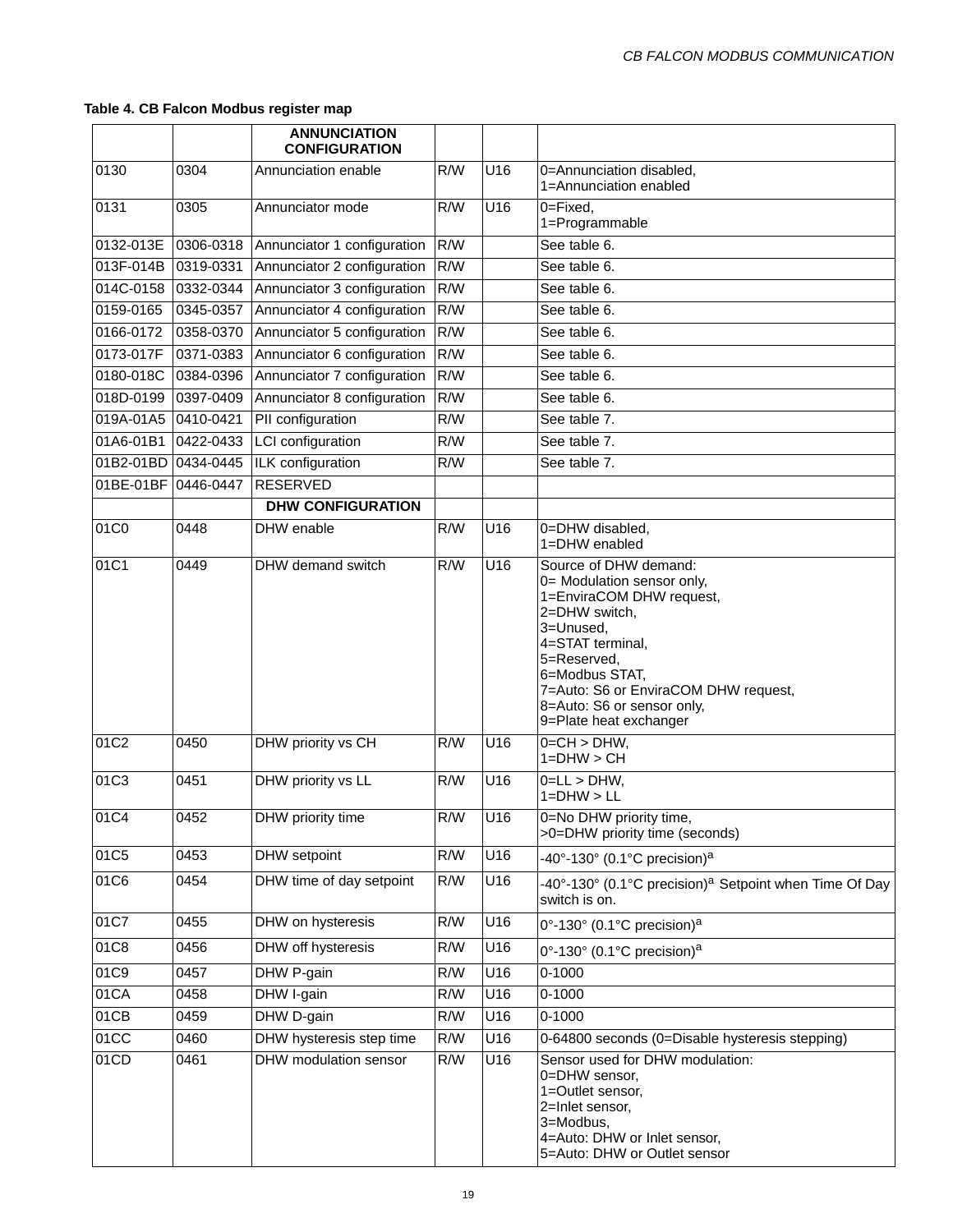| 01CE | 0462 | <b>RESERVED</b>              |                   |                   |                                                                                                                                                                                   |
|------|------|------------------------------|-------------------|-------------------|-----------------------------------------------------------------------------------------------------------------------------------------------------------------------------------|
| 01CF | 0463 | DHW priority source          | R/W               | U16               | 0=Disable DHW priority,<br>1=DHW priority begins when DHW heat demand starts                                                                                                      |
|      |      | <b>LIMITS CONFIGURATION</b>  |                   |                   |                                                                                                                                                                                   |
| 01D0 | 0464 | Outlet high limit setpoint   | $\overline{R}$ /W | U16               | <b>SAFETY</b> parameter <sup>f</sup> :<br>-40°-130° (0.1°C precision) <sup>a</sup>                                                                                                |
| 01D1 | 0465 | Outlet high limit response   | R/W               | U16               | <b>SAFETY</b> parameter <sup>f</sup> :<br>0=Lockout, 1=Recycle&hold                                                                                                               |
| 01D2 | 0466 | Stack limit enable           | R/W               | U16               | <b>SAFETY</b> parameter <sup>f</sup> :<br>0=Disable stack limit,<br>1=Enable dual sensor safety stack limit,<br>2=Enable single sensor non-safety stack limit                     |
| 01D3 | 0467 | Stack limit setpoint         | R/W               | U16               | <b>SAFETY</b> parameter <sup>f</sup> :<br>-40°-130° (0.1°C precision) <sup>a</sup>                                                                                                |
| 01D4 | 0468 | Stack limit response         | R/W               | U16               | <b>SAFETY</b> parameter <sup>f</sup> :<br>0=Lockout, 2=Recycle&delay                                                                                                              |
| 01D5 | 0469 | Stack limit delay            | R/W               | U16               | <b>SAFETY</b> parameter <sup>f</sup> :<br>0-64800 seconds (18 hours), 0xFFFF=Not configured                                                                                       |
| 01D6 | 0470 | Delta-T inlet/outlet enable  | $\overline{R/W}$  | U16               | Delta-T limit for inlet to outlet flow:<br>0=Disable Delta-T limit,<br>1=Enable Delta-T limit,<br>2=Enable Inversion detection,<br>3=Enable Delta-T limit and Inversion detection |
| 01D7 | 0471 | Delta-T inlet/outlet degrees | R/W               | U16               | Temperature delta between inlet & outlet sensors when<br>Delta-T limit occurs:<br>0°-130° (0.1°C precision) <sup>a</sup>                                                          |
| 01D8 | 0472 | Delta-T response             | R/W               | U16               | 0=Lockout,<br>1=Recycle&delay,<br>2=Recycle&delay with retry limit                                                                                                                |
| 01D9 | 0473 | Delta-T delay                | R/W               | U16               | 0-64800 seconds (18 hours), 0xFFFF=Not configured                                                                                                                                 |
| 01DA | 0474 | DHW high limit enable        | R/W               | U16               | <b>SAFETY</b> parameter <sup>f</sup> :<br>0=Disable DHW high limit, 1=Enable dual sensor safety<br>DHW high limit,<br>2=Enable single sensor non-safety DHW high limit            |
| 01DB | 0475 | DHW high limit setpoint      | R/W               | U16               | <b>SAFETY</b> parameter <sup>f</sup> :<br>-40°-130° (0.1°C precision) <sup>a</sup>                                                                                                |
| 01DC | 0476 | DHW high limit response      | R/W               | U16               | <b>SAFETY</b> parameter <sup>f</sup> :<br>0=Lockout, 2=Recycle&hold,<br>3=Suspend DHW                                                                                             |
| 01DD | 0477 | CH slow start enable         | R/W               | U16               | 0=Disable CH slow start limit,<br>1=Enable CH slow start limit                                                                                                                    |
| 01DE | 0478 | DHW slow start enable        | R/W               | U16               | 0=Disable DHW slow start limit,<br>1=Enable DHW slow start limit                                                                                                                  |
| 01DF | 0479 | Slow start ramp              | R/W               | $\overline{U}$ 16 | RPM/min or %/min <sup>c</sup>                                                                                                                                                     |
| 01E0 | 0480 | Slow start setpoint          | R/W               | U16               | -40°-130° (0.1°C precision) <sup>a</sup>                                                                                                                                          |
| 01E1 | 0481 | Outlet T-rise enable         | R/W               | U16               | 0=Disable outlet T-rise limit,<br>1=Enable outlet T-rise limit                                                                                                                    |
| 01E2 | 0482 | Outlet T-rise degrees        | R/W               | U16               | Degrees/min (0.1°C precision) <sup>a</sup>                                                                                                                                        |
| 01E3 | 0483 | Outlet T-rise delay          | R/W               | U16               | 0-64800 seconds (18 hours), 0xFFFF=Not configured                                                                                                                                 |
| 01E4 | 0484 | Outlet high limit enable     | R/W               | U16               | 0=Disable Outlet high limit, 1=Enable dual sensor safety<br>Outlet high limit,<br>2=Enable single sensor non-safety Outlet high limit                                             |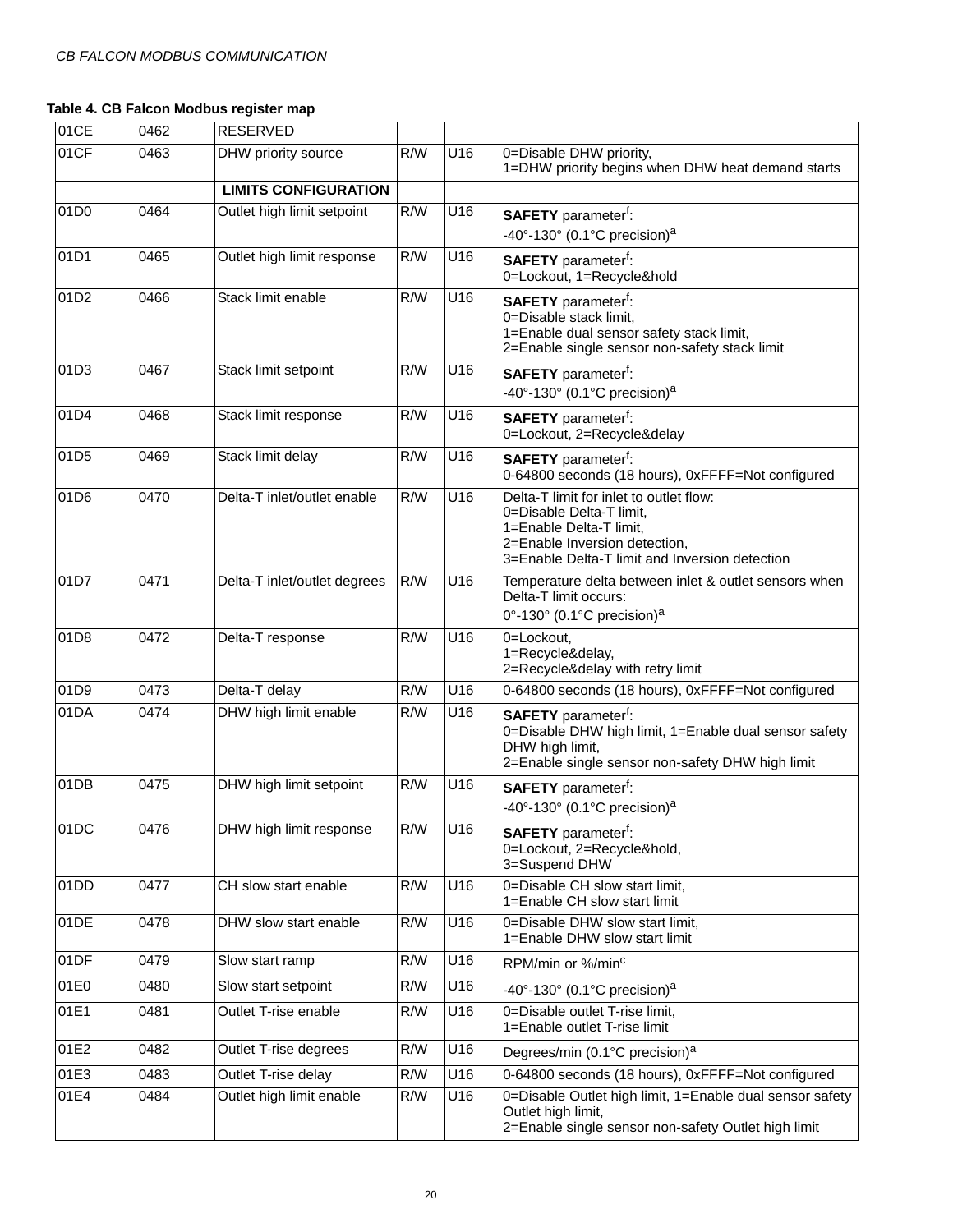| 01E5 | 0485 | Delta-T retry limit                             | R/W | U16              | Maximum number of recycles due to Delta-T or inversion<br>limit.                                                                                                                           |
|------|------|-------------------------------------------------|-----|------------------|--------------------------------------------------------------------------------------------------------------------------------------------------------------------------------------------|
| 01E6 | 0486 | Delta-T rate limit enable                       | R/W | U16              | 0=Do not limit modulation rate,<br>1=Limit modulation rate when approaching Delta-T<br>threshold                                                                                           |
| 01E7 | 0487 | Delta-T inverse limit time                      | R/W | U16              | Minimum toleration time for temperature inversion (0-<br>64800 seconds)                                                                                                                    |
| 01E8 | 0488 | Delta-T inverse limit<br>response               | R/W | U16              | 0=Lockout,<br>1=Recycle&delay,<br>2=Recycle&delay with retry limit                                                                                                                         |
| 01E9 | 0489 | Delta-T exchanger/outlet<br>enable              | R/W | $\overline{U16}$ | Delta-T limit for exchanger to outlet flow:<br>0=Disable Delta-T limit,<br>1=Enable Delta-T limit,<br>2=Enable Inversion detection,<br>3=Enable Delta-T limit and Inversion detection      |
| 01EA | 0490 | Delta-T exchanger/outlet<br>degrees             | R/W | U16              | Temperature delta between exchanger & outlet sensors<br>when Delta-T limit occurs:<br>0°-130° (0.1°C precision) <sup>a</sup>                                                               |
| 01EB | 0491 | Exchanger T-rise enable                         | R/W | $\overline{U16}$ | 0=Disable exchanger T-rise limit,<br>1=Enable exchanger T-rise limit                                                                                                                       |
| 01EC | 0492 | T-rise response                                 | R/W | U16              | 0=Lockout,<br>1=Recycle&delay,<br>2=Recycle&delay with retry limit                                                                                                                         |
| 01ED | 0493 | T-rise retry limit                              | R/W | U16              | Maximum number of recycles due to T-rise limit.                                                                                                                                            |
| 01EE | 0494 | Delta-T inlet/exchanger<br>enable               | R/W | U16              | Delta-T limit for inlet to exchanger flow:<br>0=Disable Delta-T limit,<br>1=Enable Delta-T limit,<br>2=Enable Inversion detection,<br>3=Enable Delta-T limit and Inversion detection       |
| 01EF | 0495 | Delta-T inlet/exchanger<br>degrees              | R/W | U16              | Temperature delta between inlet & exchanger sensors<br>when Delta-T limit occurs:<br>0°-130° (0.1°C precision) <sup>a</sup>                                                                |
|      |      | <b>ANTICONDENSATION</b><br><b>CONFIGURATION</b> |     |                  |                                                                                                                                                                                            |
| 01F0 | 0496 | CH anticondensation enable R/W                  |     | $\overline{U16}$ | 0=Disable CH anticondensation,<br>1=Enable CH anticondensation                                                                                                                             |
| 01F1 | 0497 | CH anticondensation<br>setpoint                 | R/W | U16              | -40°-130° (0.1°C precision) <sup>a</sup>                                                                                                                                                   |
| 01F2 | 0498 | CH anticondensation pump<br>force off           | R/W | U16              | 0=Normal (no change to CH pump)<br>1=CH pump forced off                                                                                                                                    |
| 01F3 | 0499 | DHW anticondensation<br>enable                  | R/W | U16              | 0=Disable DHW anticondensation,<br>1=Enable DHW anticondensation                                                                                                                           |
| 01F4 | 0500 | DHW anticondensation<br>setpoint                | R/W | U16              | -40°-130° (0.1°C precision) <sup>a</sup>                                                                                                                                                   |
| 01F5 | 0501 | DHW anticondensation<br>pump force off          | R/W | U16              | 0=Normal (no change to DHW pump)<br>1=DHW pump forced off                                                                                                                                  |
| 01F6 | 0502 | Anticondensation priority                       | R/W | U16              | Is anticondensation more important than (0=No, 1=Yes)?<br>Bit map:<br>15-5=Reserved (always 0)<br>4=Outlet high limit<br>3=Forced rate<br>2=Slow start<br>1=Delta-T limit<br>0=Stack limit |
| 01F7 | 0503 | Frost protection<br>anticondensation enable     | R/W | U16              | 0=Disable frost protection anticondensation,<br>1=Enable frost protection anticondensation                                                                                                 |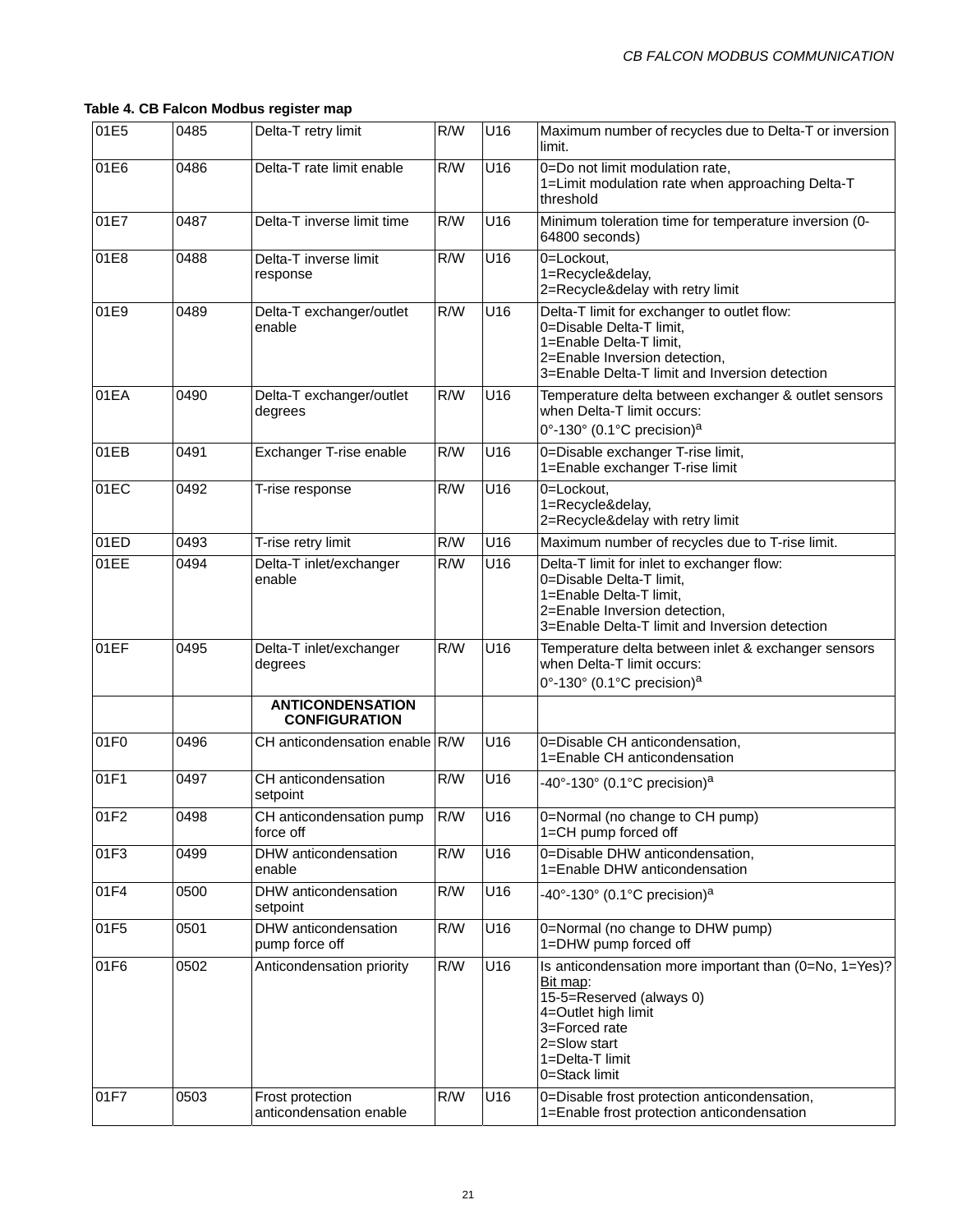|           |           | <b>DHW STORAGE</b><br><b>CONFIGURATION</b>         |     |                  |                                                                                               |
|-----------|-----------|----------------------------------------------------|-----|------------------|-----------------------------------------------------------------------------------------------|
| 01F8      | 0504      | DHW storage enable                                 | R/W | U16              | 0=DHW storage disabled,<br>1=DHW storage enabled                                              |
| 01F9      | 0505      | DHW storage time                                   | R/W | U16              | 0-64800 seconds (18 hours), 0xFFFF=Not configured                                             |
| 01FA      | 0506      | DHW storage setpoint                               | R/W | U16              | -40°-130° (0.1°C precision) <sup>a</sup>                                                      |
| 01FB      | 0507      | DHW storage on hysteresis                          | R/W | U16              | 0°-130° (0.1°C precision) <sup>a</sup>                                                        |
| 01FC      | 0508      | DHW storage off hysteresis                         | R/W | U16              | 0°-130° (0.1°C precision) <sup>a</sup>                                                        |
| 01FD      | 0509      | DHW priority method                                | R/W | U16              | 0=Boost DHW priority during priority time,<br>1=Drop DHW priority after priority time expires |
| 01FE-01FF | 0510-0511 | <b>RESERVED</b>                                    |     |                  |                                                                                               |
|           |           | <b>OUTDOOR RESET (ODR)</b><br><b>CONFIGURATION</b> |     |                  |                                                                                               |
| 0200      | 0512      | CH ODR maximum outdoor<br>temperature              | R/W | U16              | -40°-130° (0.1°C precision) <sup>a</sup>                                                      |
| 0201      | 0513      | CH ODR minimum outdoor<br>temperature              | R/W | U16              | -40°-130° (0.1°C precision) <sup>a</sup>                                                      |
| 0202      | 0514      | CH ODR low water<br>temperature                    | R/W | U16              | -40°-130° (0.1°C precision) <sup>a</sup>                                                      |
| 0203      | 0515      | CH ODR boost time                                  | R/W | U16              | 0-64800 seconds (18 hours), 0xFFFF=Not configured                                             |
| 0204      | 0516      | CH ODR maximum off point R/W                       |     | U <sub>16</sub>  | -40°-130° (0.1°C precision) <sup>a</sup>                                                      |
| 0205      | 0517      | Lead Lag CH ODR<br>maximum outdoor<br>temperature  | R/W | U16              | -40°-130° (0.1°C precision) <sup>a</sup>                                                      |
| 0206      | 0518      | Lead Lag CH ODR minimum R/W<br>outdoor temperature |     | U16              | -40°-130° (0.1°C precision) <sup>a</sup>                                                      |
| 0207      | 0519      | Lead Lag CH ODR low<br>water temperature           | R/W | $\overline{U16}$ | -40°-130° (0.1°C precision) <sup>a</sup>                                                      |
| 0208      | 0520      | Lead Lag CH ODR boost<br>time                      | R/W | $\overline{U16}$ | 0-64800 seconds (18 hours), 0xFFFF=Not configured                                             |
| 0209      | 0521      | Lead Lag CH ODR<br>maximum off point               | R/W | U16              | -40°-130° (0.1°C precision) <sup>a</sup>                                                      |
| 020A      | 0522      | CH ODR boost step                                  | R/W | U16              | 0°-130° (0.1°C precision) <sup>a</sup>                                                        |
| 020B      | 0523      | CH ODR boost recovery<br>step time                 | R/W | U16              | 0-64800 seconds (18 hours), 0xFFFF=Not configured                                             |
| 020C      | 0524      | Lead Lag CH ODR boost<br>step                      | R/W | U16              | 0°-130° (0.1°C precision) <sup>a</sup>                                                        |
| 020D      | 0525      | Lead Lag CH ODR boost<br>recovery step time        | R/W | U16              | 0-64800 seconds (18 hours), 0xFFFF=Not configured                                             |
| 020E      | 0526      | Minimum boiler water<br>temperature                | R/W | U16              | -40°-130° (0.1°C precision) <sup>a</sup>                                                      |
| 020F      | 0527      | Lead Lag CH ODR minimum<br>water temperature       | R/W | U16              | -40°-130° (0.1°C precision) <sup>a</sup>                                                      |
|           |           | <b>FROST PROTECTION</b><br><b>CONFIGURATION</b>    |     |                  |                                                                                               |
| 0210      | 0528      | CH frost protection enable                         | R/W | U16              | 0=Disable CH frost protection,<br>1=Enable CH frost protection                                |
| 0211      | 0529      | DHW frost protection enable R/W                    |     | U16              | 0=Disable DHW frost protection,<br>1=Enable DHW frost protection                              |
| 0212      | 0530      | Outdoor frost protection<br>setpoint               | R/W | U16              | -40°-130° (0.1°C precision) <sup>a</sup> (applicable for CH only)                             |
| 0213      | 0531      | <b>RESERVED</b>                                    |     |                  |                                                                                               |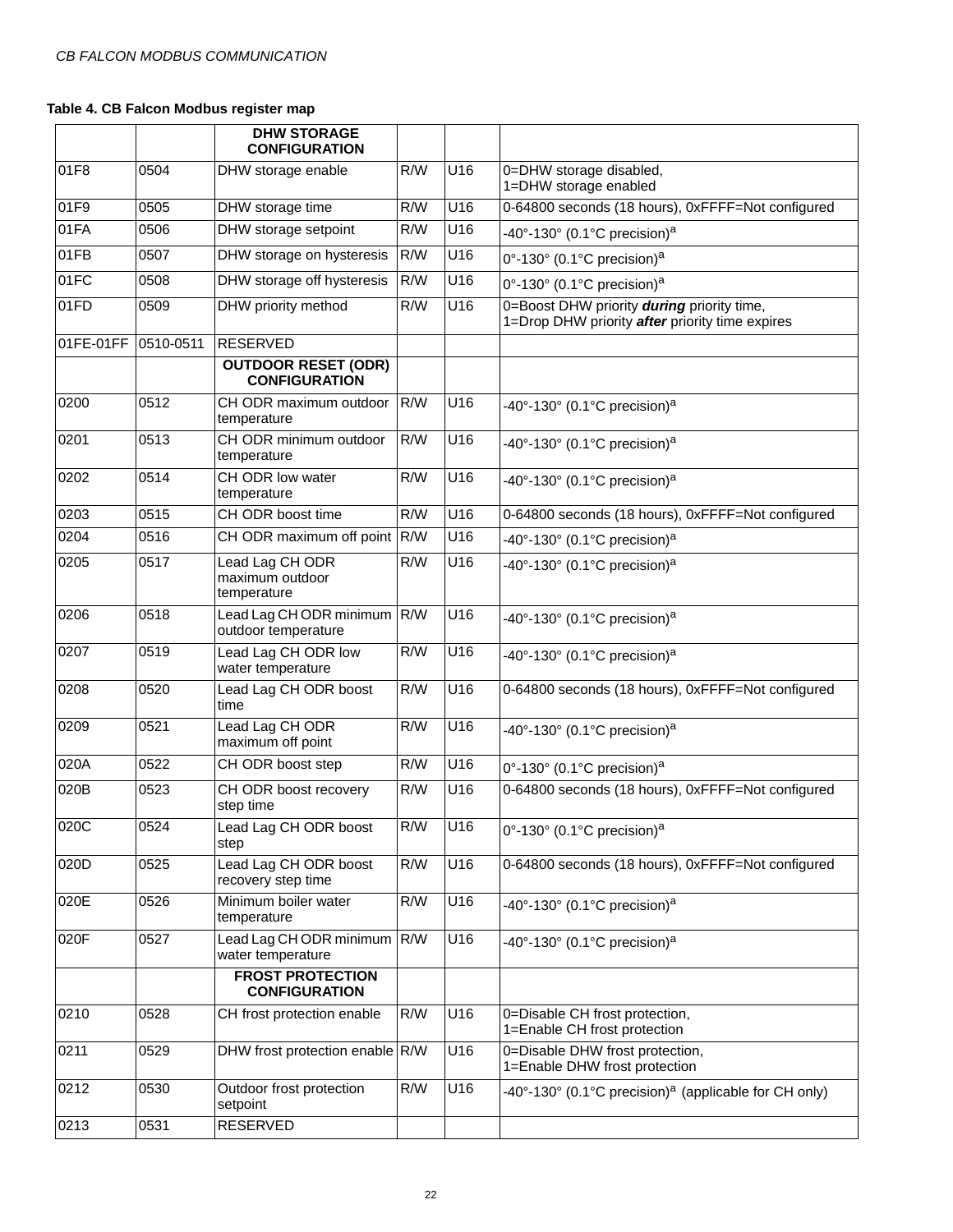| 0214      | 0532      | Lead Lag frost protection<br>enable                  | R/W              | U16              | 0=Disable Lead Lag frost protection,<br>1=Enable Lead Lag frost protection                                                                                                                                    |
|-----------|-----------|------------------------------------------------------|------------------|------------------|---------------------------------------------------------------------------------------------------------------------------------------------------------------------------------------------------------------|
| 0215      | 0533      | Lead Lag frost protection<br>rate                    | R/W              | U16              | 0-100% (in 0.1% units) <sup>b</sup>                                                                                                                                                                           |
| 0216-0217 | 0534-0535 | <b>RESERVED</b>                                      |                  |                  |                                                                                                                                                                                                               |
|           |           | <b>EXTENDED MODULATION</b><br><b>CONFIGURATION</b>   |                  |                  |                                                                                                                                                                                                               |
| 0218      | 0536      | IAS open modulation enable R/W                       |                  | $\overline{U16}$ | 0=Disable IAS open modulation,<br>1=Enable IAS open modulation                                                                                                                                                |
| 0219      | 0537      | IAS open rate differential                           | R/W              | $\overline{U16}$ | RPM or % <sup>c</sup>                                                                                                                                                                                         |
| 021A      | 0538      | IAS open modulation step<br>rate                     | R/W              | U16              | RPM or % <sup>c</sup>                                                                                                                                                                                         |
| 021B      | 0539      | IAS open modulation step<br>time                     | R/W              | $\overline{U16}$ | 0-64800 seconds (18 hours), 0xFFFF=Not configured                                                                                                                                                             |
| 021C      | 0540      | IAS closed response                                  | $\overline{R/W}$ | $\overline{U16}$ | <b>SAFETY</b> parameter <sup>f</sup> :<br>0=Lockout, 1=Recycle                                                                                                                                                |
|           |           | <b>EXTENDED CENTRAL</b><br><b>HEAT CONFIGURATION</b> |                  |                  |                                                                                                                                                                                                               |
| 021D      | 0541      | CH minimum pressure                                  | R/W              | U16              | 0-150psi (0.1psi precision)                                                                                                                                                                                   |
| 021E      | 0542      | CH time of day pressure<br>setpoint                  | R/W              | U16              | 0-150psi (0.1psi precision)                                                                                                                                                                                   |
| 021F      | 0543      | Analog input hysteresis                              | R/W              | $\overline{U16}$ | 0-10.0mA (0.1mA precision)                                                                                                                                                                                    |
|           |           | <b>LEAD LAG</b><br><b>CONFIGURATION</b>              |                  |                  |                                                                                                                                                                                                               |
| 0220      | 0544      | Lead Lag slave enable                                | R/W              | U16              | 0=Lead/Lag slave disabled,<br>1=Lead/Lag simple slave enabled for EnviraCom master,<br>2=Lead/Lag simple slave enabled for Global Modbus<br>master.<br>3=Lead/Lag full slave enabled for Global Modbus master |
| 0221      | 0545      | Lead Lag master enable                               | R/W              | U16              | 0=Not a Lead/Lag master<br>1=Lead/Lag master                                                                                                                                                                  |
| 0222      | 0546      | Lead Lag setpoint                                    | R/W              | U16              | -40°-130° (0.1°C precision) <sup>a</sup>                                                                                                                                                                      |
| 0223      | 0547      | Lead Lag time of day<br>setpoint                     | R/W              | U16              | -40°-130° (0.1°C precision) <sup>a</sup> Setpoint when Time Of Day<br>switch is on.                                                                                                                           |
| 0224      | 0548      | Lead Lag outdoor reset<br>enable                     | R/W              | U16              | 0=Disable outdoor reset, 1=Enable outdoor reset                                                                                                                                                               |
| 0225      | 0549      | Lead Lag on hysteresis                               | R/W              | U16              | 0°-130° (0.1°C precision) <sup>a</sup>                                                                                                                                                                        |
| 0226      | 0550      | Lead Lag off hysteresis                              | R/W              | U16              | $0^{\circ}$ -130 $^{\circ}$ (0.1 $^{\circ}$ C precision) <sup>a</sup>                                                                                                                                         |
| 0227      | 0551      | Lead Lag hysteresis step<br>time                     | R/W              | U16              | 0-64800 seconds (0=Disable hysteresis stepping)                                                                                                                                                               |
| 0228      | 0552      | Lead Lag P-gain                                      | R/W              | U16              | $0 - 100$                                                                                                                                                                                                     |
| 0229      | 0553      | Lead Lag I-gain                                      | R/W              | U16              | $0 - 100$                                                                                                                                                                                                     |
| 022A      | 0554      | Lead Lag D-gain                                      | R/W              | U16              | $0 - 100$                                                                                                                                                                                                     |
| 022B      | 0555      | Lead Lag operation switch                            | R/W              | U16              | 0=Turn off Lead Lag operation,<br>1=Turn on Lead Lag operation                                                                                                                                                |
| 022C      | 0556      | Lead Lag CH demand<br>switch                         | R/W              | U16              | 0=Disable CH loop,<br>1=STAT terminal,<br>2=Reserved,<br>3=EnviraCOM remote STAT,<br>4=Modbus STAT<br>(register 563)                                                                                          |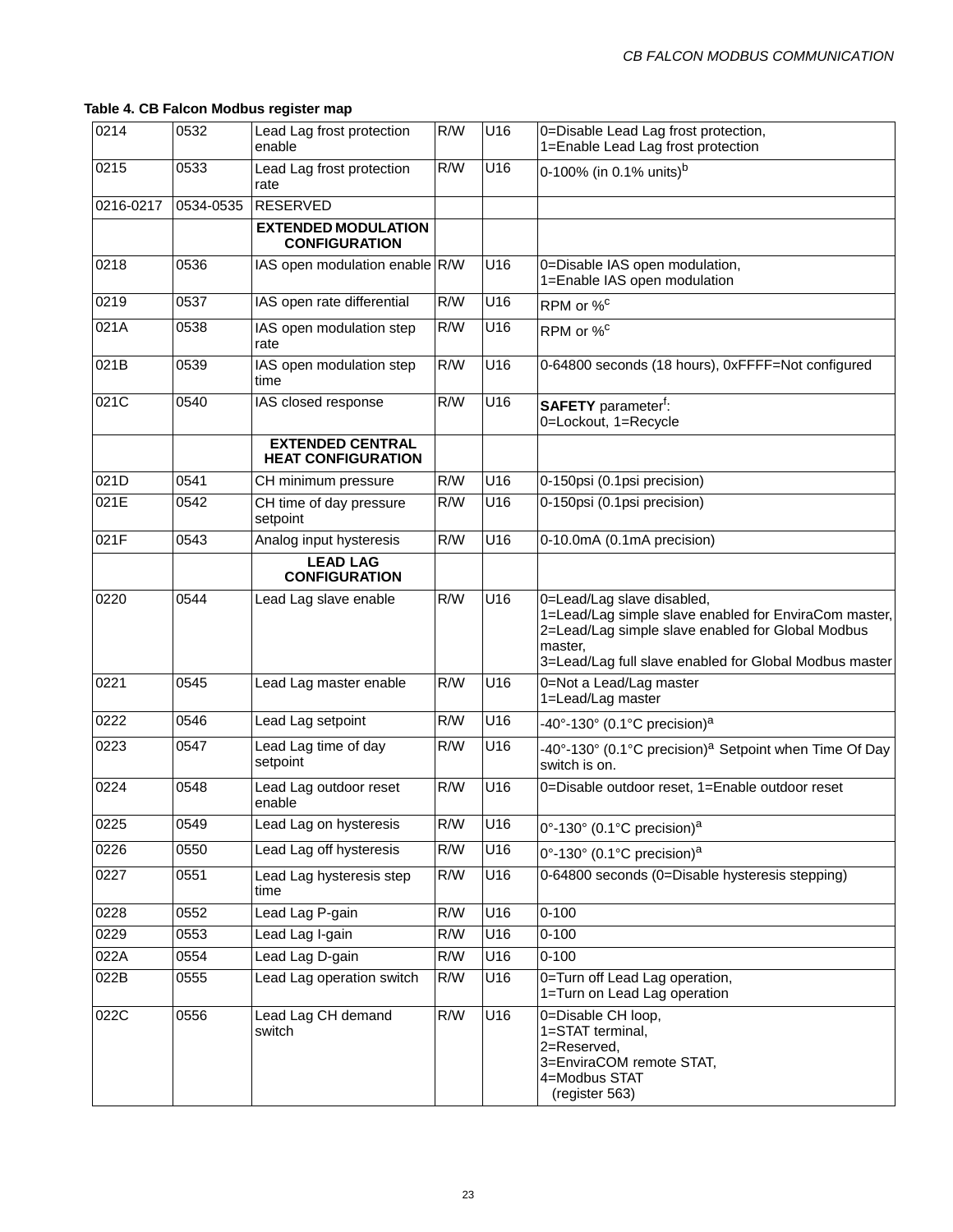| 022D | 0557 | Lead Lag CH setpoint<br>source             | R/W | U16              | 0=Local setpoint<br>(register 546),<br>1=Modbus setpoint<br>(register 562),<br>2=4-20mA setpoint<br>(register 15)                                                                                                                                                                                                     |
|------|------|--------------------------------------------|-----|------------------|-----------------------------------------------------------------------------------------------------------------------------------------------------------------------------------------------------------------------------------------------------------------------------------------------------------------------|
| 022E | 0558 | Lead Lag modulation sensor R/W             |     | U16              | Sensor used for Lead Lag modulation:<br>0=S5 sensor,<br>1=S10 sensor                                                                                                                                                                                                                                                  |
| 022F | 0559 | Lead Lag modulation<br>backup sensor       | R/W | U16              | Backup sensor used for Lead Lag modulation:<br>0=No backup sensor,<br>1=Outlet sensor from lead boiler,<br>2=Average Outlet sensor from all slave boilers                                                                                                                                                             |
| 0230 | 0560 | Lead Lag CH 4 mA water<br>temperature      | R/W | U16              | Temperature corresponding to 4mA signal input:<br>-40°-130° (0.1°C precision) <sup>a</sup>                                                                                                                                                                                                                            |
| 0231 | 0561 | Lead Lag CH 20 mA water<br>temperature     | R/W | U16              | Temperature corresponding to 20mA signal input:<br>-40°-130° (0.1°C precision) <sup>a</sup>                                                                                                                                                                                                                           |
| 0232 | 0562 | Lead Lag CH Modbus<br>setpoint             | R/W | $\overline{U16}$ | -40°-130° (0.1°C precision) <sup>a</sup>                                                                                                                                                                                                                                                                              |
| 0233 | 0563 | Lead Lag CH Modbus STAT R/W                |     | U16              | 0=No call for heat,<br>1=Call for heat                                                                                                                                                                                                                                                                                |
| 0234 | 0564 | Slave mode                                 | R/W | U16              | 0=Use first according to priority,<br>1=Equalize run-time,<br>2=Use last according to priority                                                                                                                                                                                                                        |
| 0235 | 0565 | Slave command                              | R/W | U16              | Bit map:<br>15=Slave demand request,<br>14=Slave suspend startup,<br>13=Slave run fan request,<br>12=Turn on auxiliary pump X,<br>11=Turn on auxiliary pump Y,<br>10=Turn on auxiliary pump Z,<br>9=Reserved (always 0),<br>8=Commanded rate is binary fraction $%$ <sup>9</sup> ,<br>7-0=Commanded rate <sup>h</sup> |
| 0236 | 0566 | Base load rate                             | R/W | U16              | RPM or % <sup>c</sup>                                                                                                                                                                                                                                                                                                 |
| 0237 | 0567 | Fan during off cycle rate                  | R/W | U16              | RPM or % <sup>c</sup>                                                                                                                                                                                                                                                                                                 |
| 0238 | 0568 | Slave sequence order                       | R/W | U16              | $0 - 255$                                                                                                                                                                                                                                                                                                             |
| 0239 | 0569 | Lead Lag Modbus port                       | R/W | U16              | Modbus port for Lead Lag control:<br>0=No port assigned,<br>1=MB1 (Local Modbus) port,<br>2=MB2 (Global Modbus) port                                                                                                                                                                                                  |
| 023A | 0570 | Slave demand to firing delay R/W           |     | U16              | 0-64800 seconds (18 hours), 0xFFFF=Not configured                                                                                                                                                                                                                                                                     |
| 023B | 0571 | Slave capacity                             | R/W | U16              | MBH (Million BTU / hour) units                                                                                                                                                                                                                                                                                        |
| 023C | 0572 | Base load common rate                      | R/W | U16              | 0=Disabled,<br>1-100% (in 0.1% units) <sup>b</sup>                                                                                                                                                                                                                                                                    |
| 023D | 0573 | Rate allocation method                     | R/W | U16              | 0=Parallel common base limited                                                                                                                                                                                                                                                                                        |
| 023E | 0574 | Lead allocation method                     | R/W | U16              | 0=Sequence order rotation,<br>1=Lowest measured run time                                                                                                                                                                                                                                                              |
| 023F | 0575 | Lag allocation method                      | R/W | U16              | 0=Sequence order rotation,<br>1=Lowest measured run time                                                                                                                                                                                                                                                              |
|      |      | <b>EXTENDED CH</b><br><b>CONFIGURATION</b> |     |                  |                                                                                                                                                                                                                                                                                                                       |
| 0241 | 0577 | <b>CH Modbus STAT</b>                      | R/W | U16              | Modbus call for heat (see register 209):<br>0=No call for heat,<br>1=Call for heat                                                                                                                                                                                                                                    |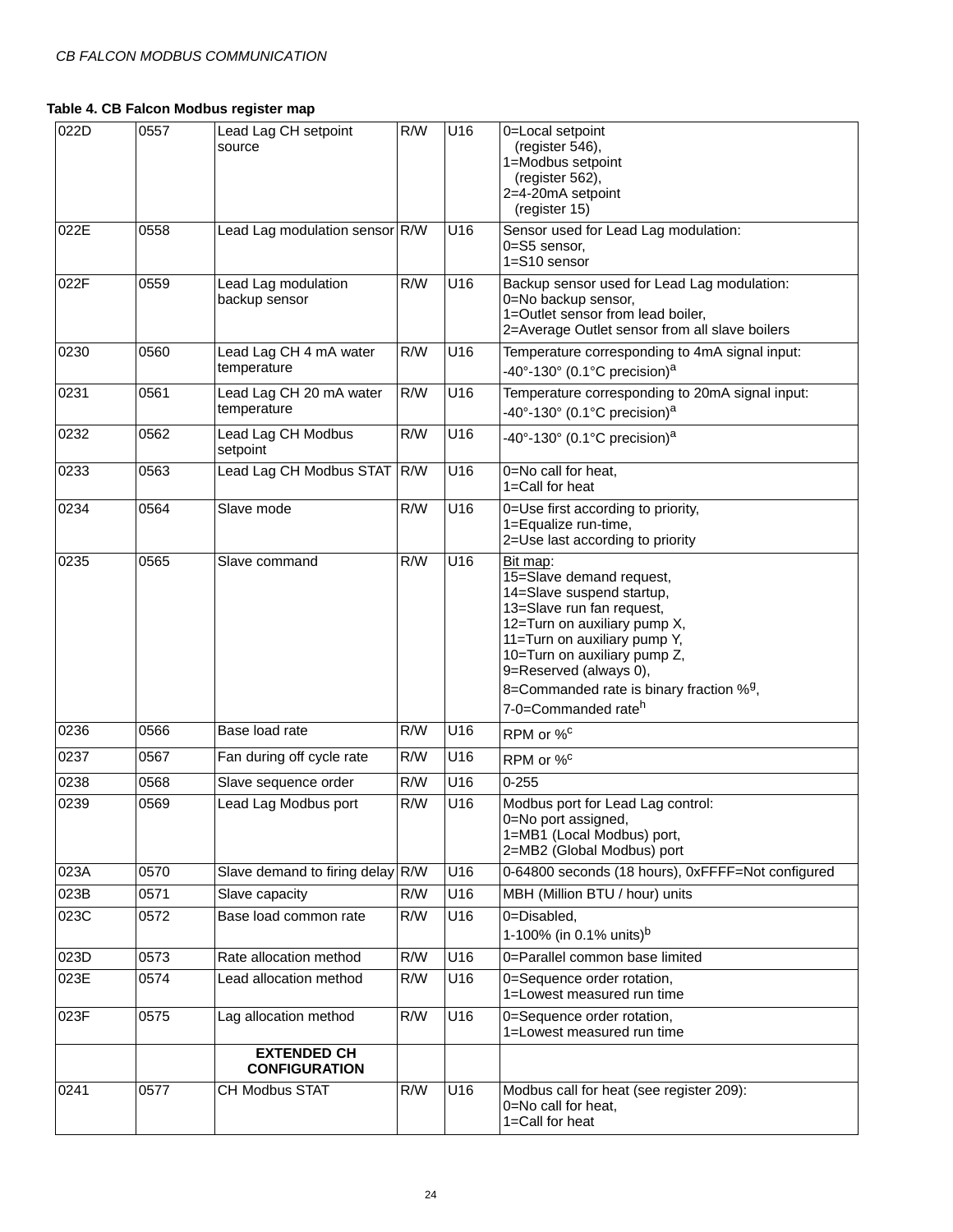| 0242      | 0578      | CH setpoint source                             | R/W | U16             | Source for CH setpoint:<br>0=Local setpoint<br>(registers 211, 212, etc.),<br>1=Modbus setpoint<br>(register 579),<br>2=4-20mA remote control<br>(register 15)                                                                                    |
|-----------|-----------|------------------------------------------------|-----|-----------------|---------------------------------------------------------------------------------------------------------------------------------------------------------------------------------------------------------------------------------------------------|
| 0243      | 0579      | CH Modbus setpoint                             | R/W | U16             | -40°-130° (0.1°C precision) <sup>a</sup>                                                                                                                                                                                                          |
| 0244      | 0580      | CH modulation rate source                      | R/W | U16             | 0=Local modulation (sensor),<br>1=Modbus binary fraction <sup>i</sup> ,<br>2=Modbus modulation steph<br>3=4-20mA modulation<br>(register 15)                                                                                                      |
| 0245      | 0581      | CH Modbus rate                                 | R/W | U16             | Commanded CH modulation rate <sup>h</sup> when source is<br>Modbus<br>(see register 580).                                                                                                                                                         |
| 0246      | 0582      | CH priority vs. Lead Lag                       | R/W | U <sub>16</sub> | $0 =$ Lead Lag > CH,<br>$1 = CH$ > Lead Lag                                                                                                                                                                                                       |
| 0247      | 0583      | CH 4mA water temperature                       | R/W | U16             | Temperature corresponding to 4mA signal input:<br>-40°-130° (0.1°C precision) <sup>a</sup>                                                                                                                                                        |
| 0248      | 0584      | CH 20mA water<br>temperature                   | R/W | U16             | Temperature corresponding to 4mA signal input:<br>-40°-130° (0.1°C precision) <sup>a</sup>                                                                                                                                                        |
| 0249      | 0585      | CH 4mA steam pressure                          | R/W | U16             | Pressure corresponding to 4mA signal input:<br>0-150psi (0.1psi precision)                                                                                                                                                                        |
| 024A      | 0586      | CH 20mA steam pressure                         | R/W | U16             | Pressure corresponding to 4mA signal input:<br>0-150psi (0.1psi precision)                                                                                                                                                                        |
| 024B-024F | 0587-0591 | <b>RESERVED</b>                                |     |                 |                                                                                                                                                                                                                                                   |
|           |           | <b>EXTENDED LIMITS</b><br><b>CONFIGURATION</b> |     |                 |                                                                                                                                                                                                                                                   |
| 0250      | 0592      | Heat exchanger high limit<br>enable            | R/W | U16             | 0=Disable Heat exchanger high limit,<br>1= Enable Heat exchanger high limit                                                                                                                                                                       |
| 0251      | 0593      | Heat exchanger high limit<br>setpoint          | R/W | U16             | -40°-130° (0.1°C precision) <sup>a</sup>                                                                                                                                                                                                          |
| 0252      | 0594      | Heat exchanger high limit<br>response          | R/W | U16             | 0=Lockout,<br>1=Recycle&delay,<br>2=Recycle&delay with retry limit                                                                                                                                                                                |
| 0253      | 0595      | Heat exchanger high limit<br>delay             | R/W | U16             | 0-64800 seconds (18 hours), 0xFFFF=Not configured                                                                                                                                                                                                 |
| 0254      | 0596      | Heat exchanger retry limit                     | R/W | U16             | Maximum number of recycles due to Heat exchanger<br>high limit.                                                                                                                                                                                   |
| 0255-025F | 0597-0607 | <b>RESERVED</b>                                |     |                 |                                                                                                                                                                                                                                                   |
|           |           | <b>CONNECTOR</b><br><b>CONFIGURATION</b>       |     |                 |                                                                                                                                                                                                                                                   |
| 0260      | 0608      | S1 (J8-4) connector type<br>(Inlet sensor)     | R/W | U16             | <b>SAFETY</b> parameter <sup>f</sup> :<br>0=Unconfigured,<br>1=Raw A2D counts,<br>2=10K NTC dual temperature,<br>3=10K NTC single temperature,<br>4=12K NTC single temperature,<br>5=0-15 psi pressure,<br>$6 = 0.150$ psi pressure,<br>7=4-20 mA |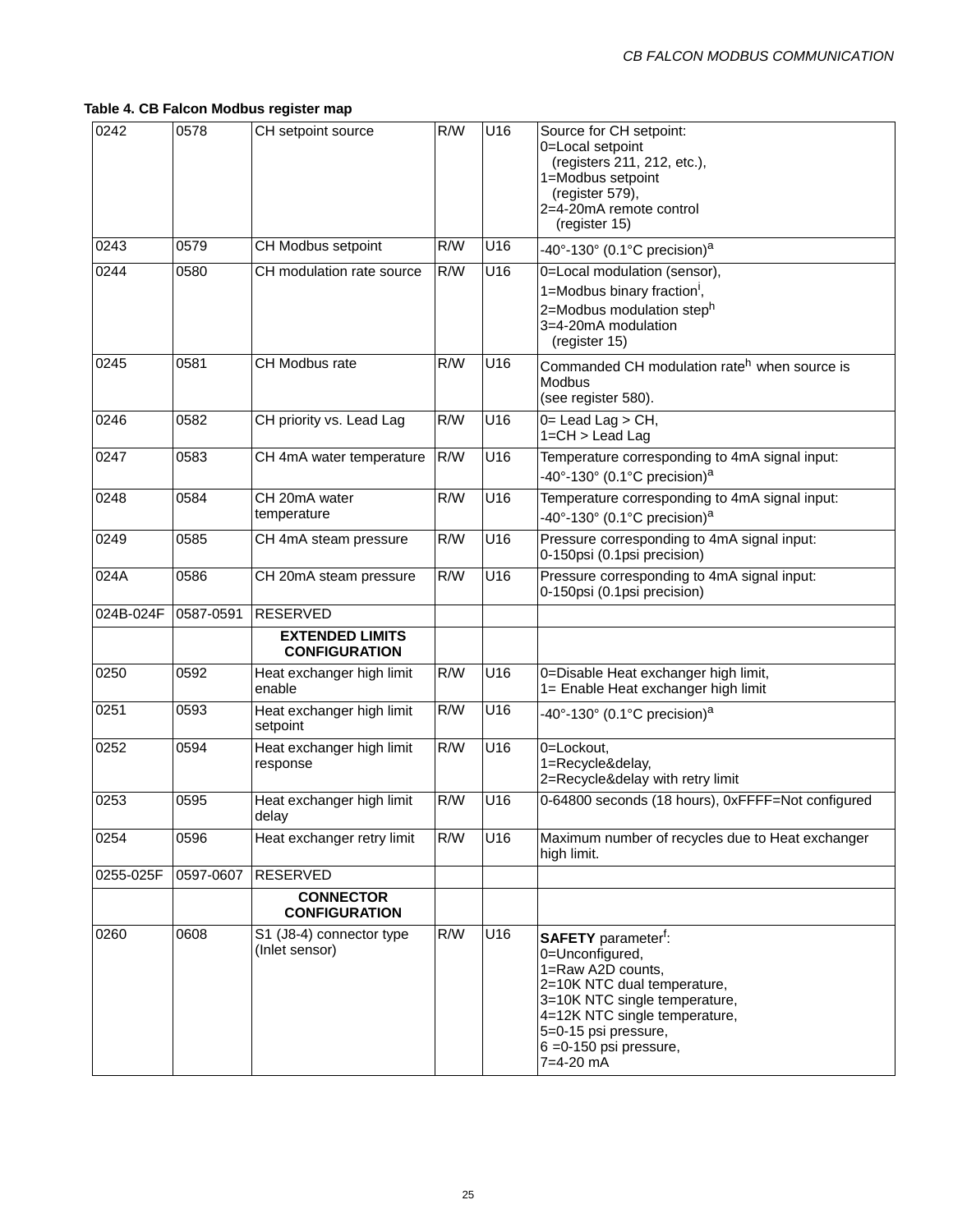| 0261      | 0609      | S2 (J8-6) connector type(4-<br>20mA remote control input)                                                                                                          | R/W | U16             | <b>SAFETY</b> parameter <sup>f</sup> :<br>0=Unconfigured,<br>1=Raw A2D counts,<br>2=10K NTC dual temperature,<br>3=10K NTC single temperature,<br>4=12K NTC single temperature,<br>5=0-15 psi pressure,<br>$6 = 0.150$ psi pressure,<br>7=4-20 mA   |
|-----------|-----------|--------------------------------------------------------------------------------------------------------------------------------------------------------------------|-----|-----------------|-----------------------------------------------------------------------------------------------------------------------------------------------------------------------------------------------------------------------------------------------------|
| 0262      | 0610      | S3S4 (J8-8, 10) connector<br>type<br>(Outlet dual sensor)<br>Outlet limit sensor and<br>Outlet operation sensor)                                                   | R/W | U16             | <b>SAFETY</b> parameter <sup>f</sup> :<br>0=Unconfigured,<br>1=Raw A2D counts,<br>2=10K NTC dual temperature,<br>3=10K NTC single temperature,<br>4=12K NTC single temperature,<br>5=0-15 psi pressure,<br>$6 = 0.150$ psi pressure,<br>7=4-20 mA   |
| 0263      | 0611      | S5 (J8-11) connector type                                                                                                                                          | R/W | U16             | <b>SAFETY</b> parameter <sup>t</sup> :<br>0=Unconfigured,<br>1=Raw A2D counts,<br>2=10K NTC dual temperature,<br>3=10K NTC single temperature,<br>4=12K NTC single temperature,<br>5=0-15 psi pressure,<br>$6 = 0.150$ psi pressure,<br>$7=4-20$ mA |
| 0264      | 0612      | S6S7 (J9-1, 3)<br>connector type<br>(DHW dual sensor)<br>(DHW limit sensor and DHW<br>operation sensor)                                                            | R/W | U <sub>16</sub> | <b>SAFETY</b> parameter <sup>t</sup><br>0=Unconfigured,<br>1=Raw A2D counts,<br>2=10K NTC dual temperature,<br>3=10K NTC single temperature,<br>4=12K NTC single temperature,<br>5=0-15 psi pressure,<br>$6 = 0.150$ psi pressure,<br>$7=4-20$ mA   |
| 0265      | 0613      | S8S9 (J9-4, 6)<br>connector type<br>(Stack dual sensor)<br>(Stack limit sensor and<br>Stack operation sensor)<br>(Stack limit sensor and<br>Heat exchanger sensor) | R/W | U16             | <b>SAFETY</b> parameter <sup>t</sup> :<br>0=Unconfigured,<br>1=Raw A2D counts,<br>2=10K NTC dual temperature,<br>3=10K NTC single temperature,<br>4=12K NTC single temperature,<br>5=0-15 psi pressure,<br>6 = 0-150 psi pressure,<br>7=4-20 mA     |
| 0266      | 0614      | S10 (J10-7) connector type                                                                                                                                         | R/W | U16             | <b>SAFETY</b> parameter <sup>f</sup> :<br>0=Unconfigured,<br>1=Raw A2D counts,<br>2=10K NTC dual temperature,<br>3=10K NTC single temperature,<br>4=12K NTC single temperature,<br>5=0-15 psi pressure,<br>$6 = 0.150$ psi pressure,<br>7=4-20 mA   |
| 0267-026F | 0615-0623 | <b>RESERVED</b>                                                                                                                                                    |     |                 |                                                                                                                                                                                                                                                     |
|           |           | <b>EXTENDED SYSTEM</b><br><b>CONFIGURATION</b>                                                                                                                     |     |                 |                                                                                                                                                                                                                                                     |
| 0270      | 0624      | Installer passcode                                                                                                                                                 | W   | U16             | To set new installer passcode (000-999). Requires<br>register access status (register 177) set to Installer or<br>higher.                                                                                                                           |
| 0271      | 0625      | OEM passcode                                                                                                                                                       | W   | U16             | To set new OEM passcode (000-999). Requires register<br>access status (register 177) set to OEM or higher.                                                                                                                                          |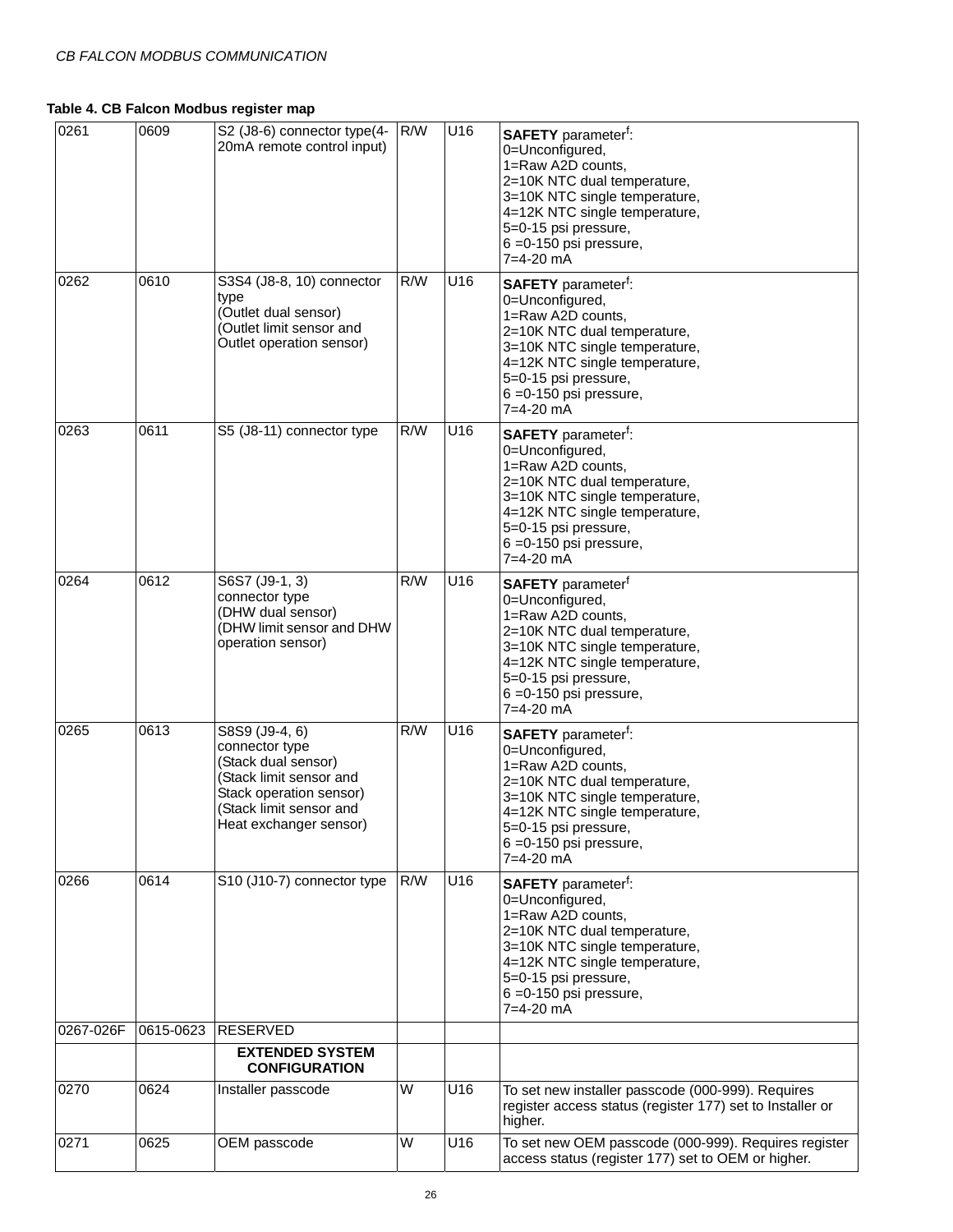| 0272                | 0626                | Outdoor temperature source R/W                                    |                  | U16              | 0=Unconfigured,<br>1=S5 connector,<br>2=S10 connector,<br>3=Modbus,<br>4=EnviraCOM sensor                                                          |
|---------------------|---------------------|-------------------------------------------------------------------|------------------|------------------|----------------------------------------------------------------------------------------------------------------------------------------------------|
| 0273                | 0627                | Warm weather shutdown<br>enable                                   | R/W              | U16              | 0=Disable,<br>$1 =$ Enable                                                                                                                         |
| 0274                | 0628                | Warm weather shutdown<br>setpoint                                 | $\overline{R/W}$ | U16              | -40°-130° (0.1°C precision) <sup>a</sup>                                                                                                           |
| 0275                | 0629                | Use STAT with EnviraCOM<br>remote stat                            | $\overline{R/W}$ | U16              | 0=Disable,<br>1=Enable                                                                                                                             |
| 0276-02AF           | 0630-0687           | <b>RESERVED</b>                                                   |                  |                  |                                                                                                                                                    |
|                     |                     | <b>DHW PLATE HEAT</b><br><b>EXCHANGER</b><br><b>CONFIGURATION</b> |                  |                  |                                                                                                                                                    |
| 02B0                | 0688                | Plate preheat delay after tap R/W                                 |                  | U16              | 0-64800 seconds (18 hours), 0xFFFF=Not configured                                                                                                  |
| 02B1                | 0689                | Plate preheat setpoint                                            | R/W              | $\overline{U16}$ | -40°-130° (0.1°C precision) <sup>a</sup>                                                                                                           |
| 02B2                | 0690                | Plate preheat on recognition R/W<br>time                          |                  | U16              | 0-64800 seconds (18 hours), 0xFFFF=Not configured                                                                                                  |
| 02B3                | 0691                | Plate preheat on hysteresis                                       | R/W              | U16              | 0°-130° (0.1°C precision) <sup>a</sup>                                                                                                             |
| 02B4                | 0692                | Plate preheat off hysteresis                                      | R/W              | U16              | 0°-130° (0.1°C precision) <sup>a</sup>                                                                                                             |
| 02B5                | 0693                | Plate preheat minimum on<br>time                                  | R/W              | U16              | 0-64800 seconds (18 hours), 0xFFFF=Not configured                                                                                                  |
| 02B6                | 0694                | Tap detect degrees                                                | R/W              | U16              | Rate of temperature drop in DHW sensor when tap<br>detection is declared:<br>0°-130° / second (0.1°C precision) <sup>a</sup>                       |
| 02B7                | 0695                | Tap detect on hysteresis                                          | R/W              | U16              | 0°-130° (0.1°C precision) <sup>a</sup>                                                                                                             |
| 02B8                | 0696                | Tap detect on recognition<br>time                                 | R/W              | U16              | 0-64800 seconds (18 hours), 0xFFFF=Not configured                                                                                                  |
| 02B9                | 0697                | Tap stop DHW-Inlet degrees R/W                                    |                  | U16              | Temperature delta between DHW & inlet sensors when<br>tap demand is stopped (drops below this limit):<br>0°-130° (0.1°C precision) <sup>a</sup>    |
| 02BA                | 0698                | Tap stop Outlet-Inlet<br>degrees                                  | R/W              | U16              | Temperature delta between outlet & inlet sensors when<br>tap demand is stopped (drops below this limit):<br>0°-130° (0.1°C precision) <sup>a</sup> |
| 02BB                | 0699                | Tap detect minimum on time R/W                                    |                  | U16              | 0-64800 seconds (18 hours), 0xFFFF=Not configured                                                                                                  |
| 02BC-02BF 0700-0703 |                     | RESERVED                                                          |                  |                  |                                                                                                                                                    |
|                     |                     | <b>EXTENDED LEAD LAG</b><br><b>CONFIGURATION</b>                  |                  |                  |                                                                                                                                                    |
| 02C0                | 0704                | Lead Lag DHW demand<br>switch                                     | R/W              | U16              | 0=DHW loop is disabled,<br>1=STAT terminal,<br>2=Reserved,<br>3=EnviraCOM DHW request,<br>4=Unused                                                 |
| 02C1                | 0705                | Lead Lag DHW setpoint                                             | R/W              | U16              | -40°-130° (0.1°C precision) <sup>a</sup>                                                                                                           |
| 02C2                | 0706                | Lead Lag DHW priority vs.<br>CН                                   | R/W              | U16              | $0 = CH$ > DHW,<br>$1 = DHW > CH$                                                                                                                  |
|                     | 02C3-02C6 0707-0710 | <b>RESERVED</b>                                                   |                  |                  |                                                                                                                                                    |
| 02C7                | 0711                | Warm weather shutdown<br>enable                                   | R/W              | U16              | 0=Disable,<br>$1 =$ Enable                                                                                                                         |
| 02C8                | 0712                | Warm weather shutdown<br>setpoint                                 | R/W              | U16              | -40°-130° (0.1°C precision) <sup>a</sup>                                                                                                           |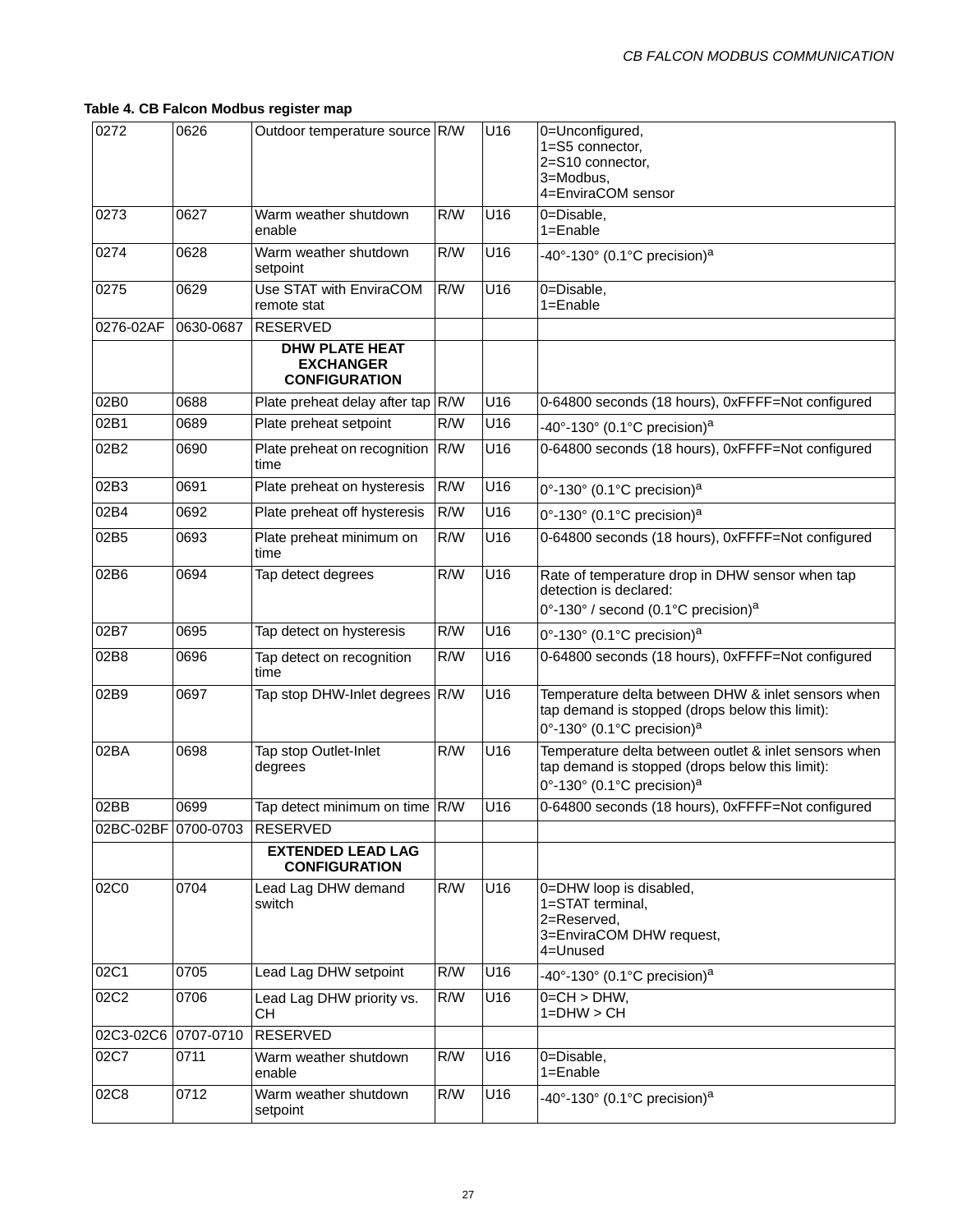| 02C9 | 0713 | Slave dropout/return<br>compensation         | R/W | U16 | 0=No slave compensation,<br>1=Replace dropout immediately,<br>2=Adjust rate for remaining slaves,<br>3=Both replace dropout & adjust rate                                                                                                                                                                                                                                                                                                                                                                  |
|------|------|----------------------------------------------|-----|-----|------------------------------------------------------------------------------------------------------------------------------------------------------------------------------------------------------------------------------------------------------------------------------------------------------------------------------------------------------------------------------------------------------------------------------------------------------------------------------------------------------------|
| 02CA | 0714 | Add stage method                             | R/W | U16 | 0=Do not add stage,<br>1=Use error threshold,<br>2=Use firing rate threshold,<br>3=Use error rate change & threshold,<br>4=Use firing rate change & threshold                                                                                                                                                                                                                                                                                                                                              |
| 02CB | 0715 | <b>RESERVED</b>                              |     |     |                                                                                                                                                                                                                                                                                                                                                                                                                                                                                                            |
| 02CC | 0716 | Add stage detection time                     | R/W | U16 | 0-64800 seconds (18 hours), 0xFFFF=Not configured                                                                                                                                                                                                                                                                                                                                                                                                                                                          |
| 02CD | 0717 | <b>RESERVED</b>                              |     |     |                                                                                                                                                                                                                                                                                                                                                                                                                                                                                                            |
| 02CE | 0718 | Add stage error threshold                    | R/W | U16 | 0°-130° (0.1°C precision) <sup>a</sup>                                                                                                                                                                                                                                                                                                                                                                                                                                                                     |
| 02CF | 0719 | Add stage rate offset                        | R/W | U16 | $-100-100\%^2$ (0.1% units)                                                                                                                                                                                                                                                                                                                                                                                                                                                                                |
| 02D0 | 0720 | Add stage error gain                         | R/W | U16 | $0 - 100$                                                                                                                                                                                                                                                                                                                                                                                                                                                                                                  |
| 02D1 | 0721 | Add stage rate gain                          | R/W | U16 | $0 - 100$                                                                                                                                                                                                                                                                                                                                                                                                                                                                                                  |
| 02D2 | 0722 | Add stage inter-stage delay                  | R/W | U16 | 0-64800 seconds (18 hours), 0xFFFF=Not configured                                                                                                                                                                                                                                                                                                                                                                                                                                                          |
| 02D3 | 0723 | Drop stage method                            | R/W | U16 | 0=Do not drop stage,<br>1=Use error threshold,<br>2=Use firing rate threshold,<br>3=Use error rate change & threshold,<br>4=Use firing rate change & threshold                                                                                                                                                                                                                                                                                                                                             |
| 02D4 | 0724 | <b>RESERVED</b>                              |     |     |                                                                                                                                                                                                                                                                                                                                                                                                                                                                                                            |
| 02D5 | 0725 | Drop stage detection time                    | R/W | U16 | 0-64800 seconds (18 hours), 0xFFFF=Not configured                                                                                                                                                                                                                                                                                                                                                                                                                                                          |
| 02D6 | 0726 | <b>RESERVED</b>                              |     |     |                                                                                                                                                                                                                                                                                                                                                                                                                                                                                                            |
| 02D7 | 0727 | Drop stage error threshold                   | R/W | U16 | 0°-130° (0.1°C precision) <sup>a</sup>                                                                                                                                                                                                                                                                                                                                                                                                                                                                     |
| 02D8 | 0728 | Drop stage rate offset                       | R/W | U16 | $-100-100\%^2$ (0.1% units)                                                                                                                                                                                                                                                                                                                                                                                                                                                                                |
| 02D9 | 0729 | Drop stage error gain                        | R/W | U16 | $0 - 100$                                                                                                                                                                                                                                                                                                                                                                                                                                                                                                  |
| 02DA | 0730 | Drop stage rate gain                         | R/W | U16 | $0 - 100$                                                                                                                                                                                                                                                                                                                                                                                                                                                                                                  |
| 02DB | 0731 | Drop stage inter-stage delay                 | R/W | U16 | 0-64800 seconds (18 hours), 0xFFFF=Not configured                                                                                                                                                                                                                                                                                                                                                                                                                                                          |
| 02DC | 0732 | <b>RESERVED</b>                              |     |     |                                                                                                                                                                                                                                                                                                                                                                                                                                                                                                            |
| 02DD | 0733 | Lead rotation time                           | R/W | U16 | 0-64800 minutes (1080 hours), 0xFFFF=Not configured                                                                                                                                                                                                                                                                                                                                                                                                                                                        |
| 02DE | 0734 | Force lead rotation time                     | R/W | U16 | 0-64800 minutes (1080 hours), 0xFFFF=Not configured                                                                                                                                                                                                                                                                                                                                                                                                                                                        |
|      |      | 02DF-02EF 0735-0751 RESERVED                 |     |     |                                                                                                                                                                                                                                                                                                                                                                                                                                                                                                            |
|      |      | <b>EXTENDED PUMP</b><br><b>CONFIGURATION</b> |     |     |                                                                                                                                                                                                                                                                                                                                                                                                                                                                                                            |
| 02F0 | 0752 | Auxiliary 1 pump overrun<br>time             | R/W | U16 | 0-64800 seconds (18 hours), 0xFFFF=Not configured                                                                                                                                                                                                                                                                                                                                                                                                                                                          |
| 02F1 | 0753 | Auxiliary 1 pump options 1                   | R/W | U16 | Bit map:<br>15=Normal pump demand when auxiliary pump Z is set,<br>14=Normal pump demand when auxiliary pump Y is set,<br>13=Normal pump demand when auxiliary pump X is set,<br>12-7=Reserved (always 0),<br>6=Normal pump demand when DHW service is active,<br>5=Normal pump demand when CH service is active,<br>4=Reserved,<br>3=Normal pump demand when DHW demand,<br>2=Normal pump demand when CH demand,<br>1=Normal pump demand when local burner demand,<br>0=Local demand inhibited for faults |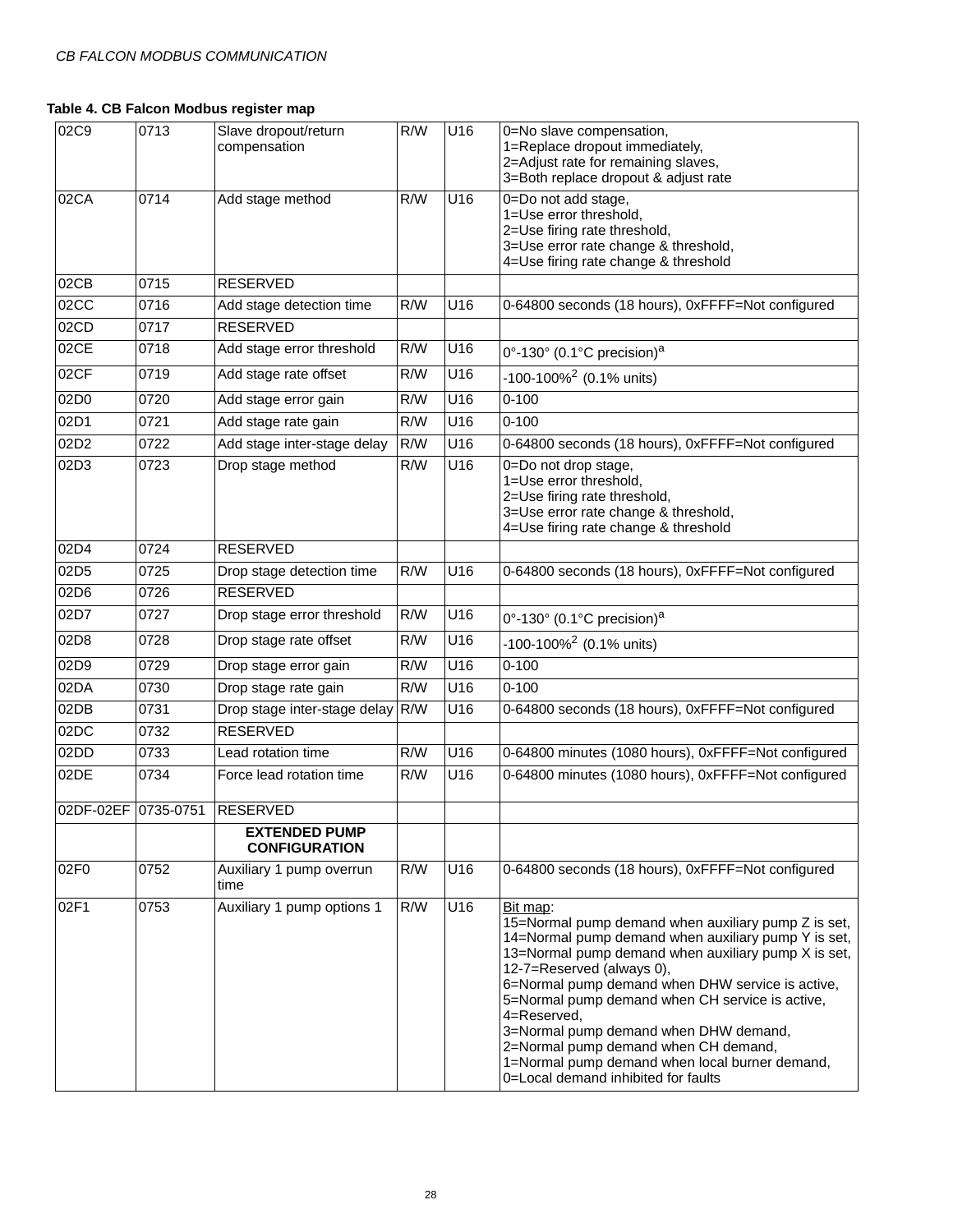| 02F2                | 0754      | Auxiliary 1 pump options 2         | R/W            | U16             | Bit map:<br>15=Pump used for Lead Lag,<br>14=Pump used for local demand,<br>13-9=Reserved (always 0),<br>8=Force pump off when DHW high limit,<br>7=Force pump off when DHW anti-condensation,<br>6=Force pump off when CH anti-condensation,<br>5=Force pump off when DHW priority is active,<br>4=Force pump on when DHW frost protection,<br>3=Force pump on when CH frost protection,<br>2=Force pump on when Lead Lag slave demand,<br>1=Force pump on when local burner demand,<br>0=Force pump on when Outlet high limit |
|---------------------|-----------|------------------------------------|----------------|-----------------|---------------------------------------------------------------------------------------------------------------------------------------------------------------------------------------------------------------------------------------------------------------------------------------------------------------------------------------------------------------------------------------------------------------------------------------------------------------------------------------------------------------------------------|
| 02F3                | 0755      | Auxiliary 2 pump output            | R/W            | U16             | 0=None, 1=Pump A, 2=Pump B, 3=Pump C                                                                                                                                                                                                                                                                                                                                                                                                                                                                                            |
| 02F4                | 0756      | Auxiliary 2 pump control           | R/W            | U16             | $0=Auto, 1=On$                                                                                                                                                                                                                                                                                                                                                                                                                                                                                                                  |
| 02F5                | 0757      | Auxiliary 2 pump start delay       | R/W            | U16             | 0-64800 seconds (18 hours), 0xFFFF=Not configured                                                                                                                                                                                                                                                                                                                                                                                                                                                                               |
| 02F6                | 0758      | Auxiliary 2 pump overrun<br>time   | R/W            | U16             | 0-64800 seconds (18 hours), 0xFFFF=Not configured                                                                                                                                                                                                                                                                                                                                                                                                                                                                               |
| 02F7                | 0759      | Auxiliary 2 pump options 1         | R/W            | U16             | Bit map:<br>15=Normal pump demand when auxiliary pump Z is set,<br>14=Normal pump demand when auxiliary pump Y is set,<br>13=Normal pump demand when auxiliary pump X is set,<br>12-7=Reserved (always 0),<br>6=Normal pump demand when DHW service is active,<br>5=Normal pump demand when CH service is active,<br>4=Reserved,<br>3=Normal pump demand when DHW demand,<br>2=Normal pump demand when CH demand,<br>1=Normal pump demand when local burner demand,<br>0=Local demand inhibited for faults                      |
| 02F8                | 07600760  | Auxiliary 2 pump options 2         | R/W            | U <sub>16</sub> | Bit map:<br>15=Pump used for Lead Lag,<br>14=Pump used for local demand,<br>13-9=Reserved (always 0),<br>8=Force pump off when DHW high limit,<br>7=Force pump off when DHW anti-condensation,<br>6=Force pump off when CH anti-condensation,<br>5=Force pump off when DHW priority is active,<br>4=Force pump on when DHW frost protection,<br>3=Force pump on when CH frost protection,<br>2=Force pump on when Lead Lag slave demand,<br>1=Force pump on when local burner demand,<br>0=Force pump on when Outlet high limit |
| 02F9-033F           | 0761-0831 | <b>RESERVED</b>                    |                |                 |                                                                                                                                                                                                                                                                                                                                                                                                                                                                                                                                 |
|                     |           | <b>SAFETY CONFIGURATION</b>        |                |                 |                                                                                                                                                                                                                                                                                                                                                                                                                                                                                                                                 |
| 0340-035F           | 0832-0863 | RESERVED<br><b>LOCKOUT HISTORY</b> |                |                 |                                                                                                                                                                                                                                                                                                                                                                                                                                                                                                                                 |
| 0360-0370           | 0864-0880 | Lockout history record 1           | ${\sf R}$      |                 | Most recent lockout. See Table 5.                                                                                                                                                                                                                                                                                                                                                                                                                                                                                               |
| 0371-0381           | 0881-0897 | Lockout history record 2           | $\overline{R}$ |                 | 2 <sup>nd</sup> newest lockout. See Table 5.                                                                                                                                                                                                                                                                                                                                                                                                                                                                                    |
| 0382-0392           | 0898-0914 | Lockout history record 3           | $\overline{R}$ |                 | 3rd newest lockout. See Table 5.                                                                                                                                                                                                                                                                                                                                                                                                                                                                                                |
| 0393-03A3           | 0915-0931 | Lockout history record 4           | ${\sf R}$      |                 | 4 <sup>th</sup> newest lockout. See Table 5.                                                                                                                                                                                                                                                                                                                                                                                                                                                                                    |
| 03A4-03B4           | 0932-0948 | Lockout history record 5           | ${\sf R}$      |                 | 5 <sup>th</sup> newest lockout. See Table 5.                                                                                                                                                                                                                                                                                                                                                                                                                                                                                    |
| 03B5-03C5 0949-0965 |           | Lockout history record 6           | ${\sf R}$      |                 | 6 <sup>th</sup> newest lockout. See Table 5.                                                                                                                                                                                                                                                                                                                                                                                                                                                                                    |
| 03C6-03D6 0966-0982 |           | Lockout history record 7           | ${\sf R}$      |                 | 7 <sup>th</sup> newest lockout. See Table 5.                                                                                                                                                                                                                                                                                                                                                                                                                                                                                    |
| 03D7-03E7           | 0983-0999 | Lockout history record 8           | $\overline{R}$ |                 | 8 <sup>th</sup> newest lockout. See Table 5.                                                                                                                                                                                                                                                                                                                                                                                                                                                                                    |
| 03E8-03F8           | 1000-1016 | Lockout history record 9           | ${\sf R}$      |                 | 9 <sup>th</sup> newest lockout. See Table 5.                                                                                                                                                                                                                                                                                                                                                                                                                                                                                    |
| 03F9-0409           | 1017-1033 | Lockout history record 10          | $\mathsf{R}$   |                 | 10 <sup>th</sup> newest lockout. See Table 5.                                                                                                                                                                                                                                                                                                                                                                                                                                                                                   |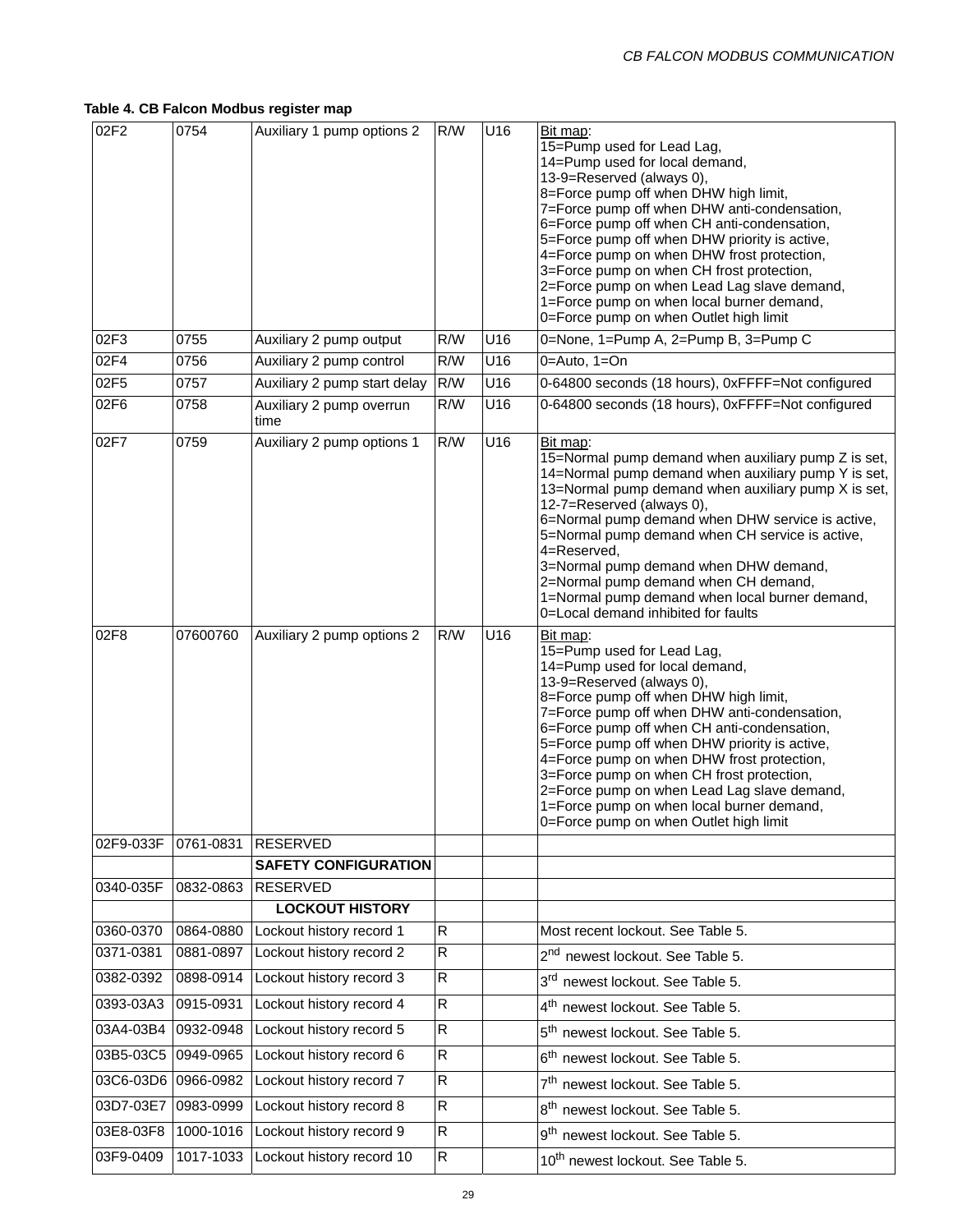| 040A-041A           | 1034-1050 | Lockout history record 11 | R                       |                   | 11 <sup>th</sup> newest lockout. See Table 5.      |
|---------------------|-----------|---------------------------|-------------------------|-------------------|----------------------------------------------------|
| 041B-042B           | 1051-1067 | Lockout history record 12 | $\overline{R}$          |                   | 12 <sup>th</sup> newest lockout. See Table 5.      |
| 042C-043C 1068-1084 |           | Lockout history record 13 | $\overline{\mathbf{z}}$ |                   | 13 <sup>th</sup> newest lockout. See Table 5.      |
| 043D-044D           | 1085-1101 | Lockout history record 14 | $\mathsf{R}$            |                   | 14 <sup>th</sup> newest lockout. See Table 5.      |
| 044E-045E           | 1102-1118 | Lockout history record 15 | $\overline{R}$          |                   | Oldest lockout                                     |
| 045F                | 1119      | Alarm code                | $\mathsf{R}$            | U16               | Lockout/alert code causing alarm (see register 2). |
|                     |           | <b>ALERT LOG</b>          |                         |                   |                                                    |
| 0460-0465           | 1120-1125 | Alert log record 1        | $\mathsf{R}$            | U <sub>16</sub>   | Most recent alert (see Table 9).                   |
| 0466-046B           | 1126-1131 | Alert log record 2        | ${\sf R}$               | U16               | 2 <sup>nd</sup> newest alert.                      |
| 046C-0471           | 1132-1137 | Alert log record 3        | $\mathsf{R}$            | U <sub>16</sub>   | 3 <sup>rd</sup> newest alert.                      |
| 0472-0477           | 1138-1143 | Alert log record 4        | $\overline{R}$          | U16               | 4 <sup>th</sup> newest alert.                      |
| 0478-047D           | 1144-1149 | Alert log record 5        | $\mathsf{R}$            | U16               | 5 <sup>th</sup> newest alert.                      |
| 047E-0483           | 1150-1155 | Alert log record 6        | $\mathsf{R}$            | U16               | 6 <sup>th</sup> newest alert.                      |
| 0484-0489           | 1156-1161 | Alert log record 7        | $\overline{R}$          | $\overline{U}$ 16 | 7 <sup>th</sup> newest alert.                      |
| 048A-048F           | 1162-1167 | Alert log record 8        | $\mathsf{R}$            | $\overline{U16}$  | 8 <sup>th</sup> newest alert.                      |
| 0490-0495           | 1168-1173 | Alert log record 9        | $\mathsf{R}$            | U16               | 9 <sup>th</sup> newest alert.                      |
| 0496-049B           | 1174-1179 | Alert log record 10       | ${\sf R}$               | U16               | 10 <sup>th</sup> newest alert.                     |
| 049C-04A1           | 1180-1185 | Alert log record 11       | $\mathsf{R}$            | U16               | 11 <sup>th</sup> newest alert.                     |
| 04A2-04A7           | 11861191  | Alert log record 12       | ${\sf R}$               | U16               | 12 <sup>th</sup> newest alert.                     |
| 04A8-04AD           | 1192-1197 | Alert log record 13       | $\mathsf{R}$            | U16               | 13 <sup>th</sup> newest alert.                     |
| 04AE-04B3 1198-1203 |           | Alert log record 14       | $\overline{R}$          | U16               | 14 <sup>th</sup> newest alert.                     |
| 04B4-04B9           | 1204-1209 | Alert log record 15       | ${\sf R}$               | U16               | Oldest alert.                                      |
| 04BA-0FFF 0954-4095 |           | RESERVED                  |                         |                   |                                                    |

All temperature registers are expressed in xC regardless what Temperature units (register 179) is set to. Temperature range is -40 $\times$ C to 130 $\times$ C with values given in 0.1 $\times$ C units (for example, 32.0 $\times$ C = 320). A temperature that is NOT applicable in this Falcon, i.e., not enabled, has a value of 0x8FFF. This temperature setting is denoted as "UNCONFIGURED" at the user interface.

 $^{\rm b}$  All percentage values are given in 0.1% granularity, i.e., 0-1000 is the range for 0.0-100.0%.

c Most significant bit in value determines which units type the parameter has: 0=RPM, 1=%. If Modulation Output parameter (register 192) doesn't match with the setting of this bit, then the parameter setting is invalid.

All temperature registers are expressed in xC regardless what Temperature units (register 179) is set to. Temperature range is -40×C to 130×C with values given in 0.1×C units (for example, 32.0×C = 320). A temperature that is NOT applicable in this Falcon, i.e., not enabled, has a value of 0x8FFF. This temperature setting is denoted as "UNCONFIGURED" at the user interface. When

configured for raw a2d counts a range of 0-4095 counts is outputted with no error detection provided in the corresponding status register. When configured for 0-15 psi or 0-150 psi the value is expressed in 0.1 psi precisi

 $e<sup>e</sup>$  Pump control changed in Falcon starting with application build 1600 (see register 189). Pump status changed as a result. Table 12 contains the status values for units prior to build 1600, and table 13 for build 1600 or later.

f This register is a safety configuration parameter that requires successful access login (see register 177) before the setting can be changed. Changing this parameter also requires a safety verification with the Falcon control afterwards to confirm that its new setting is consistent with the other safety parameters.

<sup>g</sup> Commanded rate in least significant byte of this register can be expressed in two formats: binary fraction % or multiple of 0.5% steps. Bit 8 of this register indicates which format the commanded rate is expressed in; when bit 8 is set, the commanded rate is in binary fraction % format and when bit 8 is cleared, the commanded rate is in 0.5% steps.

h For binary fraction % format commanded rate is a binary fraction between .00000000 (0%=no heat at all) and .11111111 (99.98% heat = maximum fire). For 0.5% step format commanded rate is a value between 0 (minimum fire) and 200 (maximum fire) that is a multiple of  $0.5\%$  (200 x  $0.5\%$  = 100%).

For Modbus binary fraction mode the CH Modbus rate (register 581) is a binary fraction between .00000000 (0%=no heat at all) and .11111111 (99.98% heat = maximum fire). For Modbus modulation step mode the CH Modbus rate is a 0.5% step format with a value between 0 (minimum fire) and 200 (maximum fire) in multiples of 0.5% (200 x 0.5% = 100%).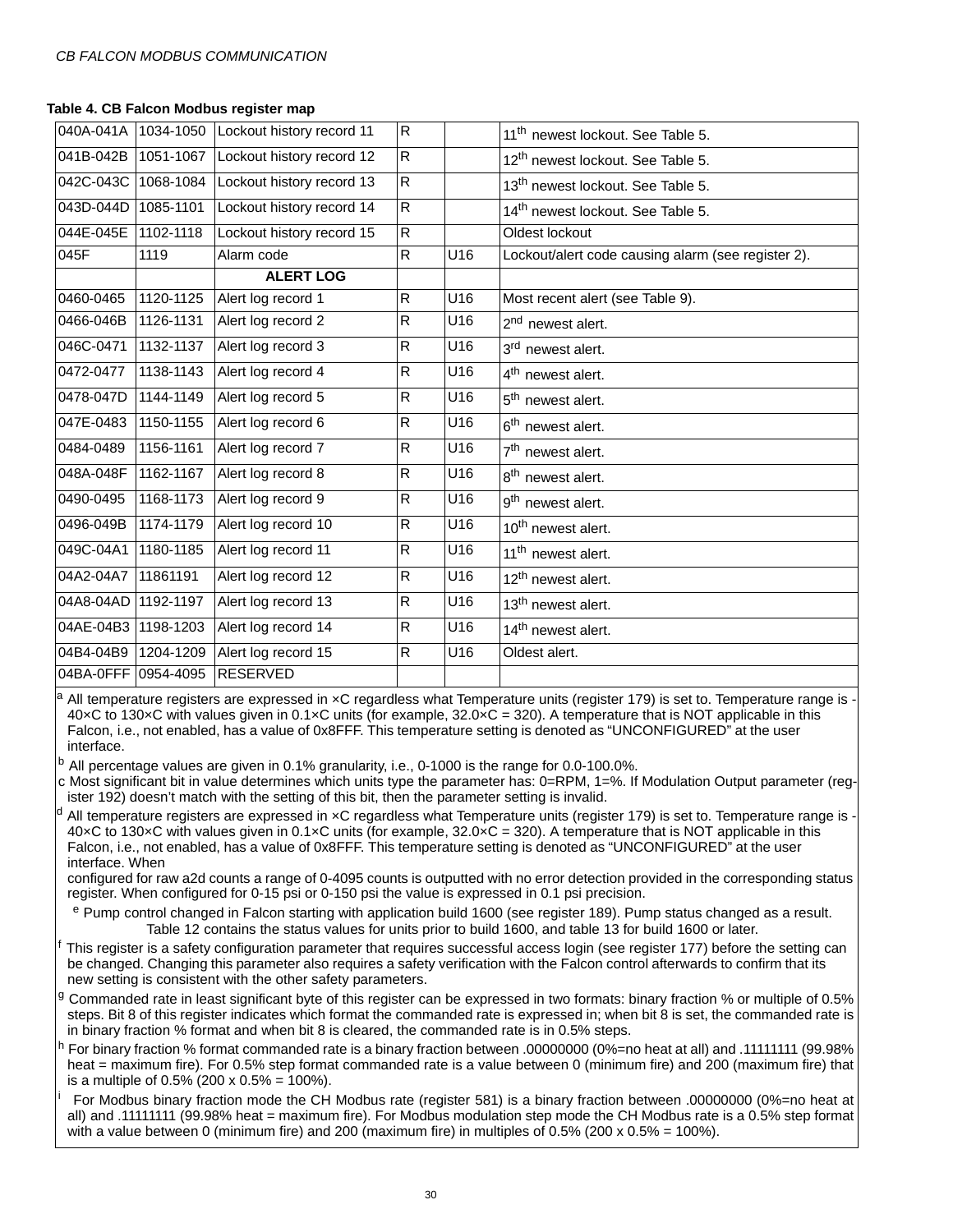Each lockout history record has the format described in Table 5.

| <b>Byte Offset</b> | <b>Parameter</b>                    | <b>Read/Write</b> | Format | <b>Note</b>                                                                                |
|--------------------|-------------------------------------|-------------------|--------|--------------------------------------------------------------------------------------------|
| $0 - 1$            | Lockout code                        | R                 | U16    | See register 34 (decimal).                                                                 |
| $2 - 3$            | Annunciator first out               | R                 | U16    | See register 36 (decimal).                                                                 |
| $4-5$              | Burner control state                | R                 | U16    | See register 33 (decimal).                                                                 |
| $6 - 7$            | Sequence time                       | R                 | U16    | See register 37 (decimal).                                                                 |
| $8 - 11$           | Cycle                               | R                 | U32    | See registers 128-129 (decimal).                                                           |
| $12 - 15$          | <b>Hours</b>                        | R                 | U32    | See registers 130-131 (decimal).                                                           |
| $16 - 17$          | 1/O                                 | $\mathsf{R}$      | U16    | See register 2 (decimal).                                                                  |
| 18-19              | Annunciator                         | R                 | U16    | See register 3 (decimal).                                                                  |
| $20 - 21$          | Outlet temperature                  | R                 | U16    | See register 7 (decimal).                                                                  |
| 22-23              | Inlet temperature/Steam<br>pressure | R                 | U16    | See register 11 or 20 (decimal). Data type is<br>dependent on Product type (register 176). |
| 24-25              | DHW temperature                     | $\mathsf{R}$      | U16    | See register 12 (decimal).                                                                 |
| 26-27              | Outdoor temperature                 | R                 | U16    | See register 13 (decimal).                                                                 |
| 28-29              | Stack temperature                   | R                 | U16    | See register 14 (decimal).                                                                 |
| 30-31              | 4-20mA input                        | R                 | U16    | See register 15 (decimal).                                                                 |
| 32-33              | Fault data                          | $\mathsf{R}$      | U8     | Fault dependent data (U8 x 2).                                                             |

**Table 5. CB Falcon lockout history record**

Each annunciator configuration record has the format described Table 6.

### **Table 6. Annunciator configuration**

| <b>Byte</b><br><b>Offset</b> | <b>Parameter</b>           | Read/<br>Write | l Format        | <b>Note</b>                                                     |
|------------------------------|----------------------------|----------------|-----------------|-----------------------------------------------------------------|
| $0 - 1$                      | Location                   | R/W            | U <sub>16</sub> | 0=Unused,<br>$1 =$ PII,<br>$2=$ LCI,<br>$3=ILK,$<br>$4 =$ Other |
| $2 - 4$                      | Annunciator short name R/W |                | U8              |                                                                 |
| 5                            | Unused                     |                | U8              |                                                                 |
| $6 - 25$                     | Annunciator name           | R/W            | U8              |                                                                 |

PII, LCI, and ILK terminals are named with configuration records that have a format described in Table 7.

### **Table 7. PII, LCI, ILK terminal configuration**

| <b>Byte</b><br>Offset | <b>Parameter</b>     | Read/<br>Write | Format | <b>Note</b> |
|-----------------------|----------------------|----------------|--------|-------------|
| $0 - 2$               | Interlock short name | R/W            | U8     |             |
|                       | Unused               |                | U8     |             |
| $4 - 23$              | Interlock name       | R/W            | U8     |             |

The Falcon lockout and hold codes are listed in Table 8.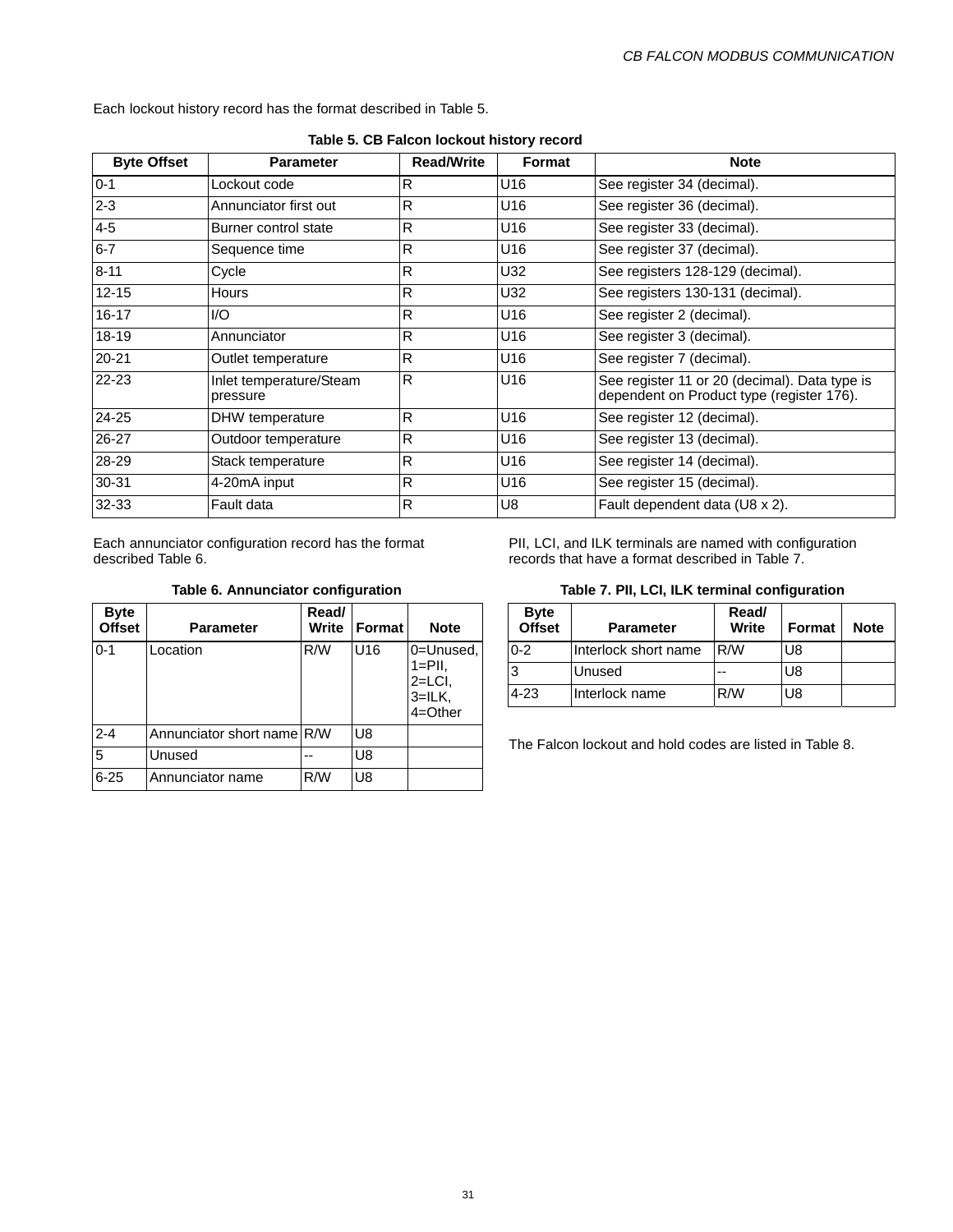### **Table 8. Falcon lockout and hold codes**

### **Table 8. Falcon lockout and hold codes**

| Code | <b>Description</b>                                                          | <b>Note</b>         |
|------|-----------------------------------------------------------------------------|---------------------|
| 0    | None                                                                        | No lockout/<br>hold |
| 1    | Unconfigured safety data                                                    | Lockout             |
| 2    | Waiting for safety data verification                                        | Lockout             |
| 3    | Internal fault: Hardware fault                                              | Hold                |
| 4    | Internal fault: Safety Relay key<br>feedback error                          | Hold                |
| 5    | Internal fault: Unstable power (DCDC)<br>output                             | Hold                |
| 6    | Internal fault: Invalid processor clock                                     | Hold                |
| 7    | Internal fault: Safety relay drive error                                    | Hold                |
| 8    | Internal fault: Zero crossing not detected                                  | Hold                |
| 9    | Internal fault: Flame bias out of range                                     | Hold                |
| 10   | Internal fault: Invalid Burner control state                                | Lockout             |
| 11   | Internal fault: Invalid Burner control<br>state flag                        | Lockout             |
| 12   | Internal fault: Safety relay drive cap short Hold                           |                     |
| 13   | Internal fault: PII shorted to ILK                                          | Hold/<br>Lockout    |
| 14   | Internal fault: HFS shorted to LCI                                          | Hold/<br>Lockout    |
| 15   | Internal fault: Safety relay test failed<br>due to feedback ON              | Lockout             |
| 16   | Internal fault: Safety relay test failed<br>due to safety relay OFF         | Lockout             |
| 17   | Internal fault: Safety relay test failed<br>due to safety relay not OFF     | Lockout             |
| 18   | Internal fault: Safety relay test failed<br>due to feedback not ON          | Lockout             |
| 19   | Internal fault: Safety RAM write                                            | Lockout             |
| 20   | Internal fault: Flame ripple and overflow                                   | Hold                |
| 21   | Internal fault: Flame number of<br>sample mismatch                          | Hold                |
| 22   | Internal fault: Flame bias out of range                                     | Hold                |
| 23   | Internal fault: Bias changed since<br>heating cycle starts                  | $H$ old             |
| 24   | Internal fault: Spark voltage stuck low<br>or high                          | Hold                |
| 25   | Internal fault: Spark voltage changed too<br>much during flame sensing time | Hold                |
| 26   | Internal fault: Static flame ripple                                         | Hold                |
| 27   | Internal fault: Flame rod shorted to<br>ground detected                     | Hold                |
| 28   | Internal fault: A/D linearity test fails                                    | Hold                |
| 29   | Internal fault: Flame bias cannot be set<br>in range                        | Hold                |
| 30   | Internal fault: Flame bias shorted<br>to adjacent pin                       | Hold                |
| 31   | Internal fault: SLO electronics<br>unknown error                            | Hold                |
| 32   | Internal fault: Safety Key 0                                                | Lockout             |

| 33        | Internal fault: Safety Key 1                                | Lockout          |
|-----------|-------------------------------------------------------------|------------------|
| 34        | Internal fault: Safety Key 2                                | Lockout          |
| 35        | Internal fault: Safety Key 3                                | Lockout          |
| 36        | Internal fault: Safety Key 4                                | Lockout          |
| 37        | Internal fault: Safety Key 5                                | Lockout          |
| 38        | Internal fault: Safety Key 6                                | Lockout          |
| 39        | Internal fault: Safety Key 7                                | Lockout          |
| 40        | Internal fault: Safety Key 8                                | Lockout          |
| 41        | Internal fault: Safety Key 9                                | Lockout          |
| 42        | Internal fault: Safety Key 10                               | Lockout          |
| 43        | Internal fault: Safety Key 11                               | Lockout          |
| 44        | Internal fault: Safety Key 12                               | Lockout          |
| 45        | Internal fault: Safety Key 13                               | Lockout          |
| 46        | Internal fault: Safety Key 14                               | Lockout          |
| 47        | Flame rod to ground leakage                                 | Hold             |
| 48        | Static flame (not flickering)                               | Hold             |
| 49        | 24VAC voltage low/high                                      | Hold             |
| 50        | <b>Modulation fault</b>                                     | <b>Hold</b>      |
| 51        | Pump fault                                                  | Hold             |
| 52        | Motor tachometer fault                                      | Hold             |
| 53        | AC inputs phase reversed                                    | Lockout          |
| 54        | Safety GVT model ID doesn't<br>match application's model ID | Lockout          |
| 55        | Application configuration data block CRC Lockout<br>errors  |                  |
| 56-57     | <b>RESERVED</b>                                             |                  |
| 58        | Internal fault: HFS shorted to IAS                          | Lockout          |
| 59        | Internal fault: Mux pin shorted                             | Lockout          |
| 60        | Internal fault: HFS shorted to LFS                          | Lockout          |
| 61        | Anti short cycle                                            | Hold             |
| 62        | Fan speed not proved                                        | Hold             |
| 63        | <b>LCI OFF</b>                                              | Hold             |
| 64        | PII OFF                                                     | Hold/<br>Lockout |
| 65        | Interrupted Airflow Switch OFF                              | Hold/<br>Lockout |
| 66        | <b>Interrupted Airflow Switch ON</b>                        | Hold/<br>Lockout |
| 67        | <b>ILK OFF</b>                                              | Hold/<br>Lockout |
| 68        | <b>ILK ON</b>                                               | Hold/<br>Lockout |
| 69        | Pilot test hold                                             | Hold             |
| 70        | Wait for leakage test completion                            | Hold             |
| $71 - 77$ | <b>RESERVED</b>                                             |                  |
| 78        | Demand lost in run                                          | Hold             |
| 79        | Outlet high limit                                           | Hold/<br>Lockout |
| 80        | DHW high limit                                              | Hold/<br>Lockout |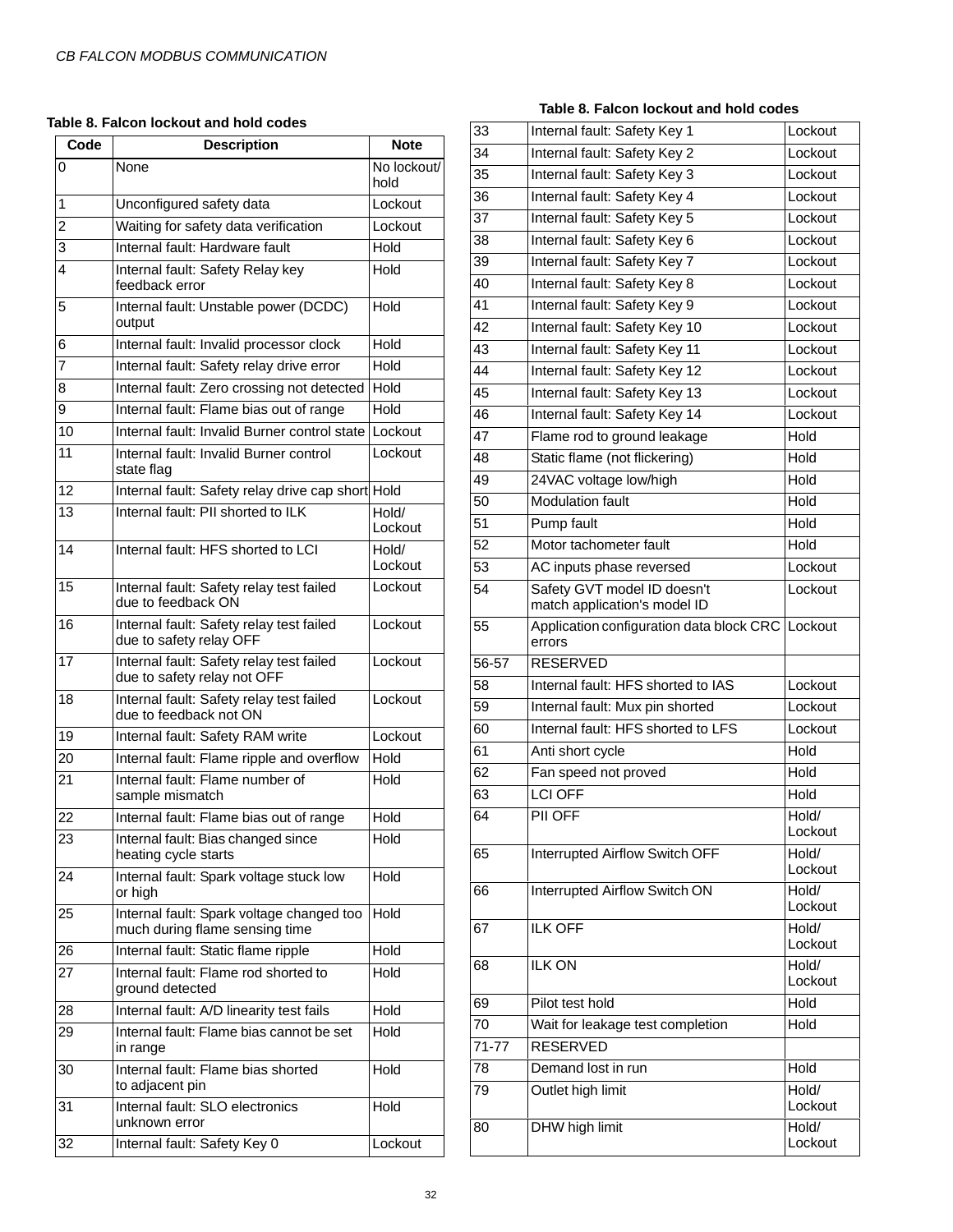### **Table 8. Falcon lockout and hold codes Table 8. Falcon lockout and hold codes**

| 81      | Delta T inlet/outlet limit                          | Hold/<br>Lockout |
|---------|-----------------------------------------------------|------------------|
| 82      | <b>Stack limit</b>                                  | Hold/<br>Lockout |
| 83      | Delta T exchanger/outlet limit                      | Hold/<br>Lockout |
| 84      | Delta T inlet/exchanger limit                       | Hold/<br>Lockout |
| 85      | Inlet/outlet inversion limit                        | Hold/<br>Lockout |
| 86      | Exchanger/outlet inversion limit                    | Hold/<br>Lockout |
| 87      | Inlet/exchanger inversion limit                     | Hold/<br>Lockout |
| 88      | <b>Outlet T-rise limit</b>                          | Hold/<br>Lockout |
| 89      | Exchanger T-rise limit                              | Hold/<br>Lockout |
| 90      | Heat exchanger high limit                           | Hold/<br>Lockout |
| 91      | Inlet sensor fault                                  | Hold             |
| 92      | Outlet sensor fault                                 | Hold             |
| 93      | DHW sensor fault                                    | Hold             |
| 94      | S2 (J8-6) sensor fault                              | Hold             |
| 95      | Stack sensor fault                                  | Hold             |
| 96      | S5 (J8-11) sensor fault                             | Hold             |
| 97      | Internal fault: A2D mismatch                        | Lockout          |
| 98      | Internal fault: Exceeded VSNSR<br>voltage tolerance | Lockout          |
| 99      | Internal fault: Exceeded 28V<br>voltage tolerance   | Lockout          |
| 100     | Pressure sensor fault                               | Hold             |
|         | 101-104 RESERVED                                    |                  |
| 105     | Flame detected out of sequence                      | Hold/<br>Lockout |
| 106     | Flame lost in MFEP                                  | Lockout          |
| 107     | Flame lost early in run                             | Lockout          |
| 108     | Flame lost in run                                   | Lockout          |
| 109     | Ignition failed                                     | Lockout          |
| 110     | Ignition failure occurred                           | Hold             |
| 111     | Flame current lower than WEAK<br>threshold          | Hold             |
| 112     | Pilot test flame timeout                            | Lockout          |
| 113     | Flame circuit timeout                               | Lockout          |
| 114-121 | <b>RESERVED</b>                                     |                  |
| 122     | Lightoff rate proving failed                        | Lockout          |
| 123     | Purge rate proving failed                           | Lockout          |
| 124     | High fire switch OFF                                | Hold             |
| 125     | High fire switch stuck ON                           | Hold             |
| 126     | Low fire switch OFF                                 | Hold             |
| 127     | Low fire switch stuck ON                            | Hold             |
|         |                                                     |                  |

| 128               | Fan speed failed during prepurge           | Hold/<br>Lockout |
|-------------------|--------------------------------------------|------------------|
| 129               | Fan speed failed during preignition        | Hold/<br>Lockout |
| 130               | Fan speed failed during ignition           | Hold/<br>Lockout |
| 131               | Fan movement detected during standby       | Hold             |
| 132               | Fan speed failed during run                | Hold             |
|                   | 133-135 RESERVED                           |                  |
| 136               | Interrupted Airflow Switch failed to close | Hold             |
| 137               | ILK failed to close                        | Hold             |
|                   | 138-142 RESERVED                           |                  |
| $\overline{143}$  | Internal fault: Flame bias out of range 1  | Lockout          |
| 144               | Internal fault: Flame bias out of range 2  | Lockout          |
| $\overline{1}$ 45 | Internal fault: Flame bias out of range 3  | Lockout          |
| 146               | Internal fault: Flame bias out of range 4  | Lockout          |
| 147               | Internal fault: Flame bias out of range 5  | Lockout          |
| 148               | Internal fault: Flame bias out of range 6  | Lockout          |
| 149               | Flame detected                             | Hold/<br>Lockout |
| 150               | Flame not detected                         | Hold             |
| 151               | High fire switch ON                        | Hold/<br>Lockout |
| 152               | Combustion pressure ON                     | Hold/<br>Lockout |
| 153               | <b>Combustion pressure OFF</b>             | Hold/<br>Lockout |
| 154               | Purge fan switch ON                        | Hold/<br>Lockout |
| 155               | Purge fan switch OFF                       | Hold/<br>Lockout |
| 156               | Combustion pressure and Flame ON           | Hold/<br>Lockout |
| 157               | Combustion pressure and Flame OFF          | Lockout          |
| 158               | Main valve ON                              | Lockout          |
| 159               | Main valve OFF                             | Lockout          |
| 160               | Ignition ON                                | Lockout          |
| 161               | Ignition OFF                               | Lockout          |
| 162               | Pilot valve ON                             | Lockout          |
| 163               | Pilot valve OFF                            | Lockout          |
| 164               | <b>Block intake ON</b>                     | Lockout          |
| 165               | <b>Block intake OFF</b>                    | Lockout          |
| 166-171           | <b>RESERVED</b>                            |                  |
| 172               | Main relay feedback incorrect              | Lockout          |
| 173               | Pilot relay feedback incorrect             | Lockout          |
| 174               | Safety relay feedback incorrect            | Lockout          |
| 175               | Safety relay open                          | Lockout          |
| 176               | Main relay ON at safe start check          | Lockout          |
| 177               | Pilot relay ON at safe start check         | Lockout          |
| 178               | Safety relay ON at safe start check        | Lockout          |
| 179-183           | <b>RESERVED</b>                            |                  |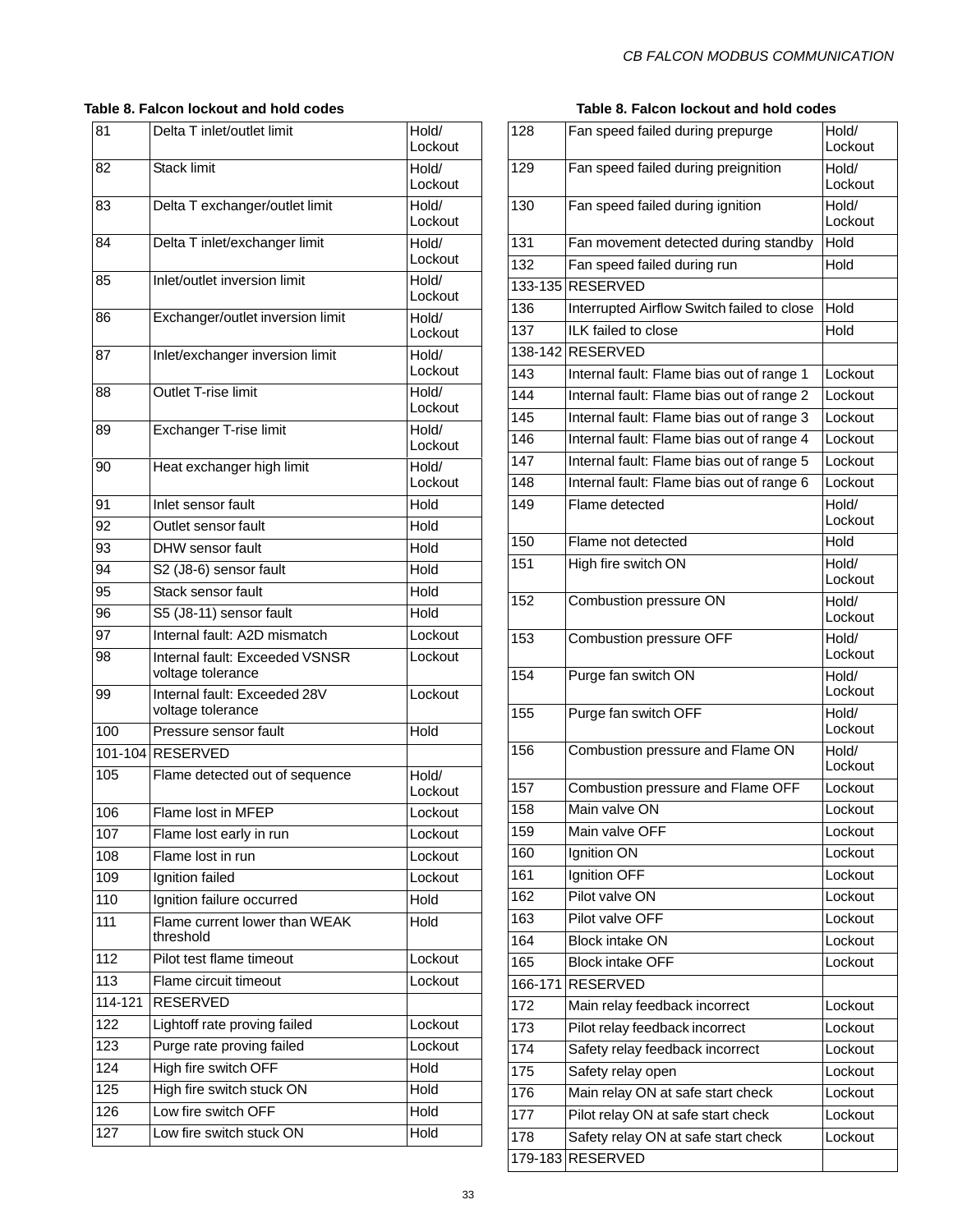**Table 8. Falcon lockout and hold codes Table 8. Falcon lockout and hold codes**

| 184 | Invalid BLOWER/HSI output setting                            | Lockout |
|-----|--------------------------------------------------------------|---------|
| 185 | Invalid Delta T limit enable setting                         | Lockout |
| 186 | Invalid Delta T limit response setting                       | Lockout |
| 187 | Invalid DHW high limit enable setting                        | Lockout |
| 188 | Invalid DHW high limit response setting                      | Lockout |
| 189 | Invalid Flame sensor type setting                            | Lockout |
| 190 | Invalid interrupted air switch<br>enable setting             | Lockout |
| 191 | Invalid interrupted air switch start<br>check enable setting | Lockout |
| 192 | Invalid Igniter on during setting                            | Lockout |
| 193 | Invalid Ignite failure delay setting                         | Lockout |
| 194 | Invalid Ignite failure response setting                      | Lockout |
| 195 | Invalid Ignite failure retries setting                       | Lockout |
| 196 | Invalid Ignition source setting                              | Lockout |
| 197 | Invalid Interlock open response setting                      | Lockout |
| 198 | Invalid Interlock start check setting                        | Lockout |
| 199 | Invalid LCI enable setting                                   | Lockout |
| 200 | Invalid lightoff rate setting                                | Lockout |
| 201 | Invalid Lightoff rate proving setting                        | Lockout |
| 202 | Invalid Main Flame Establishing<br>Period time setting       | Lockout |
| 203 | Invalid MFEP flame failure<br>response setting               | Lockout |
| 204 | Invalid NTC sensor type setting                              | Lockout |
| 205 | Invalid Outlet high limit response setting                   | Lockout |
| 206 | Invalid Pilot Flame Establishing<br>Period setting           | Lockout |
| 207 | Invalid PII enable setting                                   | Lockout |
| 208 | Invalid pilot test hold setting                              | Lockout |
| 209 | Invalid Pilot type setting                                   | Lockout |
| 210 | Invalid Postpurge time setting                               | Lockout |
| 211 | Invalid Power up with lockout setting                        | Lockout |
| 212 | Invalid Preignition time setting                             | Lockout |
| 213 | Invalid Prepurge rate setting                                | Lockout |
| 214 | Invalid Prepurge time setting                                | Lockout |
| 215 | Invalid Purge rate proving setting                           | Lockout |
| 216 | Invalid Run flame failure response                           | Lockout |
| 217 | Invalid Run stabilization time setting                       | Lockout |
| 218 | Invalid Stack limit enable setting                           | Lockout |
| 219 | Invalid Stack limit response setting                         | Lockout |
| 220 | Unconfigured Delta T limit<br>setpoint setting               | Lockout |
| 221 | Unconfigured DHW high limit<br>setpoint setting              | Lockout |
| 222 | Unconfigured Outlet high limit<br>setpoint setting           | Lockout |
| 223 | Unconfigured Stack limit setpoint setting                    | Lockout |
| 224 | Invalid DHW demand source setting                            | Lockout |
|     |                                                              |         |

| 225 | Invalid Flame threshold setting                                                                     | Lockout |
|-----|-----------------------------------------------------------------------------------------------------|---------|
| 226 | Invalid Outlet high limit setpoint setting                                                          | Lockout |
| 227 | Invalid DHW high limit setpoint setting                                                             | Lockout |
| 228 | Invalid Stack limit setpoint setting                                                                | Lockout |
| 229 | Invalid Modulation output setting                                                                   | Lockout |
| 230 | Invalid CH demand source setting                                                                    | Lockout |
| 231 | Invalid Delta T limit delay setting                                                                 | Lockout |
| 232 | Invalid Pressure sensor type setting                                                                | Lockout |
| 233 | Invalid IAS closed response setting                                                                 | Lockout |
| 234 | Invalid Outlet high limit enable setting                                                            | Lockout |
| 235 | Invalid Outlet connector type setting                                                               | Lockout |
| 236 | Invalid Inlet connector type setting                                                                | Lockout |
| 237 | Invalid DHW connector type setting                                                                  | Lockout |
| 238 | Invalid Stack connector type setting                                                                | Lockout |
| 239 | Invalid S2 (J8-6) connector type setting                                                            | Lockout |
| 240 | Invalid S5 (J8-11) connector type setting                                                           | Lockout |
| 241 | Exchanger sensor not allowed with<br>stack connector setting                                        | Lockout |
| 242 | Invalid DHW auto detect configuration                                                               | Lockout |
| 243 | Invalid UV with spark interference<br>compatible<br>with<br>not<br>lanitor<br>on<br>throughout PFEP | Lockout |
| 244 | Internal fault: Safety relay test<br>invalid state                                                  | Lockout |
| 245 | Invalid Outlet connector type setting for<br>T-rise                                                 | Lockout |
| 246 | 4-20mA cannot be used for<br>both modulation and setpoint                                           | Lockout |
| 247 | Invalid ILK bounce detection enable                                                                 | Lockout |
| 248 | Invalid forced recycle interval                                                                     | Lockout |
| 249 | STAT cannot be demand source when<br>Remote Stat is enabled                                         | Lockout |
|     | 250-255 RESERVED                                                                                    |         |

Each alert log record has the format described in Table 9.

### **Table 9. Falcon alert log record**

| <b>Byte</b><br><b>Offset</b> | <b>Parameter</b>    | Read/ | Write   Format | <b>Note</b>                                    |
|------------------------------|---------------------|-------|----------------|------------------------------------------------|
| $0 - 1$                      | Alert code          | R     | U16            | See table 10.                                  |
| $2 - 5$                      | Cycle               | R     | U32            | See registers 128-129<br>(decimal).            |
| $6-9$                        | <b>Hours</b>        | R     | U32            | See registers 130-131<br>(decimal).            |
| 10                           |                     | R     | U8             | Unused                                         |
| 11                           | Occurrence<br>count | R     | U8             | Number of occurrences<br>of most recent alert. |

The Falcon alert codes are listed in Table 10.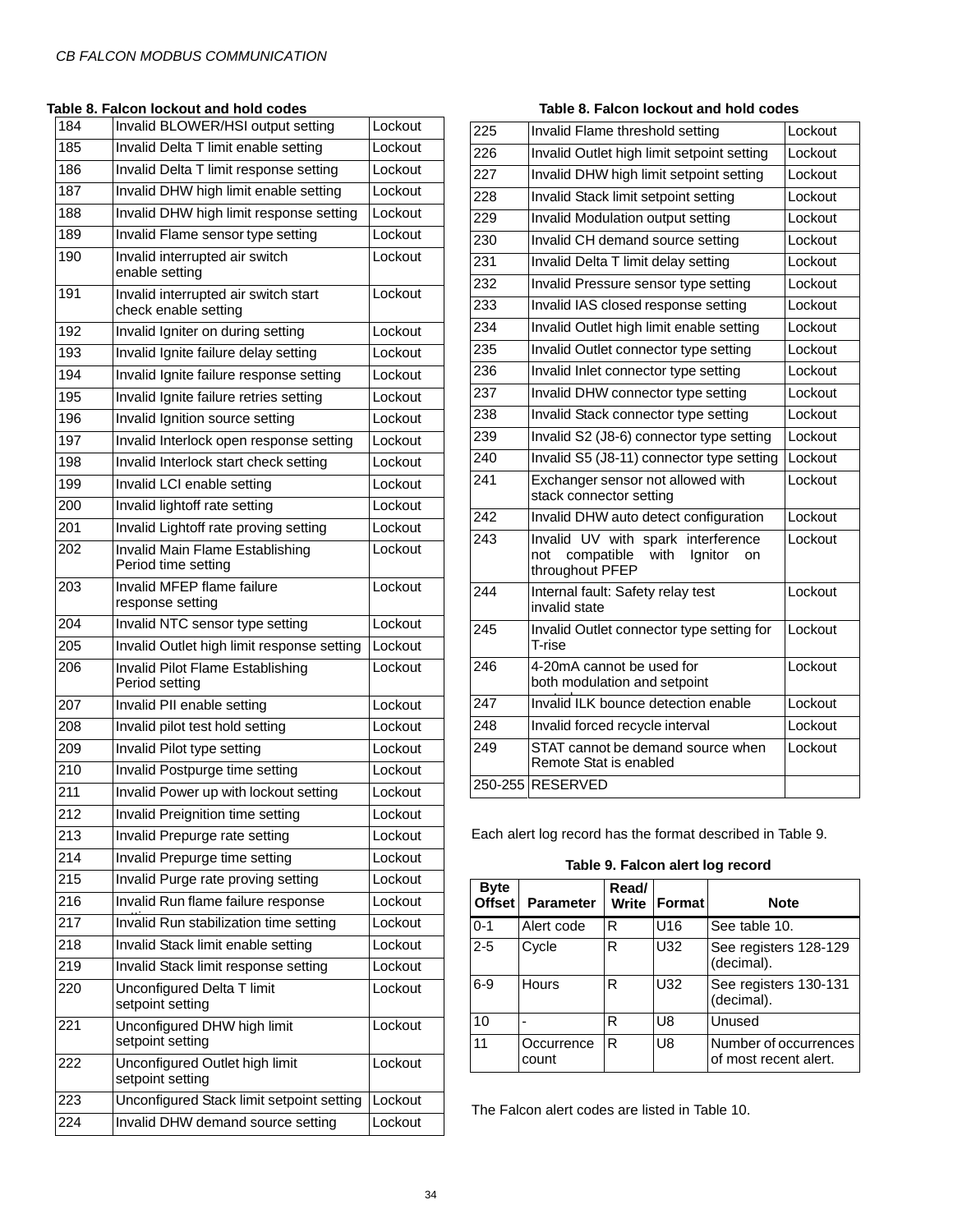### **Table 10. Falcon alert codes**

| Code | <b>Description</b>                                                                  |
|------|-------------------------------------------------------------------------------------|
| 0    | None (No alert)                                                                     |
| 1    | Alert PCB was restored from factory defaults                                        |
| 2    | Safety configuration parameters were restored from<br>factory defaults              |
| 3    | Configuration parameters were restored from factory<br>defaults                     |
| 4    | Invalid Factory Invisibility PCB was detected                                       |
| 5    | Invalid Factory Range PCB was detected                                              |
| 6    | Invalid range PCB record has been dropped                                           |
| 7    | EEPROM lockout history was initialized                                              |
| 8    | Switched application annunciation data blocks                                       |
| 9    | Switched application configuration data blocks                                      |
| 10   | Configuration was restored from factory defaults                                    |
| 11   | Backup configuration settings was restored from<br>active configuration             |
| 12   | Annunciation configuration was restored from<br>factory defaults                    |
| 13   | Annunciation configuration was restored from<br>backup                              |
| 14   | Safety group verification table was restored from<br>factory defaults               |
| 15   | Safety group verification table was updated                                         |
| 16   | Invalid Parameter PCB was detected                                                  |
| 17   | Invalid Range PCB was detected                                                      |
| 18   | Alarm silence time exceeded maximum                                                 |
| 19   | Invalid safety group verification table was detected                                |
| 20   | Backdoor password could not be determined                                           |
| 21   | Invalid safety group verification table was not<br>accepted                         |
| 22   | CRC errors were found in application configuration<br>data blocks                   |
| 23   | Backup Alert PCB was restored from active one                                       |
| 24   | <b>RESERVED</b>                                                                     |
| 25   | Lead Lag operation switch was turned OFF                                            |
| 26   | Lead Lag operation switch was turned ON                                             |
| 27   | Safety processor was reset                                                          |
| 28   | Application processor was reset                                                     |
| 29   | Burner switch was turned OFF                                                        |
| 30   | Burner switch was turned ON                                                         |
| 31   | Plug-In Module (PIM) was inserted into socket                                       |
| 32   | Plug-In Module (PIM) was removed from socket                                        |
| 33   | Alert PCB was configured                                                            |
| 34   | Parameter PCB was configured                                                        |
| 35   | Range PCB was configured                                                            |
| 36   | Plug-In Module (PIM) incompatible with product<br>was inserted into socket          |
| 37   | Program Module application parameter revision<br>differs from application processor |

#### **Table 10. Falcon alert codes**

| 38    | Program Module safety parameter revision differs<br>from safety processor |
|-------|---------------------------------------------------------------------------|
| 39    | PCB incompatible with product contained in<br>Program Module              |
| 40    | Parameter PCB in Program Module is too large for<br>product               |
| 41    | Range PCB in Program Module was too large for<br>product                  |
| 42    | Alert PCB in Program Module was too large for<br>product                  |
| 43    | IAS start check was forced on due to IAS enabled                          |
| 44    | Low voltage was detected in safety processor                              |
| 45    | High line frequency occurred                                              |
| 46    | Low line frequency occurred                                               |
| 47    | Invalid subsystem reset request occurred                                  |
| 48    | Write large enumerated Modbus register value was<br>not allowed           |
| 49    | Maximum cycle count was reached                                           |
| 50    | Maximum hours count was reached                                           |
| 51    | Illegal Modbus write was attempted                                        |
| 52    | Modbus write attempt was rejected (NOT<br>ALLOWED)                        |
| 53    | Illegal Modbus read was attempted                                         |
| 54    | Safety processor brown-out reset occurred                                 |
| 55    | Application processor watchdog reset occurred                             |
| 56    | Application processor brown-out reset occurred                            |
| 57    | Safety processor watchdog reset occurred                                  |
| 58    | Alarm was reset by the user at the control                                |
| 59    | Burner control firing rate was > absolute max rate                        |
| 60    | Burner control firing rate was < absolute min rate                        |
| 61    | Burner control firing rate was invalid, % vs. RPM                         |
| 62    | Burner control was firing with no fan request                             |
| 63    | Burner control rate (nonfiring) was > absolute max<br>rate                |
| 64    | Burner control rate (nonfiring) was < absolute min<br>rate                |
| 65    | Burner control rate (nonfiring) was absent                                |
| 66    | Burner control rate (nonfiring) was invalid, % vs.<br>RPM                 |
| 67    | Fan off cycle rate was invalid, % vs. RPM                                 |
| 68    | Setpoint was overridden due to sensor fault                               |
| 69    | Modulation was overridden due to sensor fault                             |
| 70    | No demand source was set due to demand priority<br>conflicts              |
| 71-73 | <b>RESERVED</b>                                                           |
| 74    | Periodic Forced Recycle                                                   |
| 75    | Absolute max fan speed was out of range                                   |
| 76    | Absolute min fan speed was out of range                                   |
| 77    | Fan gain down was invalid                                                 |
| 78    | Fan gain up was invalid                                                   |
| 79    | Fan minimum duty cycle was invalid                                        |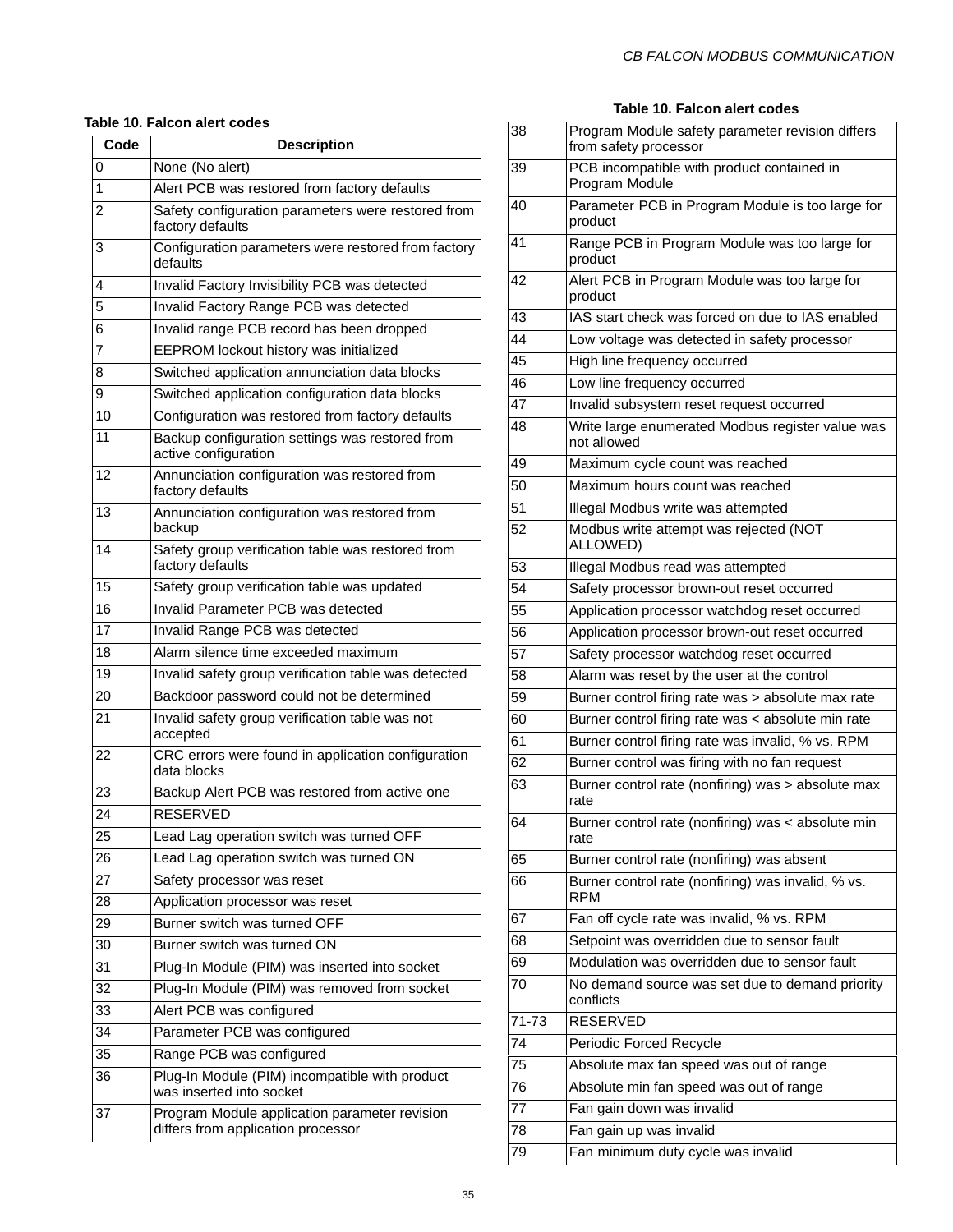| 80    | Fan pulses per revolution was invalid                                  |  |
|-------|------------------------------------------------------------------------|--|
| 81    | Fan PWM frequency was invalid                                          |  |
| 82-83 | <b>RESERVED</b>                                                        |  |
| 84    | Lead Lag CH 4-20mA water temperature setting was<br>invalid            |  |
| 85    | No Lead Lag add stage error threshold was<br>configured                |  |
| 86    | No Lead Lag add stage detection time was<br>configured                 |  |
| 87    | No Lead Lag drop stage error threshold was<br>configured               |  |
| 88    | No Lead Lag drop stage detection time was<br>configured                |  |
| 89    | <b>RESERVED</b>                                                        |  |
| 90    | Modulation output type was invalid                                     |  |
| 91    | Firing rate control parameter was invalid                              |  |
| 92    | Forced rate was out of range vs. min/max<br>modulation                 |  |
| 93    | Forced rate was invalid, % vs. RPM                                     |  |
| 94    | Slow start ramp value was invalid                                      |  |
| 95    | Slow start degrees value was invalid                                   |  |
| 96    | Slow start was ended due to outlet sensor fault                        |  |
| 97    | Slow start was end due to reference setpoint fault                     |  |
| 98    | CH max modulation rate was invalid, % vs. RPM                          |  |
| 99    | CH max modulation rate was > absolute max rate                         |  |
| 100   | CH modulation range (max minus min) was too<br>small (< 4% or 40 RPM)  |  |
| 101   | DHW max modulation rate was invalid, % vs. RPM                         |  |
| 102   | DHW max modulation rate was > absolute max rate                        |  |
| 103   | DHW modulation range (max minus min) was too<br>small (< 4% or 40 RPM) |  |
| 104   | Min modulation rate was < absolute min rate                            |  |
| 105   | Min modulation rate was invalid, % vs. RPM                             |  |
| 106   | Manual rate was invalid, % vs. RPM                                     |  |
| 107   | Slow start enabled, but forced rate was invalid                        |  |
| 108   | Analog output hysteresis was invalid                                   |  |
| 109   | Analog modulation output type was invalid                              |  |
| 110   | IAS open rate differential was invalid                                 |  |
| 111   | IAS open step rate was invalid                                         |  |
| 112   | Mix max modulation rate was invalid, % vs. RPM                         |  |
| 113   | Mix max modulation rate was > absolute max or <<br>absolute min rates  |  |
| 114   | Mix modulation range (max minus min) was too<br>small (< 4% or 40 RPM) |  |
| 115   | Fan was limited to its minimum duty cycle                              |  |
| 116   | Manual rate was > CH max modulation rate                               |  |
| 117   | Manual rate was > DHW max modulation rate                              |  |
| 118   | Manual rate was < min modulation rate                                  |  |
| 119   | Manual rate in Standby was > absolute max rate                         |  |
| 120   | Modulation commanded rate was > CH max<br>modulation rate              |  |

| 121 | Modulation commanded rate was > DHW max<br>modulation rate                   |
|-----|------------------------------------------------------------------------------|
| 122 | Modulation commanded rate was < min modulation<br>rate                       |
| 123 | Modulation rate was limited due to Outlet limit                              |
| 124 | Modulation rate was limited due to Delta-T limit                             |
| 125 | Modulation rate was limited due to Stack limit                               |
| 126 | Modulation rate was limited due to anticondensation                          |
| 127 | Fan speed out of range in RUN                                                |
| 128 | Modulation rate was limited due to IAS was open                              |
| 129 | Slow start ramp setting of zero will result in no<br>modulation rate change  |
| 130 | No forced rate was configured for slow start ramp                            |
| 131 | CH demand source was invalid                                                 |
| 132 | CH P-gain was invalid                                                        |
| 133 | CH I-gain was invalid                                                        |
| 134 | CH D-gain was invalid                                                        |
| 135 | CH OFF hysteresis was invalid                                                |
| 136 | CH ON hysteresis was invalid                                                 |
| 137 | CH sensor type was invalid                                                   |
| 138 | CH hysteresis step time was invalid                                          |
| 139 | CH remote control parameter was invalid                                      |
| 140 | CH ODR not allowed with remote control                                       |
| 141 | Steam P-gain was invalid                                                     |
| 142 | Steam I-gain was invalid                                                     |
| 143 | Steam D-gain was invalid                                                     |
| 144 | Steam OFF hysteresis was invalid                                             |
| 145 | Steam ON hysteresis was invalid                                              |
| 146 | CH control was suspended due to fault                                        |
| 147 | CH header temperature was invalid                                            |
| 148 | CH Outlet temperature was invalid                                            |
| 149 | CH steam pressure was invalid                                                |
| 150 | Steam setpoint source parameter was invalid                                  |
| 151 | Minimum water temperature parameter was greater<br>than setpoint             |
| 152 | Minimum water temperature parameter was greater<br>than time of day setpoint |
| 153 | Minimum pressure parameter was greater than<br>setpoint                      |
| 154 | Minimum pressure parameter was greater than time<br>of day setpoint          |
| 155 | CH modulation rate source parameter was invalid                              |
| 156 | Steam modulation rate source parameter was invalid                           |
| 157 | DHW demand source was invalid                                                |
| 158 | DHW P-gain was invalid                                                       |
| 159 | DHW I-gain was invalid                                                       |
| 160 | DHW D-gain was invalid                                                       |
| 161 | DHW OFF hysteresis was invalid                                               |
| 162 | DHW ON hysteresis was invalid                                                |
| 163 | DHW hysteresis step time was invalid                                         |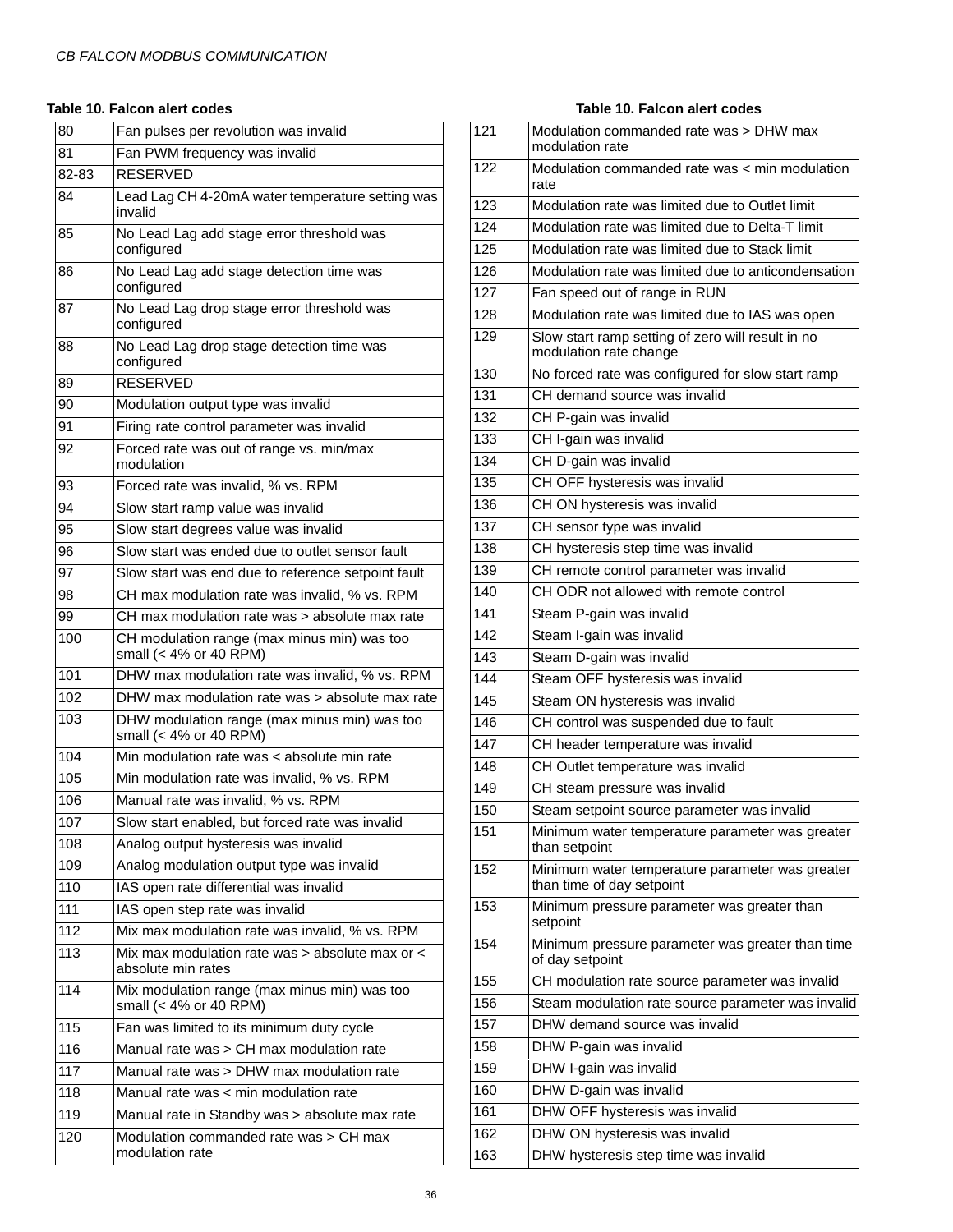| 164 | DHW sensor type was invalid                                                |
|-----|----------------------------------------------------------------------------|
| 165 | Inlet sensor type was invalid for DHW                                      |
| 166 | Outlet sensor type was invalid for DHW                                     |
| 167 | DHW storage OFF hysteresis was invalid                                     |
| 168 | DHW storage ON hysteresis was invalid                                      |
| 169 | DHW modulation sensor type was invalid                                     |
| 170 | DHW modulation sensor was not compatible for<br>Auto mode                  |
| 171 | DHW control was suspended due to fault                                     |
| 172 | DHW temperature was invalid                                                |
| 173 | DHW inlet temperature was invalid                                          |
| 174 | DHW outlet temperature was invalid                                         |
| 175 | DHW high limit must be disabled for Auto mode                              |
| 176 | DHW sensor type was not compatible for Auto mode                           |
| 177 | DHW priority source setting was invalid                                    |
| 178 | DHW priority method setting was invalid                                    |
| 179 | CH S5 (J8-11) sensor was invalid                                           |
| 180 | CH Inlet temperature was invalid                                           |
| 181 | CH S10 (J10-7) sensor was invalid                                          |
| 182 | Lead Lag CH setpoint source was invalid                                    |
| 183 | Lead Lag P-gain was invalid                                                |
| 184 | Lead Lag I-gain was invalid                                                |
| 185 | Lead Lag D-gain was invalid                                                |
| 186 | Lead Lag OFF hysteresis was invalid                                        |
| 187 | Lead Lag ON hysteresis was invalid                                         |
| 188 | Lead Lag slave enable was invalid                                          |
| 189 | Lead Lag hysteresis step time was invalid                                  |
| 190 | No Lead Lag Modbus port was assigned                                       |
| 191 | Lead Lag base load common setting was invalid                              |
| 192 | Lead Lag DHW demand switch setting was invalid                             |
| 193 | Lead Lag Mix demand switch setting was invalid                             |
| 194 | Lead Lag modulation sensor setting was invalid                             |
| 195 | Lead Lag backup modulation sensor setting was<br>invalid                   |
| 196 | Lead Lag slave mode setting was invalid                                    |
| 197 | Lead Lag rate allocation setting was invalid                               |
| 198 | Lead selection setting was invalid                                         |
| 199 | Lag selection setting was invalid                                          |
| 200 | Lead Lag slave return setting was invalid                                  |
| 201 | Lead Lag add stage method setting was invalid                              |
| 202 | STAT may not be a Lead Lag CH demand source<br>when Remote Stat is enabled |
| 203 | Lead Lag base load rate setting was invalid                                |
| 204 | Lead Lag master was suspended due to fault                                 |
| 205 | Lead Lag slave was suspended due to fault                                  |
| 206 | Lead Lag header temperature was invalid                                    |
| 207 | Lead Lag was suspended due to no enabled<br>Program Module installed       |
| 208 | Lead Lag slave session has timed out                                       |

| 209 | Too many Lead Lag slaves were detected                                        |
|-----|-------------------------------------------------------------------------------|
| 210 | Lead Lag slave was discovered                                                 |
| 211 | Incompatible Lead Lag slave was discovered                                    |
| 212 | No base load rate was set for Lead Lag slave                                  |
| 213 | Lead Lag slave unable to fire before demand to fire<br>delay expired          |
| 214 | Adding Lead Lag slave aborted due to add<br>requirement change                |
| 215 | No Lead Lag slaves available to service demand                                |
| 216 | No Lead Lag active service was set due to demand<br>priority conflicts        |
| 217 | No Lead Lag add stage method was specified                                    |
| 218 | No Lead Lag drop stage method was specified                                   |
| 219 | <b>RESERVED</b>                                                               |
| 220 | Lead Lag frost protection rate was invalid                                    |
| 221 | Lead Lag drop stage method setting was invalid                                |
| 222 | CH frost protection temperature was invalid                                   |
| 223 | CH frost protection inlet temperature was invalid                             |
| 224 | DHW frost protection temperature was invalid                                  |
|     | 225-230 RESERVED                                                              |
| 231 | Lead Lag CH setpoint was invalid                                              |
| 232 | Lead Lag CH time of day setpoint was invalid                                  |
| 233 | Lead Lag outdoor temperature was invalid                                      |
| 234 | Lead Lag ODR time of day setpoint was invalid                                 |
| 235 | Lead Lag ODR time of day setpoint exceeded                                    |
|     | normal setpoint                                                               |
| 236 | Lead Lag ODR max outdoor temperature was invalid                              |
| 237 | Lead Lag ODR min outdoor temperature was invalid                              |
| 238 | Lead Lag ODR low water temperature was invalid                                |
| 239 | Lead Lag ODR outdoor temperature range was too<br>small (minimum 12 C / 22 F) |
| 240 | Lead Lag ODR water temperature range was too<br>small (minimum 12 C / 22 F)   |
| 241 | Lead Lag DHW setpoint was invalid                                             |
| 242 | Lead Lag Mix setpoint was invalid                                             |
| 243 | Lead Lag CH demand switch was invalid                                         |
| 244 | Lead Lag ODR min water temperature was invalid                                |
| 245 | <b>RESERVED</b>                                                               |
| 246 | CH setpoint was invalid                                                       |
| 247 | CH time of day setpoint was invalid                                           |
| 248 | CH outdoor temperature was invalid                                            |
| 249 | CH ODR time of day setpoint was invalid                                       |
| 250 | CH ODR time of day setpoint exceeds normal<br>setpoint                        |
| 251 | CH max outdoor setpoint was invalid                                           |
| 252 | CH min outdoor setpoint was invalid                                           |
| 253 | CH ODR low water temperature was invalid                                      |
| 254 | CH ODR outdoor temperature range was too small                                |
| 255 | CH ODR water temperature range was too small                                  |
| 256 | Steam setpoint was invalid                                                    |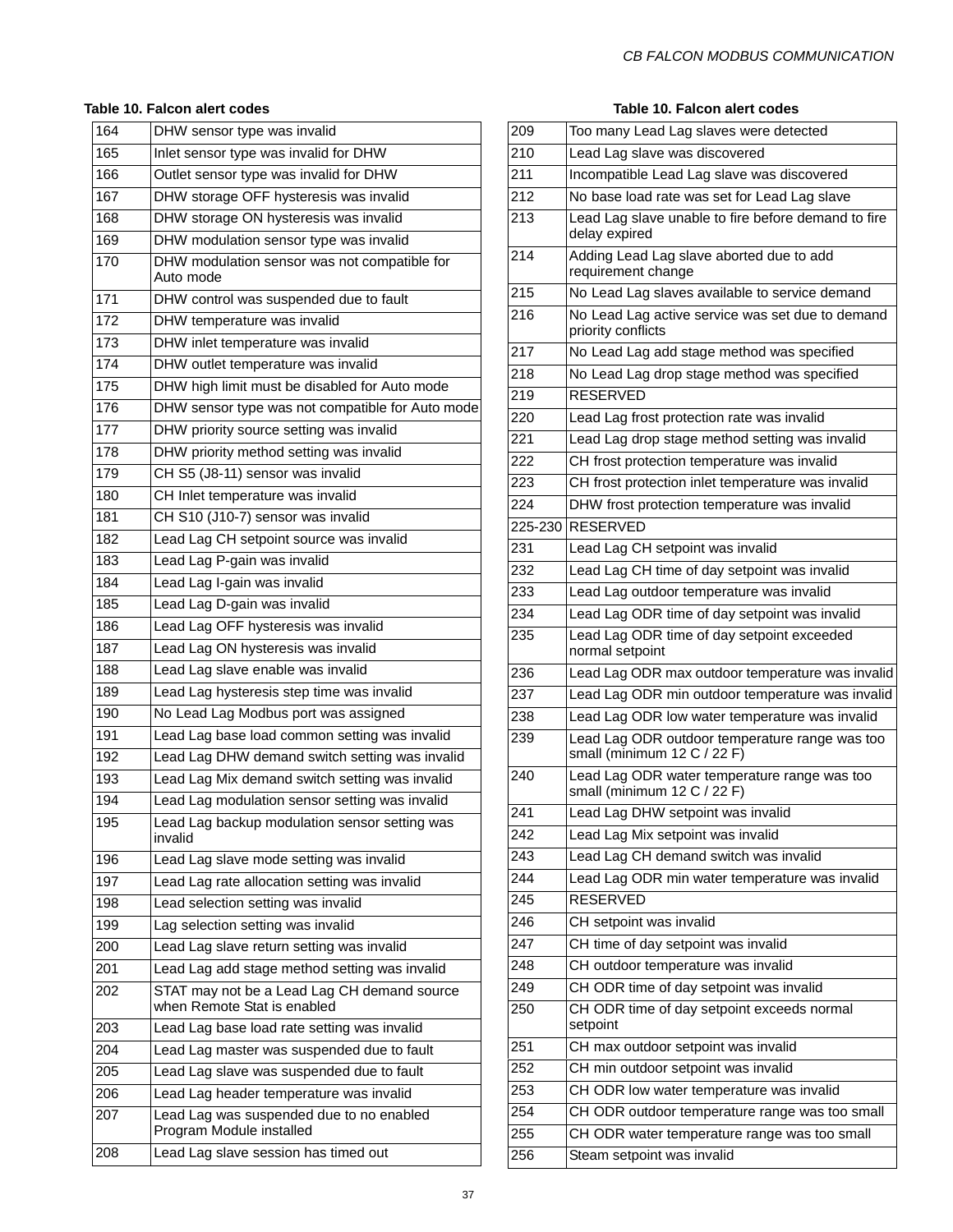| 257 | Steam time of day setpoint was invalid                                        |
|-----|-------------------------------------------------------------------------------|
| 258 | Steam minimum pressure was invalid                                            |
| 259 | CH ODR min water temperature was invalid                                      |
| 260 | <b>RESERVED</b>                                                               |
| 261 | DHW setpoint was invalid                                                      |
| 262 | DHW time of day setpoint was invalid                                          |
| 263 | DHW storage setpoint was invalid                                              |
| 264 | STAT may not be a DHW demand source when<br>Remote Stat is enabled            |
|     | 265-266 RESERVED                                                              |
| 267 | STAT may not be a CH demand source when<br>Remote Stat is enabled             |
| 268 | CH 4mA water temperature setting was invalid                                  |
| 269 | CH 20mA water temperature setting was invalid                                 |
| 270 | Steam 4mA water temperature setting was invalid                               |
| 271 | Steam 20mA water temperature setting was invalid                              |
| 272 | Abnormal Recycle: Pressure sensor fault                                       |
| 273 | Abnormal Recycle: Safety relay drive test failed                              |
| 274 | Abnormal Recycle: Demand off during Pilot Flame<br><b>Establishing Period</b> |
| 275 | Abnormal Recycle: LCI off during Drive to Purge<br>Rate                       |
| 276 | Abnormal Recycle: LCI off during Measured Purge<br>Time                       |
| 277 | Abnormal Recycle: LCI off during Drive to Lightoff<br>Rate                    |
| 278 | Abnormal Recycle: LCI off during Pre-Ignition test                            |
| 279 | Abnormal Recycle: LCI off during Pre-Ignition time                            |
| 280 | Abnormal Recycle: LCI off during Main Flame<br><b>Establishing Period</b>     |
| 281 | Abnormal Recycle: LCI off during Ignition period                              |
| 282 | Abnormal Recycle: Demand off during Drive to<br>Purge Rate                    |
| 283 | Abnormal Recycle: Demand off during Measured<br>Purge Time                    |
| 284 | Abnormal Recycle: Demand off during Drive to<br><b>Lightoff Rate</b>          |
| 285 | Abnormal Recycle: Demand off during Pre-Ignition<br>test                      |
| 286 | Abnormal Recycle: Demand off during Pre-Ignition<br>time                      |
| 287 | Abnormal Recycle: Flame was on during Safe Start<br>check                     |
| 288 | Abnormal Recycle: Flame was on during Drive to<br>Purge Rate                  |
| 289 | Abnormal Recycle: Flame was on during Measured<br>Purge Time                  |
| 290 | Abnormal Recycle: Flame was on during Drive to<br><b>Lightoff Rate</b>        |
| 291 | Abnormal Recycle: Flame was not on at end of<br>Ignition period               |
| 292 | Abnormal Recycle: Flame was lost during Main<br>Flame Establishing Period     |

| 293 | Abnormal Recycle: Flame was lost early in Run                                                  |  |  |  |
|-----|------------------------------------------------------------------------------------------------|--|--|--|
| 294 | Abnormal Recycle: Flame was lost during Run                                                    |  |  |  |
| 295 | Abnormal Recycle: Leakage test failed                                                          |  |  |  |
| 296 | Abnormal Recycle: Interrupted air flow switch was<br>off during Drive to Purge Rate            |  |  |  |
| 297 | Abnormal Recycle: Interrupted air flow switch was<br>off during Measured Purge Time            |  |  |  |
| 298 | Abnormal Recycle: Interrupted air flow switch was<br>off during Drive to Lightoff Rate         |  |  |  |
| 299 | Abnormal Recycle: Interrupted air flow switch was<br>off during Pre-Ignition test              |  |  |  |
| 300 | Abnormal Recycle: Interrupted air flow switch was<br>off during Pre-Ignition time              |  |  |  |
| 301 | Abnormal Recycle: Interrupted air flow switch was<br>off during Main Flame Establishing Period |  |  |  |
| 302 | Abnormal Recycle: Ignition failed due to interrupted<br>air flow switch was off                |  |  |  |
| 303 | Abnormal Recycle: ILK off during Drive to Purge<br>Rate                                        |  |  |  |
| 304 | Abnormal Recycle: ILK off during Measured Purge<br>Time                                        |  |  |  |
| 305 | Abnormal Recycle: ILK off during Drive to Lightoff<br>Rate                                     |  |  |  |
| 306 | Abnormal Recycle: ILK off during Pre-Ignition test                                             |  |  |  |
| 307 | Abnormal Recycle: ILK off during Pre-Ignition time                                             |  |  |  |
| 308 | Abnormal Recycle: ILK off during Main Flame<br><b>Establishing Period</b>                      |  |  |  |
| 309 | Abnormal Recycle: ILK off during Ignition period                                               |  |  |  |
| 310 | Run was terminated due to ILK was off                                                          |  |  |  |
| 311 | Run was terminated due to interrupted air flow<br>switch was off                               |  |  |  |
| 312 | Stuck reset switch                                                                             |  |  |  |
| 313 | Run was terminated due to fan failure                                                          |  |  |  |
| 314 | Abnormal Recycle: Fan failed during Drive to Purge<br>Rate                                     |  |  |  |
| 315 | Abnormal Recycle: Fan failed during Measured<br>Purge Time                                     |  |  |  |
| 316 | Abnormal Recycle: Fan failed during Drive to<br><b>Lightoff Rate</b>                           |  |  |  |
| 317 | Abnormal Recycle: Fan failed during Pre-Ignition<br>test                                       |  |  |  |
| 318 | Abnormal Recycle: Fan failed during Pre-Ignition<br>time                                       |  |  |  |
| 319 | Abnormal Recycle: Fan failed during Ignition period                                            |  |  |  |
| 320 | Abnormal Recycle: Fan failed during Main Flame<br><b>Establishing Period</b>                   |  |  |  |
| 321 | Abnormal Recycle: Main Valve off after 10 seconds<br>of RUN                                    |  |  |  |
| 322 | Abnormal Recycle: Pilot Valve off after 10 seconds<br>of RUN                                   |  |  |  |
| 323 | Abnormal Recycle: Safety Relay off after 10<br>seconds of RUN                                  |  |  |  |
| 324 | Abnormal Recycle: Hardware flame bias                                                          |  |  |  |
| 325 | Abnormal Recycle: Hardware static flame                                                        |  |  |  |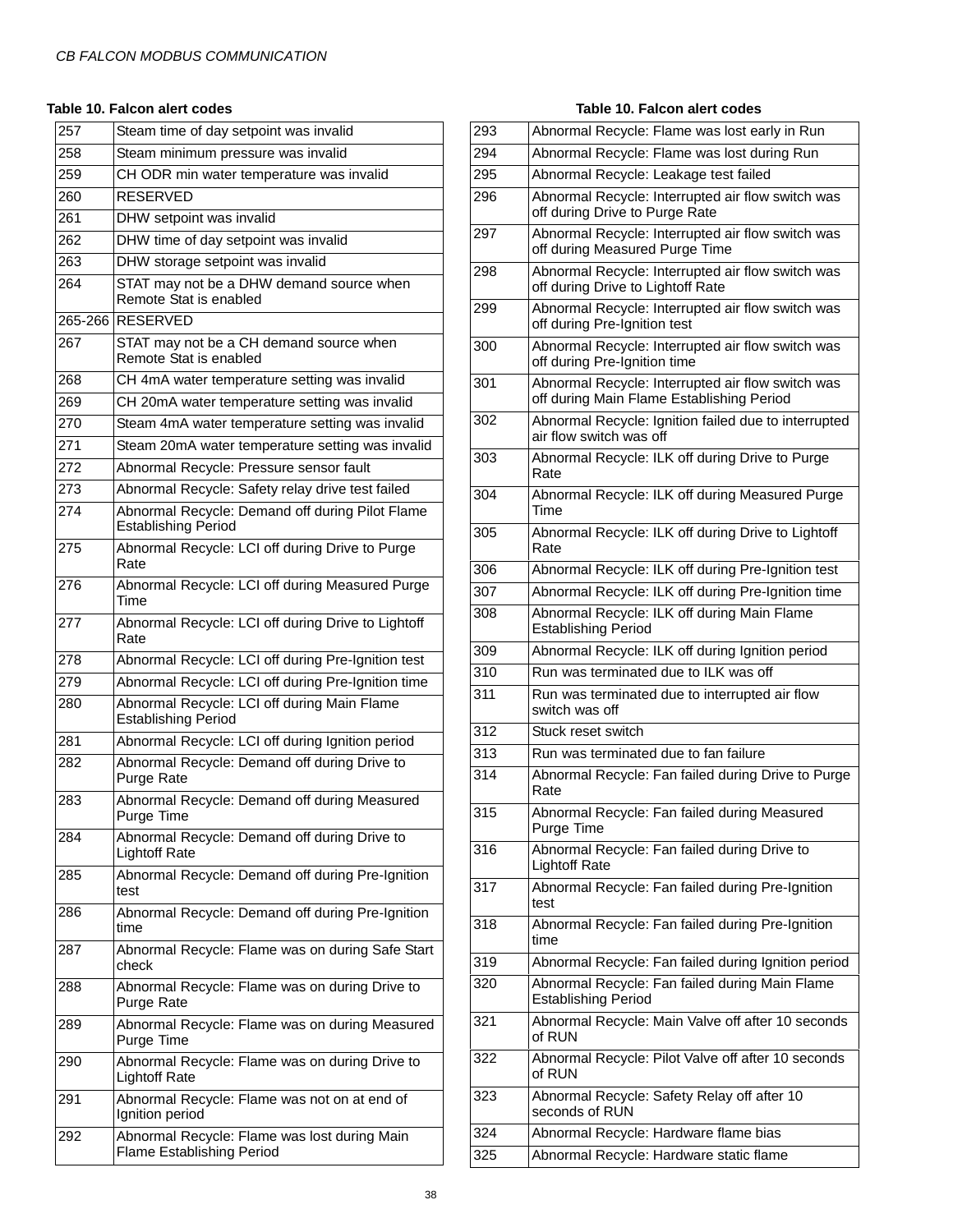| 326 | Abnormal Recycle: Hardware flame current invalid                            |
|-----|-----------------------------------------------------------------------------|
| 327 | Abnormal Recycle: Hardware flame rod short                                  |
| 328 | Abnormal Recycle: Hardware invalid power                                    |
| 329 | Abnormal Recycle: Hardware invalid AC line                                  |
| 330 | Abnormal Recycle: Hardware SLO flame ripple                                 |
| 331 | Abnormal Recycle: Hardware SLO flame sample                                 |
| 332 | Abnormal Recycle: Hardware SLO flame bias range                             |
| 333 | Abnormal Recycle: Hardware SLO flame bias heat                              |
| 334 | Abnormal Recycle: Hardware SLO spark stuck                                  |
| 335 | Abnormal Recycle: Hardware SLO spark changed                                |
| 336 | Abnormal Recycle: Hardware SLO static flame                                 |
| 337 | Abnormal Recycle: Hardware SLO rod shorted                                  |
| 338 | Abnormal Recycle: Hardware SLO AD linearity                                 |
| 339 | Abnormal Recycle: Hardware SLO bias not set                                 |
| 340 | Abnormal Recycle: Hardware SLO bias shorted                                 |
| 341 | Abnormal Recycle: Hardware SLO electronics                                  |
| 342 | Abnormal Recycle: Hardware processor clock                                  |
| 343 | Abnormal Recycle: Hardware AC phase                                         |
| 344 | Abnormal Recycle: Hardware A2D mismatch                                     |
| 345 | Abnormal Recycle: Hardware VSNSR A2D                                        |
| 346 | Abnormal Recycle: Hardware 28V A2D                                          |
| 347 | Abnormal Recycle: Hardware HFS IAS shorted                                  |
| 348 | Abnormal Recycle: Hardware PII INTLK shorted                                |
| 349 | Abnormal Recycle: Hardware HFS LCI shorted                                  |
| 350 | Abnormal Recycle: Hardware HFS LFS shorted                                  |
| 351 | Abnormal Recycle: Invalid zero crossing                                     |
| 352 | Abnormal Recycle: fault stack sensor                                        |
| 353 | Abnormal Recycle: stack limit                                               |
| 354 | Abnormal Recycle: delta T limit                                             |
| 355 | Abnormal Recycle: fault outlet sensor                                       |
| 356 | Abnormal Recycle: outlet high limit                                         |
| 357 | Abnormal Recycle: fault DHW sensor                                          |
| 358 | Abnormal Recycle: DHW high limit                                            |
| 359 | Abnormal Recycle: fault inlet sensor                                        |
| 360 | Abnormal Recycle: Check Parameters Failed                                   |
| 361 | Internal error: No factory parameters were detected<br>in control           |
| 362 | Internal error: PID iteration frequency was invalid                         |
| 363 | Internal error: Demand-Rate interval time was<br>invalid                    |
| 364 | Internal error: Factory calibration parameter for<br>modulation was invalid |
| 365 | Internal error: CH PID P-scaler was invalid                                 |
| 366 | Internal error: CH PID I-scaler was invalid                                 |
| 367 | Internal error: CH PID D-scaler was invalid                                 |
| 368 | Internal error: DHW PID P-scaler was invalid                                |
| 369 | Internal error: DHW PID I-scaler was invalid                                |
| 370 | Internal error: DHW PID D-scaler was invalid                                |
|     |                                                                             |

| 371     | Internal error: Lead Lag master PID P-scaler was<br>invalid                        |  |  |  |
|---------|------------------------------------------------------------------------------------|--|--|--|
| 372     | Internal error: Lead Lag master PID I-scaler was<br>invalid                        |  |  |  |
| 373     | Internal error: Lead Lag master PID D-scaler was<br>invalid                        |  |  |  |
| 374     | Abnormal Recycle: Hardware flame bias 1                                            |  |  |  |
| 375     | Abnormal Recycle: Hardware flame bias 2                                            |  |  |  |
| 376     | Abnormal Recycle: Hardware flame bias 3                                            |  |  |  |
| 377     | Abnormal Recycle: Hardware flame bias 4                                            |  |  |  |
| 378     | Abnormal Recycle: Hardware flame bias 5                                            |  |  |  |
| 379     | Abnormal Recycle: Hardware flame bias 6                                            |  |  |  |
| 380-450 | RESERVED                                                                           |  |  |  |
| 451     | Circulator control was invalid                                                     |  |  |  |
| 452     | Circulator P-gain was invalid                                                      |  |  |  |
| 453     | Circulator I-gain was invalid                                                      |  |  |  |
| 454     | Circulator temperature was invalid                                                 |  |  |  |
| 455     | Circulator outlet temperature was invalid                                          |  |  |  |
| 456     | Circulator inlet temperature was invalid                                           |  |  |  |
| 457     | Circulator outdoor temperature was invalid                                         |  |  |  |
| 458     | Circulator sensor choice was invalid                                               |  |  |  |
| 459     | Circulator PID setpoint was invalid                                                |  |  |  |
| 460     | LCI lost in run                                                                    |  |  |  |
| 461     | Abnormal Recycle: Demand lost in run from<br>application                           |  |  |  |
| 462     | Abnormal Recycle: Demand lost in run due to high<br>limit                          |  |  |  |
| 463     | Abnormal Recycle: Demand lost in run due to no<br>flame                            |  |  |  |
| 464     | LCI lost in Combustion Pressure Establishing Period                                |  |  |  |
| 465     | LCI lost in Combustion Pressure Stabilization Period                               |  |  |  |
| 466     | <b>RESERVED</b>                                                                    |  |  |  |
| 467     | Internal error: EEPROM write was attempted before<br><b>EEPROM</b> was initialized |  |  |  |
| 468     | Internal error: EEPROM cycle count address was<br>invalid                          |  |  |  |
| 469     | Internal error: EEPROM days count address was<br>invalid                           |  |  |  |
| 470     | Internal error: EEPROM hours count address was<br>invalid                          |  |  |  |
| 471     | Internal error: Lockout record EEPROM index was<br>invalid                         |  |  |  |
| 472     | Internal error: Request to write PM status was<br>invalid                          |  |  |  |
| 473     | Internal error: PM parameter address was invalid                                   |  |  |  |
| 474     | Internal error: PM safety parameter address was<br>invalid                         |  |  |  |
| 475     | Internal error: Invalid record in lockout history was<br>removed                   |  |  |  |
| 476     | Internal error: EEPROM write buffer was full                                       |  |  |  |
| 477     | Internal error: Data too large was not written to<br>EEPROM                        |  |  |  |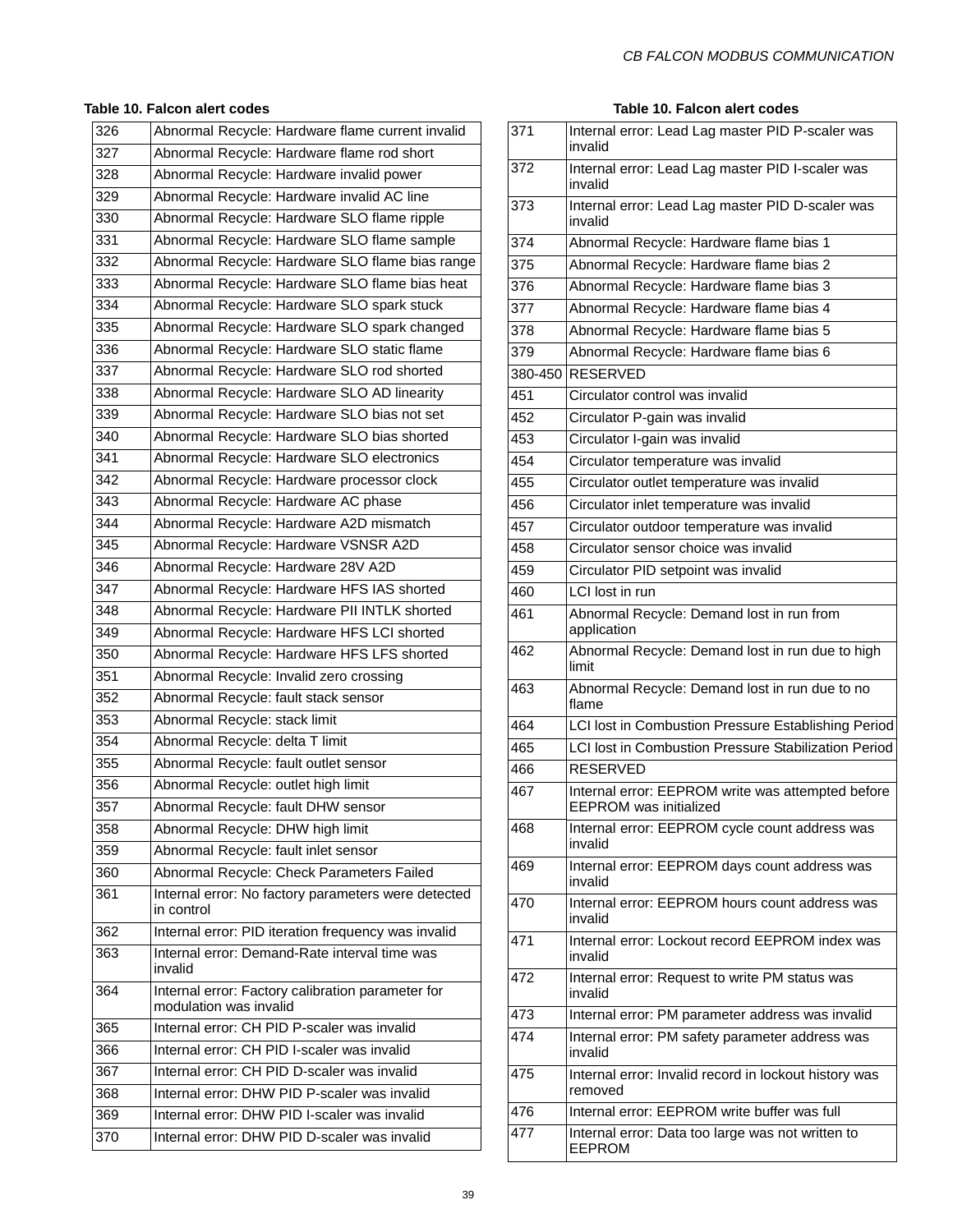| 478 | Internal error: Safety key bit 0 was incorrect          |  |  |  |
|-----|---------------------------------------------------------|--|--|--|
| 479 | Internal error: Safety key bit 1 was incorrect          |  |  |  |
| 480 | Internal error: Safety key bit 2 was incorrect          |  |  |  |
| 481 | Internal error: Safety key bit 3 was incorrect          |  |  |  |
| 482 | Internal error: Safety key bit 4 was incorrect          |  |  |  |
| 483 | Internal error: Safety key bit 5 was incorrect          |  |  |  |
| 484 | Internal error: Safety key bit 6 was incorrect          |  |  |  |
| 485 | Internal error: Safety key bit 7 was incorrect          |  |  |  |
| 486 | Internal error: Safety key bit 8 was incorrect          |  |  |  |
| 487 | Internal error: Safety key bit 9 was incorrect          |  |  |  |
| 488 | Internal error: Safety key bit 10 was incorrect         |  |  |  |
| 489 | Internal error: Safety key bit 11 was incorrect         |  |  |  |
| 490 | Internal error: Safety key bit 12 was incorrect         |  |  |  |
| 491 | Internal error: Safety key bit 13 was incorrect         |  |  |  |
| 492 | Internal error: Safety key bit 14 was incorrect         |  |  |  |
| 493 | Internal error: Safety key bit 15 was incorrect         |  |  |  |
| 494 | Internal error: Safety relay timeout                    |  |  |  |
| 495 | Internal error: Safety relay commanded off              |  |  |  |
| 496 | Internal error: Unknown safety error occurred           |  |  |  |
| 497 | Internal error: Safety timer was corrupt                |  |  |  |
| 498 | Internal error: Safety timer was expired                |  |  |  |
| 499 | Internal error: Safety timings                          |  |  |  |
| 500 | Internal error: Safety shutdown                         |  |  |  |
| 501 | <b>RESERVED</b>                                         |  |  |  |
| 502 | Mix setpoint was invalid                                |  |  |  |
| 503 | Mix time of day setpoint was invalid                    |  |  |  |
| 504 | Mix outdoor temperature was invalid                     |  |  |  |
| 505 | Mix ODR time of day setpoint was invalid                |  |  |  |
| 506 | Mix ODR time of day setpoint exceeds normal<br>setpoint |  |  |  |
| 507 | Mix ODR max outdoor temperature was invalid             |  |  |  |
| 508 | Mix ODR min outdoor temperature was invalid             |  |  |  |
| 509 | Mix ODR low water temperature was invalid               |  |  |  |
| 510 | Mix ODR outdoor temperature range was invalid           |  |  |  |
| 511 | Mix ODR water temperature range was invalid             |  |  |  |
| 512 | Mix demand switch was invalid                           |  |  |  |
| 513 | Mix ON hysteresis was invalid                           |  |  |  |
| 514 | Mix OFF hysteresis was invalid                          |  |  |  |
| 515 | Mix ODR min water temperature was invalid               |  |  |  |
| 516 | Mix hysteresis step time was invalid                    |  |  |  |
| 517 | Mix P-gain was invalid                                  |  |  |  |
| 518 | Mix I-gain was invalid                                  |  |  |  |
| 519 | Mix D-gain was invalid                                  |  |  |  |
| 520 | Mix control was suspended due to fault                  |  |  |  |
| 521 | Mix S10 (J10-7) temperature was invalid                 |  |  |  |
| 522 | Mix outlet temperature was invalid                      |  |  |  |
| 523 | Mix inlet temperature was invalid                       |  |  |  |
| 524 | Mix S5 (J8-11) temperature was invalid                  |  |  |  |
|     |                                                         |  |  |  |

| 525              | Mix modulation sensor type was invalid                                    |  |  |  |
|------------------|---------------------------------------------------------------------------|--|--|--|
| 526              | Mix ODR min water temperature setpoint was invalid                        |  |  |  |
| 527              | Mix circulator sensor was invalid                                         |  |  |  |
| 528              | Mix flow control was invalid                                              |  |  |  |
| 529              | Mix temperature was invalid                                               |  |  |  |
| 530              | Mix sensor was invalid                                                    |  |  |  |
| 531              | Mix PID setpoint was invalid                                              |  |  |  |
| 532              | STAT may not be a Mix demand source when<br>Remote Stat is enabled        |  |  |  |
|                  | 533-539 RESERVED                                                          |  |  |  |
| 540              | Delta T inlet/outlet enable was invalid                                   |  |  |  |
| 541              | Delta T exchanger/outlet enable was invalid                               |  |  |  |
| 542              | Delta T inlet/exchanger enable was invalid                                |  |  |  |
| 543              | Delta T inlet/outlet degrees was out of range                             |  |  |  |
| 544              | Delta T exchanger/outlet degrees was out of range                         |  |  |  |
| 545              | Delta T inlet/exchanger degrees was out of range                          |  |  |  |
| 546              | Delta T response was invalid                                              |  |  |  |
| 547              | Delta T inversion limit response was invalid                              |  |  |  |
| 548              | Delta T rate limit enable was invalid                                     |  |  |  |
| 549              |                                                                           |  |  |  |
|                  | Delta T exchanger/outlet wasn't allowed due to stack<br>limit setting     |  |  |  |
| 550              | Delta T inlet/outlet limit was exceeded                                   |  |  |  |
| 551              | Delta T exchanger/outlet limit was exceeded                               |  |  |  |
| 552              | Delta T inlet/exchanger limit was exceeded                                |  |  |  |
| 553              | Inlet/outlet inversion occurred                                           |  |  |  |
| 554              | Exchanger/outlet inversion occurred                                       |  |  |  |
| 555              | Inlet/exchanger inversion occurred                                        |  |  |  |
| 556              | Delta T exchanger/outlet wasn't allowed due to stack<br>connector setting |  |  |  |
| 557              | Delta T inlet/exchanger wasn't allowed due to stack<br>limit setting      |  |  |  |
| 558              | Delta T inlet/exchanger wasn't allowed due to stack<br>connector setting  |  |  |  |
| 559              | Delta T delay was not configured for recycle<br>response                  |  |  |  |
| 560              | Outlet T-rise enable was invalid                                          |  |  |  |
| $\overline{561}$ | Heat exchanger T-rise enable was invalid                                  |  |  |  |
| 562              | T-rise degrees was out of range                                           |  |  |  |
| 563              | T-rise response was invalid                                               |  |  |  |
| 564              | Outlet T-rise limit was exceeded                                          |  |  |  |
| 565              | Heat exchanger T-rise limit was exceeded                                  |  |  |  |
| 566              | Heat exchanger T-rise wasn't allowed due to stack<br>limit setting        |  |  |  |
| 567              | Heat exchanger T-rise wasn't allowed due to stack<br>connector setting    |  |  |  |
| 568              | Outlet T-rise wasn't allowed due to outlet connector<br>setting           |  |  |  |
| 569              | T-rise delay was not configured for recycle response                      |  |  |  |
| 570              | Heat exchanger high limit setpoint was out of range                       |  |  |  |
| 571              | Heat exchanger high limit response was invalid                            |  |  |  |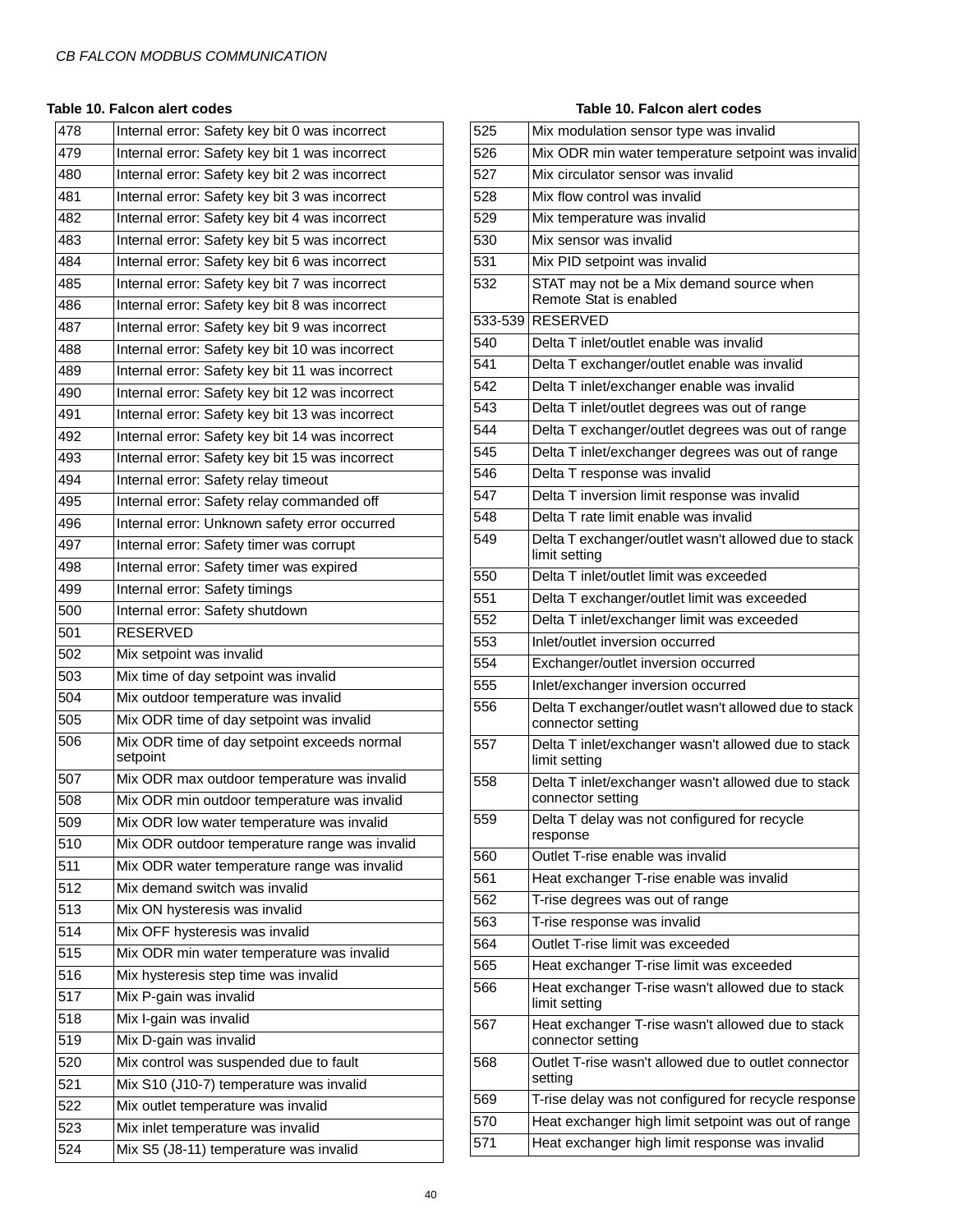| 572     | Heat exchanger high limit was exceeded                                     |  |  |  |
|---------|----------------------------------------------------------------------------|--|--|--|
| 573     | Heat exchanger high limit wasn't allowed due to<br>stack limit setting     |  |  |  |
| 574     | Heat exchanger high limit wasn't allowed due to<br>stack connector setting |  |  |  |
| 575     | Heat exchanger high limit delay was not configured<br>for recycle response |  |  |  |
| 576     | CH pump output was invalid                                                 |  |  |  |
| 577     | DHW pump output was invalid                                                |  |  |  |
| 578     | Boiler pump output was invalid                                             |  |  |  |
| 579     | Auxiliary pump output was invalid                                          |  |  |  |
| 580     | System pump output was invalid                                             |  |  |  |
| 581     | Mix pump output was invalid                                                |  |  |  |
| 582-589 | <b>RESERVED</b>                                                            |  |  |  |
| 590     | DHW plate preheat setpoint was invalid                                     |  |  |  |
| 591     | DHW plate preheat ON hysteresis was invalid                                |  |  |  |
| 592     | DHW plate preheat OFF hysteresis was invalid                               |  |  |  |
| 593     | Tap detect degrees was out of range                                        |  |  |  |
| 594     | Tap detect ON hysteresis was invalid                                       |  |  |  |
| 595     | Inlet - DHW tap stop degrees was out of range                              |  |  |  |
| 596     | Outlet - Inlet tap stop degrees was out of range                           |  |  |  |

Burner control states are provided in Table 11.

#### **Table 10. Falcon alert codes Table 11. Burner control states**

| <b>State</b>   | Name                                             |  |  |
|----------------|--------------------------------------------------|--|--|
| 0              | Initiate                                         |  |  |
| 1              | <b>Standby Delay</b>                             |  |  |
| $\overline{2}$ | Standby                                          |  |  |
| 3              | Safe Startup                                     |  |  |
| 4              | Prepurge - Drive to Purge Rate                   |  |  |
| 5              | Prepurge - Measured Purge Time                   |  |  |
| 6              | Prepurge - Drive to Lightoff Rate                |  |  |
| $\overline{7}$ | <b>Preignition Test</b>                          |  |  |
| 8              | Preignition Time                                 |  |  |
| 9              | Pilot Flame Establishing Period                  |  |  |
| 10             | Main Flame Establishing Period                   |  |  |
| 11             | Direct Burner Ignition                           |  |  |
| 12             | Run                                              |  |  |
| 13             | Postpurge                                        |  |  |
| 14             | Lockout                                          |  |  |
| 15             | Prepurge (Fulton pulse)                          |  |  |
| 16             | Ignition (Fulton pulse)                          |  |  |
| 17             | Combustion Pressure Establish (Fulton pulse)     |  |  |
| 18             | Combustion Pressure Stabilization (Fulton pulse) |  |  |
| 19             | Main Flame Stabilization (Fulton pulse)          |  |  |
| 255            | Safety Processor Offline                         |  |  |

The Falcon pump status codes are contained in the following two tables. Table 12 is for older units (application build less than 1600) and Table 13 is for newer units (application build 1600 or higher).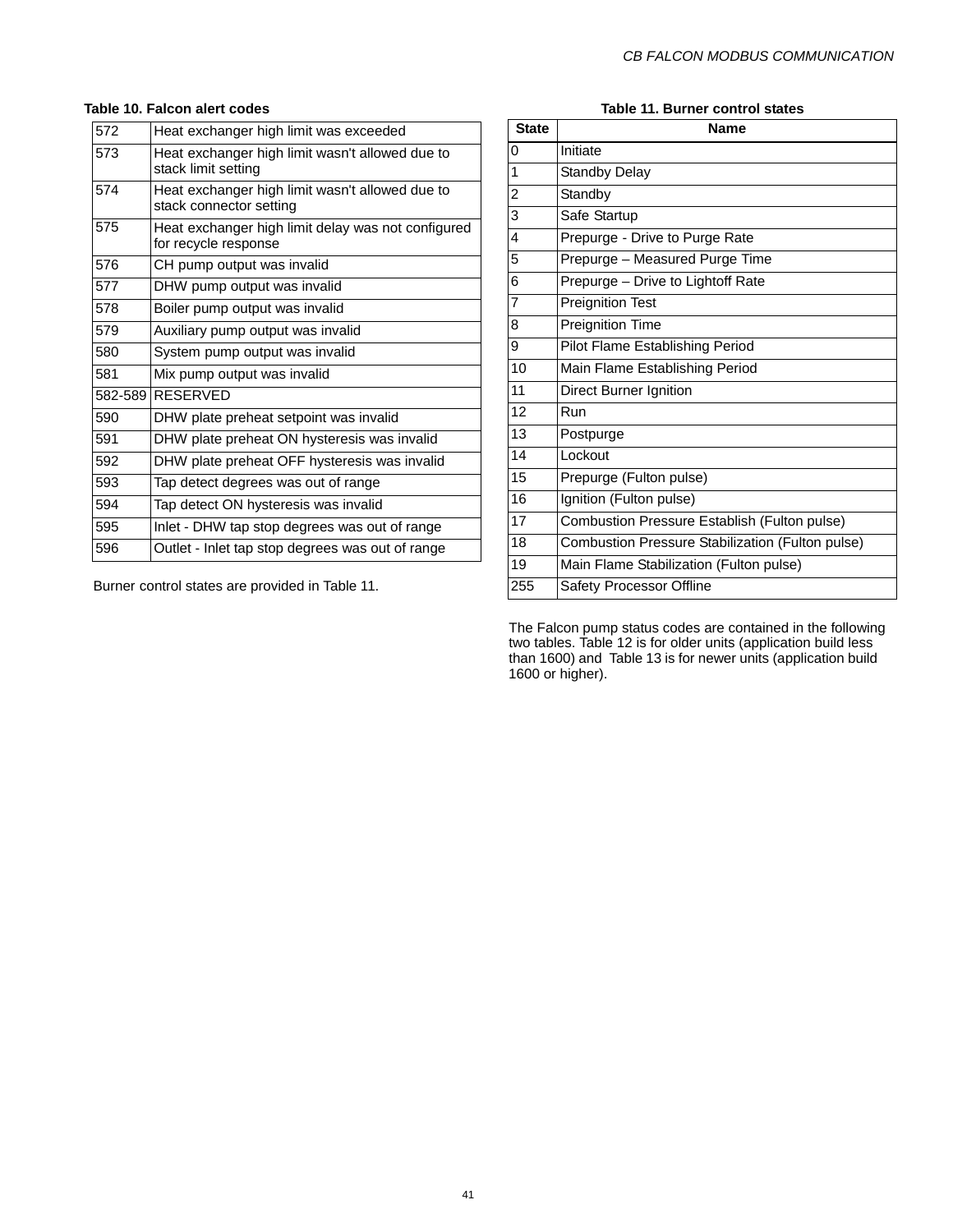#### **Table 12. Pump status codes (application build less than 1600)**

| <b>Status</b>   | <b>Description</b>                             | <b>Note</b> |
|-----------------|------------------------------------------------|-------------|
| 0               | Unknown                                        |             |
| 1               | Not connected                                  |             |
| 2               | Not Lead Lag master                            |             |
| 3               | Pump A Off                                     |             |
| 4               | Pump B Off                                     |             |
| 5               | Pump C Off                                     |             |
| 6               | Pump A Off - Anti-condensation (CH demand)     |             |
| 7               | Pump B Off - Anti-condensation (CH demand)     |             |
| 8               | Pump C Off - Anti-condensation (CH demand)     |             |
| 9               | Pump A Off - Anti-condensation (DHW<br>demand) |             |
| 10              | Pump B Off - Anti-condensation (DHW<br>demand) |             |
| 11              | Pump C Off - Anti-condensation (DHW<br>demand) |             |
| $\overline{12}$ | Pump A Off - Anti-condensation (LL demand)     |             |
| 13              | Pump B Off - Anti-condensation (LL demand)     |             |
| 14              | Pump C Off - Anti-condensation (LL demand)     |             |
| 15              | Pump A On - Slave overrun                      |             |
| 16              | Pump B On - Slave overrun                      |             |
| 17              | Pump C On - Slave overrun                      |             |
| 18              | Pump A On - LL master overrun                  |             |
| 19              | Pump B On - LL master overrun                  |             |
| 20              | Pump C On - LL master overrun                  |             |
| 21              | Pump A Off - Start delay (DHW demand)          |             |
| 22              | Pump B Off - Start delay (DHW demand)          |             |
| 23              | Pump C Off - Start delay (DHW demand)          |             |
| 24              | Pump A On - CH demand                          |             |
| 25              | Pump B On - CH demand                          |             |
| 26              | Pump C On - CH demand                          |             |
| 27              | Pump A On - CH frost protection                |             |
| 28              | Pump B On - CH frost protection                |             |
| 29              | Pump C On - CH frost protection                |             |
| 30              | Pump A On - DHW demand                         |             |
| 31              | Pump B On - DHW demand                         |             |

#### **Table 12. Pump status codes (application build less than 1600)**

| Pump C On - DHW demand               |  |
|--------------------------------------|--|
| Pump A On - DHW frost protection     |  |
| Pump B On - DHW frost protection     |  |
| Pump C On - DHW frost protection     |  |
| Pump A Off - DHW high limit          |  |
| Pump B Off - DHW high limit          |  |
| Pump C Off - DHW high limit          |  |
| Pump A On - Exercise                 |  |
| Pump B On - Exercise                 |  |
| Pump C On - Exercise                 |  |
| Pump A On - Frost protection         |  |
| Pump B On - Frost protection         |  |
| Pump C On - Frost protection         |  |
| Pump A On - Lead Lag master demand   |  |
| Pump B On - Lead Lag master demand   |  |
| Pump C On - Lead Lag master demand   |  |
| Pump A On - Slave demand             |  |
| Pump B On - Slave demand             |  |
| Pump C On - Slave demand             |  |
| Pump A On - Manual                   |  |
| Pump B On - Manual                   |  |
| Pump C On - Manual                   |  |
| Pump A On - Outlet high limit        |  |
| Pump B On - Outlet high limit        |  |
| Pump C On - Outlet high limit        |  |
| Pump A On - Overrun                  |  |
| Pump B On - Overrun                  |  |
| Pump C On - Overrun                  |  |
| Pump A On - Frost protection overrun |  |
| Pump B On - Frost protection overrun |  |
| Pump C On - Frost protection overrun |  |
| Pump A On - Mix demand               |  |
| Pump B On - Mix demand               |  |
| Pump C On - Mix demand               |  |
|                                      |  |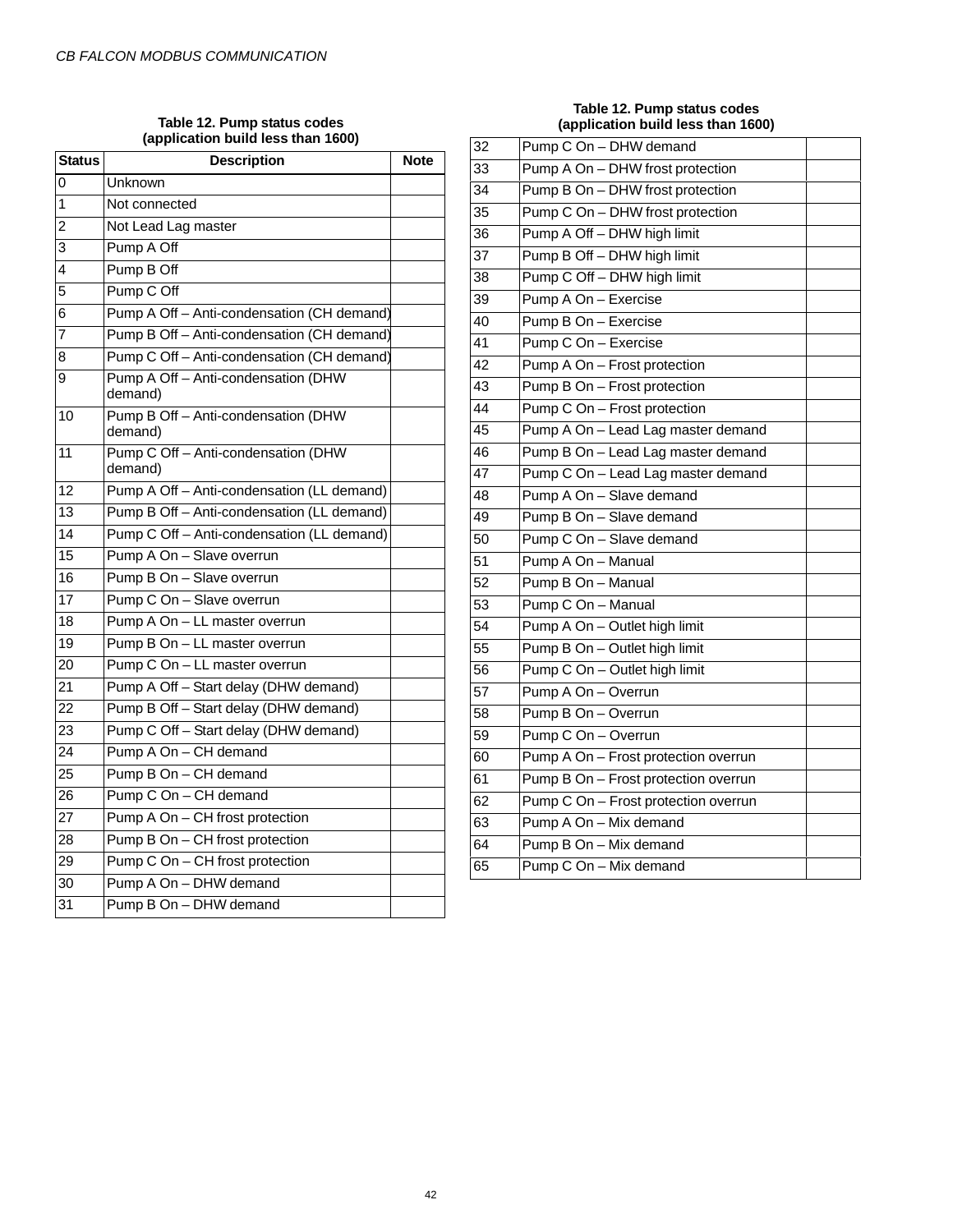#### **Table 13. Pump status codes (application build 1600 or higher)**

| <b>Status</b> | <b>Description</b>                                   | <b>Note</b> |
|---------------|------------------------------------------------------|-------------|
| 92            | Forced On from manual pump control                   |             |
| 93            | Forced On due to Outlet high limit is<br>active      |             |
| 94            | Forced On from burner demand                         |             |
| 95            | Forced On due to Lead Lag slave has<br>demand        |             |
| 96            | Forced Off from local DHW priority<br>service        |             |
| 97            | Forced Off from Lead Lag DHW priority<br>service     |             |
| 98            | Forced Off from Central Heat anti-<br>condensation   |             |
| 99            | Forced Off from DHW anti-condensation                |             |
| 100           | Forced Off due to DHW high limit is<br>active        |             |
| 101           | Forced Off from EnviraCOM DHW priority<br>service    |             |
| 102           | On due to local CH frost protection is<br>active     |             |
| 103           | On due to Lead Lag CH frost protection is<br>active  |             |
| 104           | On due to local DHW frost protection is<br>active    |             |
| 105           | On due to Lead Lag DHW frost protection<br>is active |             |
| 106           | On from local Central Heat demand                    |             |
| 107           | On from Lead Lag Central Heat demand                 |             |
| 108           | On from local DHW demand                             |             |
| 109           | On from Lead Lag DHW demand                          |             |
| 110           | On from local Mix demand                             |             |
| 111           | On from Lead Lag Mix demand                          |             |
| 112           | On from local Central Heat service                   |             |
| 113           | On from Lead Lag Central Heat service                |             |
| 114           | On from local DHW service                            |             |
| 115           | On from Lead Lag DHW service                         |             |
| 116           | On from local Mix service                            |             |
| 117           | On from Lead Lag Mix service                         |             |
| 118           | On from Lead Lag auxiliary pump X                    |             |
| 119           | On from Lead Lag auxiliary pump Y                    |             |
| 120           | On from Lead Lag auxiliary pump Z                    |             |
| 121           | On, but inhibited by pump start delay                |             |
| 122           | On from pump override                                |             |
| 123           | Off, not needed                                      |             |
| 124           | On from burner demand                                |             |
| 125           | On from exercise                                     |             |

Some holding registers contain variable length data, e.g., register 186 (OS number), that bend the normal Modbus access for holding registers. Only a single register address is assigned to these parameters even though they may contain more than two bytes (16-bits) of data. These registers MUST be accessed ONLY individually so that no confusion will exist about parameter boundaries\*.

## **Register Writes**

Data registers may require an access-level password before they can be changed (written) by the Modbus master. For data registers requiring access security, a password matching the one contained in the Falcon must be provided before the Falcon can allow the data to be changed. A valid password login remains in effect for 10 minutes before another login is required (Falcon timeout for password login). See User Interface Data Attribute Table section for more information regarding how access security is determined.

Two Modbus registers are defined to manage the register data access login:

- (0x00B1) Password
- (0x0013) Register Access Status

The Modbus master writes a password into the Password register to request write access privileges to the data registers. Even though this register is a holding register and therefore should normally only accept a 16-bit value, it accepts alphanumeric text up to 20 characters. Owing to this textlength limitation, change to this register must be written individually and not as part of a group register write.

Results of the login are reported by the Falcon Modbus in the Register Access Status register. If the Modbus master writes the correct installer password, the status register indicates this result and all data with installer access level and below can be changed. If the Modbus master writes the correct OEM password, the status register indicates this result and all data with OEM access level and below can be changed.

# **03 (0x03) Read Holding Registers**

This function is used to read one or more consecutive data registers in the Falcon Modbus. The register address of the first register (see Modbus register map in Figure 1) in the range is included in the request along with the number of registers to read. The Falcon Modbus returns a response with the starting register address, the number of bytes returned, followed by the register data contents in register address order (lowest register address first, etc.).

Normally, the number of bytes returned is 2 times the number of registers requested since each register usually contains a 16-bit value. An exception to this rule is that registers representing variable length text data return the length of the text data which can exceed 2 bytes.

# **06 (0x06) Write Single Register**

This function is used to write data to a single register in the Falcon. The Falcon register address and 16-bit data value to write into the register are sent to the Falcon, and the Falcon returns an acknowledgement.

 <sup>\*</sup>The standard Modbus protocol does not support the concept of variable length data. The Falcon Modbus interface varies from the protocol in that it supports a single register definition for text data. These special registers must be accessed exclusively by themselves in order for them to be supported.